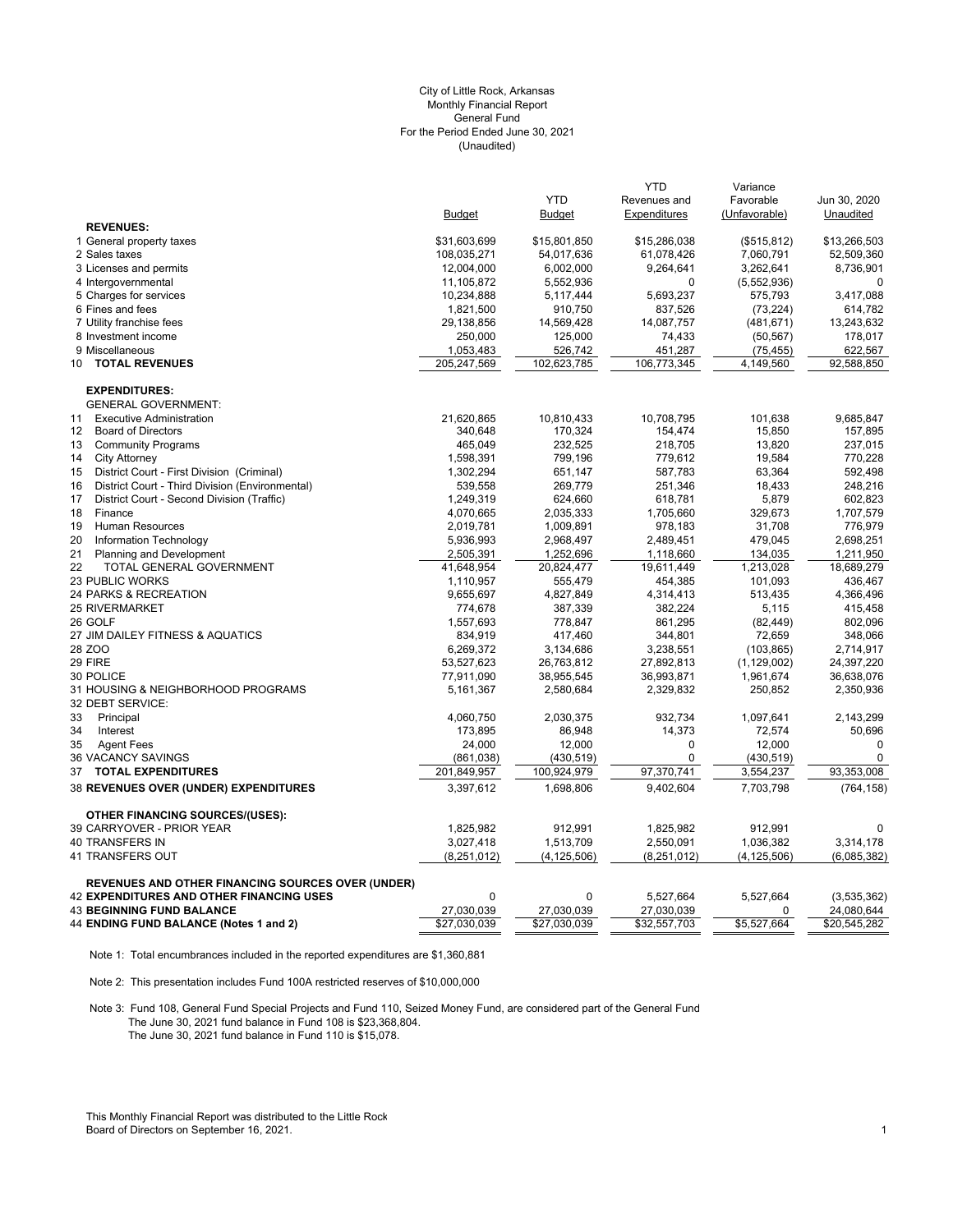### (Unaudited) City of Little Rock, Arkansas Monthly Financial Report General Fund Special Projects Fund For the Period Ended June 30, 2021

|                                                          |               |                | <b>YTD</b>   | Variance      |              |
|----------------------------------------------------------|---------------|----------------|--------------|---------------|--------------|
|                                                          |               | <b>YTD</b>     | Revenues and | Favorable     | Jun 30, 2020 |
|                                                          | <b>Budget</b> | Budget         | Expenditures | (Unfavorable) | Unaudited    |
| <b>REVENUES:</b>                                         |               |                |              |               |              |
| 1 Charges for services                                   | \$0           | \$0            | \$94,395     | \$94,395      | \$93,791     |
| 2 Fines and fees                                         | $\Omega$      | $\mathbf 0$    | 14,917       | 14,917        | 17,312       |
| 3 Intergovernmental                                      | 0             | 0              | 0            | 0             |              |
| 4 Interest income                                        | 0             | 0              | $\Omega$     | $\Omega$      |              |
| 5 Miscellaneous                                          | 0             | 0              | 316,355      | 316,355       | 595,160      |
| <b>TOTAL REVENUES</b><br>6                               | $\Omega$      | $\overline{0}$ | 425.668      | 425.668       | 706.263      |
| <b>EXPENDITURES:</b>                                     |               |                |              |               |              |
| 7 Executive Administration                               | 0             | 0              | 1,268,597    | (1,268,597)   | 1,397,935    |
| 8 City Attorney                                          | $\Omega$      | $\mathbf 0$    | 1,007        | (1,007)       | $\Omega$     |
| 9 Finance                                                | 0             | $\mathbf 0$    | 39,274       | (39, 274)     | 1,236        |
| 10 Information Technology                                | $\Omega$      | 0              | 82,423       | (82, 423)     | 215,027      |
| 12 Human Resources                                       | $\Omega$      | 0              | 20,982       | (20, 982)     | 15,389       |
| 13 Planning                                              | 0             | 0              | 10,000       | (10,000)      | 116,054      |
| 14 Community Programs                                    | 0             | 0              | 1,013,020    | (1,013,020)   | 1,303,091    |
| 15 Public Works                                          | 0             | $\mathbf 0$    | 565,927      | (565, 927)    | 221,797      |
| 16 Parks and Recreation                                  | $\Omega$      | 0              | 237,016      | (237, 016)    | 144,665      |
| 17 Jim Dailey Fitness and Aquatics                       | 0             | 0              | 0            | $\Omega$      | 72,416       |
| 18 Fire                                                  | 0             | $\mathbf 0$    | 877          | (877)         | 1,762        |
| 19 Police                                                | 0             | 0              | $\Omega$     | 0             | 34,645       |
| 20 Housing                                               | 0             | $\mathbf 0$    | 348,775      | (348, 775)    | 406,999      |
| 21 Fleet                                                 | 0             | $\mathbf 0$    | 1,398,352    | (1,398,352)   | 7,175        |
| 22 Zoo                                                   | 0             | 0              | 24,504       | (24, 504)     | 113,338      |
| 23 TOTAL EXPENDITURES                                    | $\Omega$      | $\mathbf 0$    | 5,010,754    | (5,010,754)   | 4,051,529    |
| <b>24 REVENUES OVER (UNDER) EXPENDITURES</b>             | $\pmb{0}$     | $\mathbf 0$    | (4,585,086)  | (4,585,086)   | (3,345,265)  |
| <b>OTHER FINANCING SOURCES (USES):</b>                   |               |                |              |               |              |
| 25 Transfers In                                          | $\mathbf 0$   | $\mathbf 0$    | 8.932.512    | 12.419.984    | 6.030.200    |
| 26 Transfers Out                                         | 0             | 0              | (1,969,921)  | (1,969,921)   | (482, 290)   |
| <b>REVENUES AND OTHER FINANCING SOURCES OVER (UNDER)</b> |               |                |              |               |              |
| 27 EXPENDITURES AND OTHER FINANCING USES                 | $\mathbf 0$   | $\mathbf 0$    | 2,377,505    | 5,864,977     | 2,202,645    |
| <b>28 BEGINNING FUND BALANCE</b>                         | 0             | 0              | 20,991,299   | 20,991,299    | 15,028,827   |
| 29 ENDING FUND BALANCE (Note 1)                          | \$0           | \$0            | \$23,368,804 | \$26,856,276  | \$17,231,472 |
|                                                          |               |                |              |               |              |

Note 1: As of June 30, 2021, fund balance is composed of 211 projects utilizing full fund balance.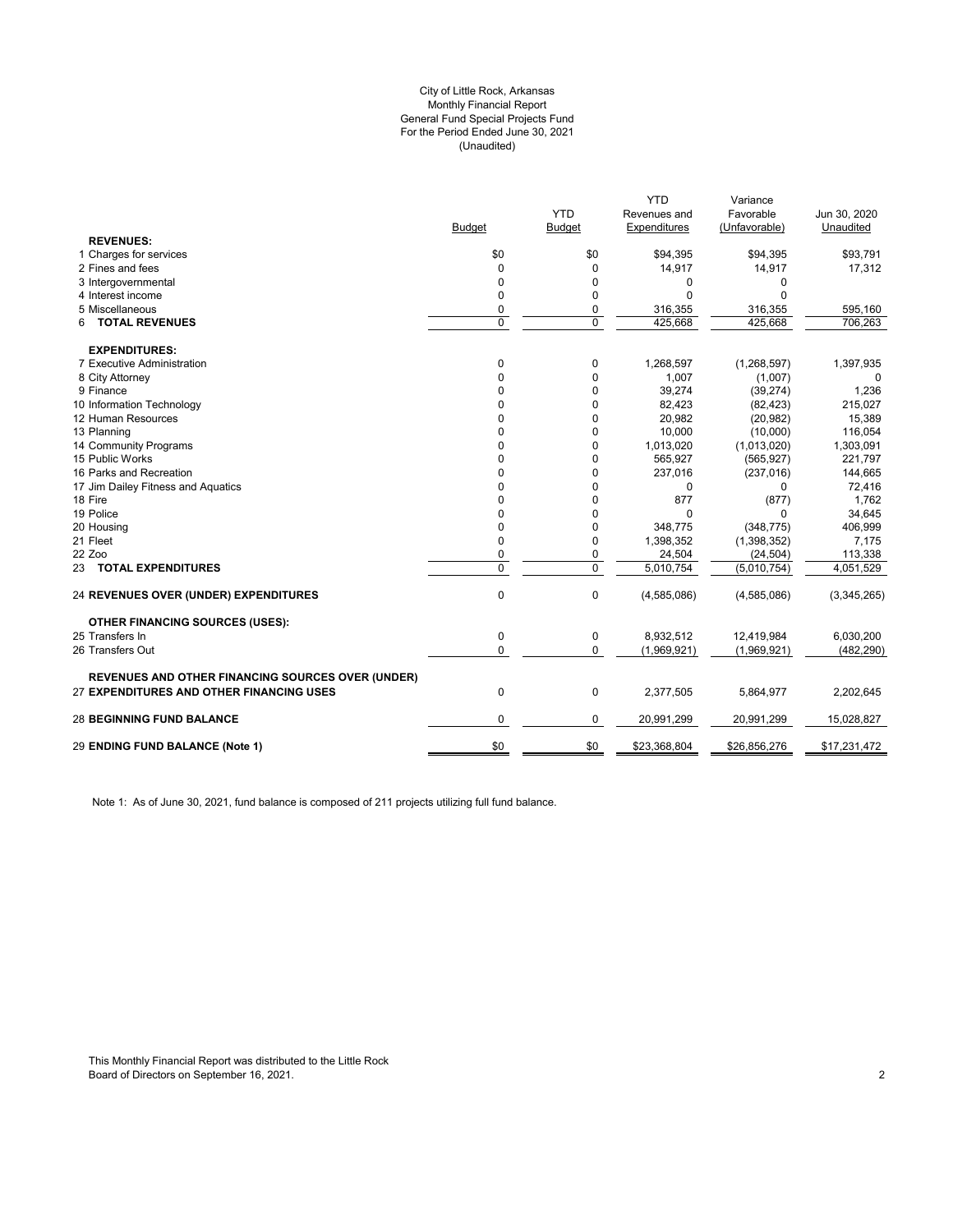### City of Little Rock, Arkansas Monthly Financial Report Franchise Fee Collection Fund For the Period Ended June 30, 2021 (Unaudited)

| <b>REVENUES:</b>                                         | <b>Budget</b> | <b>YTD</b><br>Budget | <b>YTD</b><br>Revenues and<br>Expenditures | Variance<br>Favorable<br>(Unfavorable) | Jun 30, 2020<br>Unaudited |
|----------------------------------------------------------|---------------|----------------------|--------------------------------------------|----------------------------------------|---------------------------|
| 1 Utility franchise fees                                 | \$0           | \$0                  | \$0                                        | \$0                                    | \$0                       |
| 2 Interest income                                        |               |                      |                                            |                                        | 0                         |
| 3 Miscellaneous                                          |               | 0                    | C                                          |                                        | 0                         |
| <b>TOTAL REVENUES</b>                                    | 0             | 0                    | 0                                          | $\Omega$                               | 0                         |
| <b>EXPENDITURES:</b>                                     |               |                      |                                            |                                        |                           |
| 5 General Government                                     | 0             | 0                    | 0                                          | 0                                      | 0                         |
| <b>TOTAL EXPENDITURES</b><br>6.                          | $\Omega$      | 0                    | $\Omega$                                   | $\Omega$                               | 0                         |
| 7 REVENUES OVER (UNDER) EXPENDITURES                     | $\Omega$      | 0                    | $\mathbf 0$                                | $\Omega$                               | $\pmb{0}$                 |
| <b>OTHER FINANCING SOURCES (USES):</b>                   |               |                      |                                            |                                        |                           |
| 8 Transfers In                                           | $\Omega$      | 0                    | $\mathbf 0$                                | $\Omega$                               | 0                         |
| 9 Transfers Out                                          |               | 0                    | O                                          |                                        | 0                         |
| <b>REVENUES AND OTHER FINANCING SOURCES OVER (UNDER)</b> |               |                      |                                            |                                        |                           |
| <b>10 EXPENDITURES AND OTHER FINANCING USES</b>          | $\Omega$      | 0                    | $\Omega$                                   | $\Omega$                               | 0                         |
| <b>11 BEGINNING FUND BALANCE</b>                         | 0             | 0                    | (1)                                        | (1)                                    | (1)                       |
| <b>12 ENDING FUND BALANCE</b>                            | \$0           | \$0                  | ( \$1)                                     | $($ \$1)                               | ( \$1)                    |

NOTE: Franchise revenues pledged to the 2017 Capital Improvement Revenue Refunding Bonds are initially deposited into the Franchise Fee Collection Fund. The debt service requirement is transferred on a monthly basis to the Trustee for deposit in the 2017 Capital Improvement Revenue Refunding Bond Debt Service Fund. After the monthly debt service requirement is met, franchise revenues are transferred into the General Fund.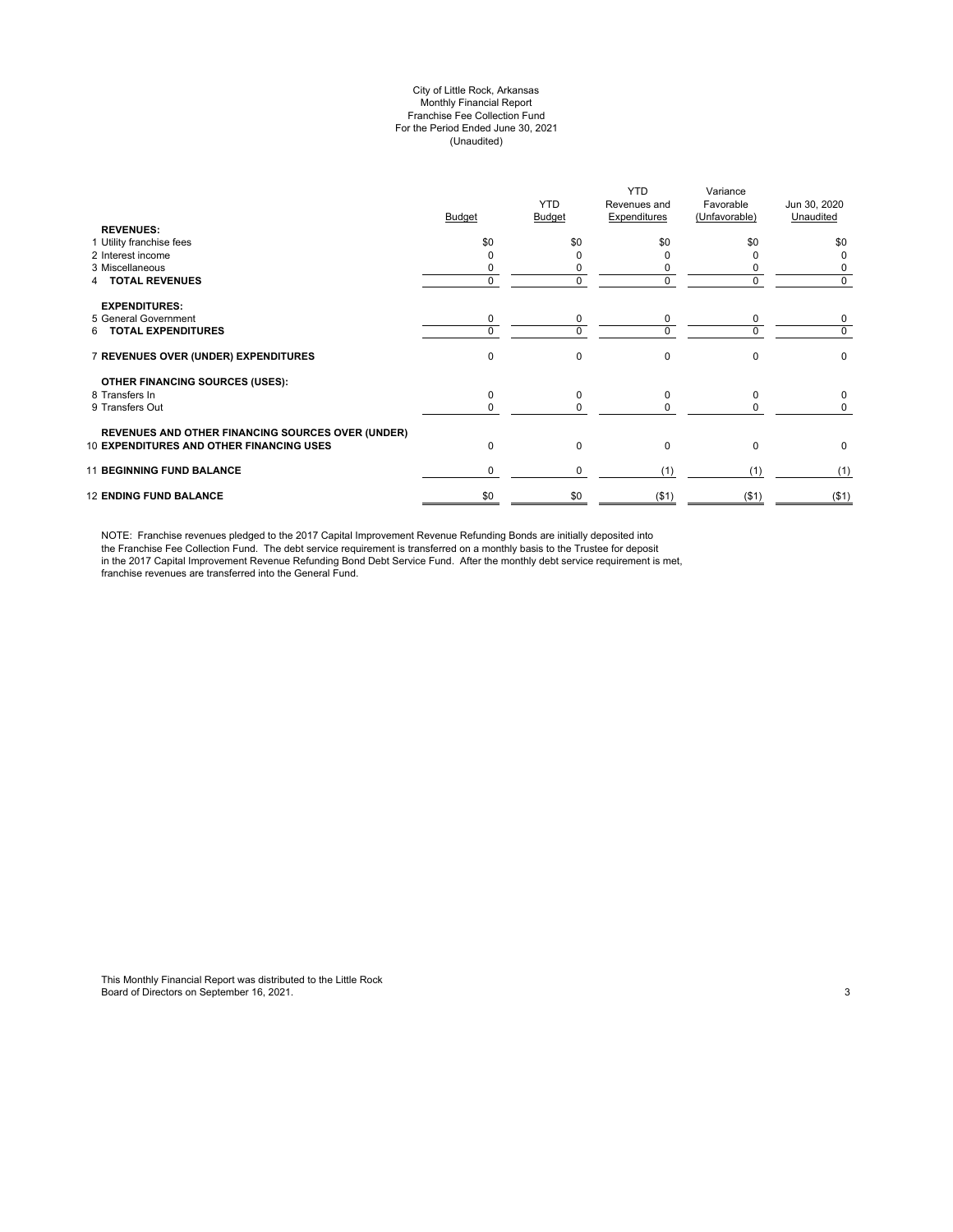# City of Little Rock, Arkansas (Unaudited) For the Period Ended June 30, 2021 Seized Money Fund Monthly Financial Report

|                                                          | <b>Budget</b> | <b>YTD</b><br><b>Budget</b> | <b>YTD</b><br>Revenues and<br>Expenditures | Variance<br>Favorable<br>(Unfavorable) | Jun 30, 2020<br>Unaudited |
|----------------------------------------------------------|---------------|-----------------------------|--------------------------------------------|----------------------------------------|---------------------------|
| <b>REVENUES:</b><br>1 Charges for services               | \$0           | \$0                         | \$0                                        | \$0                                    | \$0                       |
| 2 Interest income                                        |               | 0                           | 1,340                                      | 1,340                                  | 2,041                     |
| 3 Miscellaneous                                          |               | 0                           | 3,523                                      | 3,523                                  | 10,614                    |
| <b>4 TOTAL REVENUES</b>                                  |               | 0                           | 4,863                                      | 4,863                                  | 12,655                    |
| <b>EXPENDITURES:</b>                                     |               |                             |                                            |                                        |                           |
| 5 Police                                                 | 0             | 0                           | 27,232                                     | (27, 232)                              | 131,126                   |
| <b>TOTAL EXPENDITURES</b><br>6                           |               | 0                           | 27,232                                     | (27, 232)                              | 131,126                   |
| 7 REVENUES OVER (UNDER) EXPENDITURES                     | $\mathbf 0$   | 0                           | (22, 369)                                  | (22, 369)                              | (118, 471)                |
| OTHER FINANCING SOURCES (USES):                          |               |                             |                                            |                                        |                           |
| 8 Transfers In                                           | 0             | 0                           | $\mathbf 0$                                | $\mathbf 0$                            | 0                         |
| 9 Transfers Out                                          | 0             | 0                           | 0                                          | 0                                      | 0                         |
| <b>REVENUES AND OTHER FINANCING SOURCES OVER (UNDER)</b> |               |                             |                                            |                                        |                           |
| <b>10 EXPENDITURES AND OTHER FINANCING USES</b>          | $\mathbf 0$   | 0                           | (22, 369)                                  | (22, 369)                              | (118, 471)                |
| <b>11 BEGINNING FUND BALANCE</b>                         | 0             | 0                           | 37,447                                     | 37,447                                 | 70,507                    |
| <b>12 ENDING FUND BALANCE</b>                            | \$0           | \$0                         | \$15,078                                   | \$15,078                               | (\$47,964)                |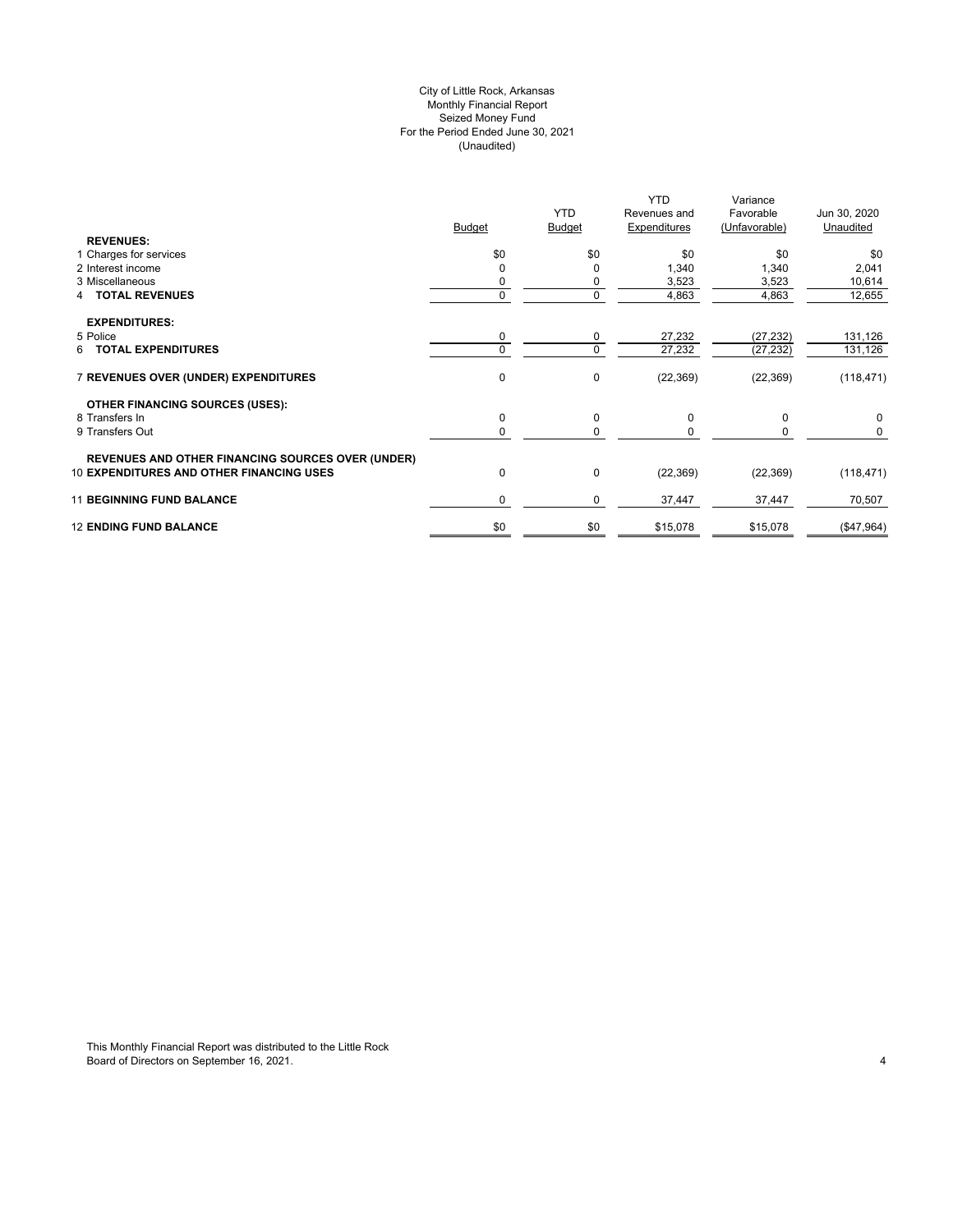#### (Unaudited) City of Little Rock, Arkansas Monthly Financial Report Street Fund For the Period Ended June 30, 2021

|                                                          |               |               | <b>YTD</b>   | Variance      |              |
|----------------------------------------------------------|---------------|---------------|--------------|---------------|--------------|
|                                                          |               | <b>YTD</b>    | Revenues and | Favorable     | Jun 30, 2020 |
|                                                          | <b>Budget</b> | <b>Budget</b> | Expenditures | (Unfavorable) | Unaudited    |
| <b>REVENUES:</b>                                         |               |               |              |               |              |
| 1 General property taxes                                 | \$6,406,003   | \$3,203,002   | \$3,159,560  | (\$43,442)    | \$2,743,797  |
| 2 Licenses and permits                                   | 21,860        | 10,930        | 18,990       | 8,060         | 22,300       |
| 3 Intergovernmental                                      | 14,032,400    | 7,016,200     | 8,079,360    | 1,063,160     | 7,078,523    |
| 4 Charges for services                                   | 16,700        | 8,350         | 16,941       | 8,591         | 6,135        |
| 5 Investment income                                      | 220,000       | 110,000       | 39,860       | (70, 140)     | 162,573      |
| 6 Miscellaneous                                          | 32,000        | 16,000        | 27,187       | 11,187        | 27,309       |
| <b>TOTAL REVENUES</b><br>7                               | 20,728,963    | 10,364,482    | 11,341,897   | 977,416       | 10,040,638   |
| <b>EXPENDITURES:</b>                                     |               |               |              |               |              |
| Public Works:                                            |               |               |              |               |              |
| <b>General Administration</b><br>8                       | 2,844,425     | 1,422,213     | 1,248,387    | 173,825       | 1,366,198    |
| 9<br><b>Operations Administration</b>                    | 628,576       | 314,288       | 252,326      | 61,962        | 260,040      |
| 10<br>Street & Drainage Maintenance                      | 6,793,881     | 3,396,941     | 3,110,590    | 286,350       | 2,881,320    |
| 11<br>Storm Drainage Maintenance                         | 1,114,150     | 557,075       | 447,545      | 109,530       | 441,336      |
| <b>Work Pool</b><br>12                                   | 130,796       | 65,398        | 56,387       | 9,011         | 45,088       |
| 13<br>Resource Control & Scheduling                      | 414,498       | 207,249       | 187,453      | 19,796        | 181,217      |
| 14<br><b>Control Devices</b>                             | 908,261       | 454,131       | 447,274      | 6,857         | 429,855      |
| 15<br>Signals                                            | 1,006,502     | 503,251       | 509,348      | (6,097)       | 385,883      |
| 16<br><b>Parking Meters</b>                              | 123,456       | 61,728        | 52,507       | 9,221         | 57,055       |
| 17<br>Civil Engineering                                  | 1,700,674     | 850,337       | 762,390      | 87,947        | 719,711      |
| <b>Traffic Engineering</b><br>18                         | 3,150,827     | 1,575,414     | 1,553,370    | 22,043        | 1,594,308    |
| 19<br><b>Parking Enforcement</b>                         | 335,356       | 167,678       | 101,013      | 66,665        | 117,895      |
| <b>TOTAL EXPENDITURES</b><br>20                          | 19,151,402    | 9,575,701     | 8,728,590    | 847,111       | 8,479,907    |
| <b>21 REVENUES OVER (UNDER) EXPENDITURES</b>             | 1,577,561     | 788,781       | 2,613,308    | 1,824,527     | 1,560,731    |
| <b>OTHER FINANCING SOURCES (USES):</b>                   |               |               |              |               |              |
| 22 CARRYOVER - PRIOR YEAR                                | $\mathbf{0}$  | $\Omega$      | 82,456       | 82,456        | 0            |
| 23 Transfers In                                          | 550,156       | 275,078       | 467,700      | 192,622       | 467,700      |
| 24 Transfers Out                                         | (2, 127, 717) | (1,063,859)   | (2,595,467)  | (1,531,609)   | (1,947,217)  |
| <b>REVENUES AND OTHER FINANCING SOURCES OVER (UNDER)</b> |               |               |              |               |              |
| <b>25 EXPENDITURES AND OTHER FINANCING USES</b>          | 0             | $\mathbf 0$   | 567,997      | 567,997       | 81,214       |
| <b>26 BEGINNING FUND BALANCE</b>                         | 17,747,931    | 17,747,931    | 17,747,931   | 0             | 19,853,242   |
| 27 ENDING FUND BALANCE (Note 1)                          | \$17,747,931  | \$17,747,931  | \$18,315,928 | \$567,997     | \$19,934,456 |
|                                                          |               |               |              |               |              |

Note 1: Fund 205, Street Special Projects Fund, is considered part of the Street Fund. The June 30, 2021 fund balance in Fund 205 is \$4,048,645.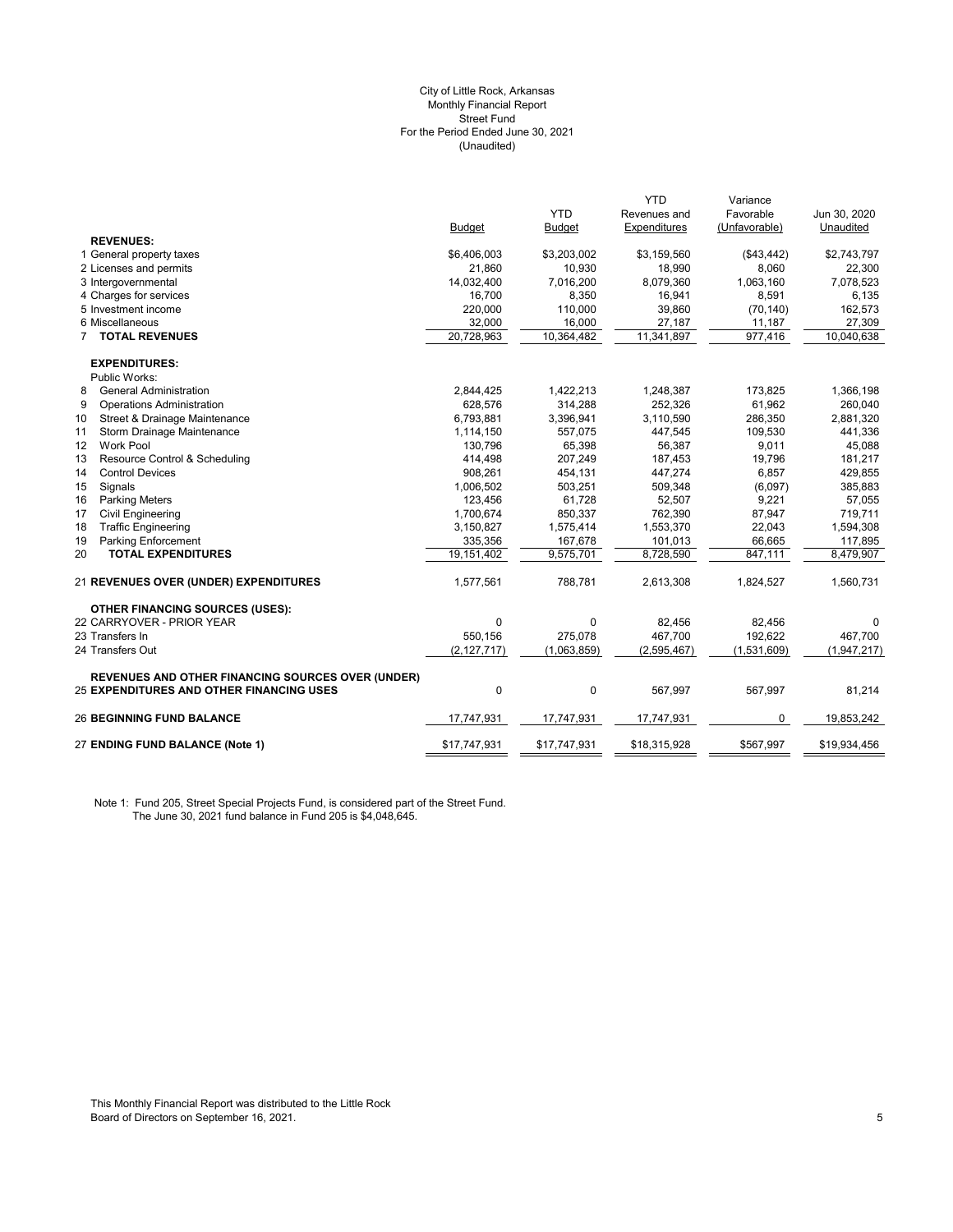# (Unaudited) City of Little Rock, Arkansas Monthly Financial Report Street Fund Special Projects Fund For the Period Ended June 30, 2021

|                                                          |        | <b>YTD</b>    | <b>YTD</b>                   | Variance                   |                           |
|----------------------------------------------------------|--------|---------------|------------------------------|----------------------------|---------------------------|
|                                                          | Budget | <b>Budget</b> | Revenues and<br>Expenditures | Favorable<br>(Unfavorable) | Jun 30, 2020<br>Unaudited |
| <b>REVENUES:</b>                                         |        |               |                              |                            |                           |
| 1 Charges for services                                   | \$0    | \$0           | \$0                          | \$0                        | \$0                       |
| 2 Interest income                                        |        | $\Omega$      |                              |                            | $\Omega$                  |
| 3 Miscellaneous                                          |        | 0             | 91,213                       | 91,213                     | 72,401                    |
| <b>TOTAL REVENUES</b><br>4                               | 0      | 0             | 91,213                       | 91,213                     | 72,401                    |
|                                                          |        |               |                              |                            |                           |
| <b>EXPENDITURES:</b><br>5 Public Works                   | 0      | 0             | 1,085,167                    | (1,085,167)                | 2,032,013                 |
| <b>TOTAL EXPENDITURES</b><br>6                           | 0      | 0             | 1,085,167                    | (1,085,167)                | 2,032,013                 |
|                                                          |        |               |                              |                            |                           |
| <b>7 REVENUES OVER (UNDER) EXPENDITURES</b>              | 0      | 0             | (993, 954)                   | (993, 954)                 | (1,959,611)               |
| <b>OTHER FINANCING SOURCES (USES):</b>                   |        |               |                              |                            |                           |
| 8 Transfers In                                           | 0      | 0             | 2,117,750                    | 2,117,750                  | 1,470,000                 |
| 9 Transfers Out                                          | 0      | 0             |                              | 0                          | (1,318)                   |
| <b>REVENUES AND OTHER FINANCING SOURCES OVER (UNDER)</b> |        |               |                              |                            |                           |
| <b>10 EXPENDITURES AND OTHER FINANCING USES</b>          | 0      | 0             | 1,123,796                    | 1,123,796                  | (490, 930)                |
| <b>11 BEGINNING FUND BALANCE</b>                         | 0      | 0             | 2,924,849                    | 2,924,849                  | 3,477,323                 |
| 12 ENDING FUND BALANCE (Note 1)                          | \$0    | \$0           | \$4,048,645                  | \$4,048,645                | \$2,986,393               |
|                                                          |        |               |                              |                            |                           |

Note 1: As of June 30, 2021, special project commitments for 35 projects utilizing full fund balance.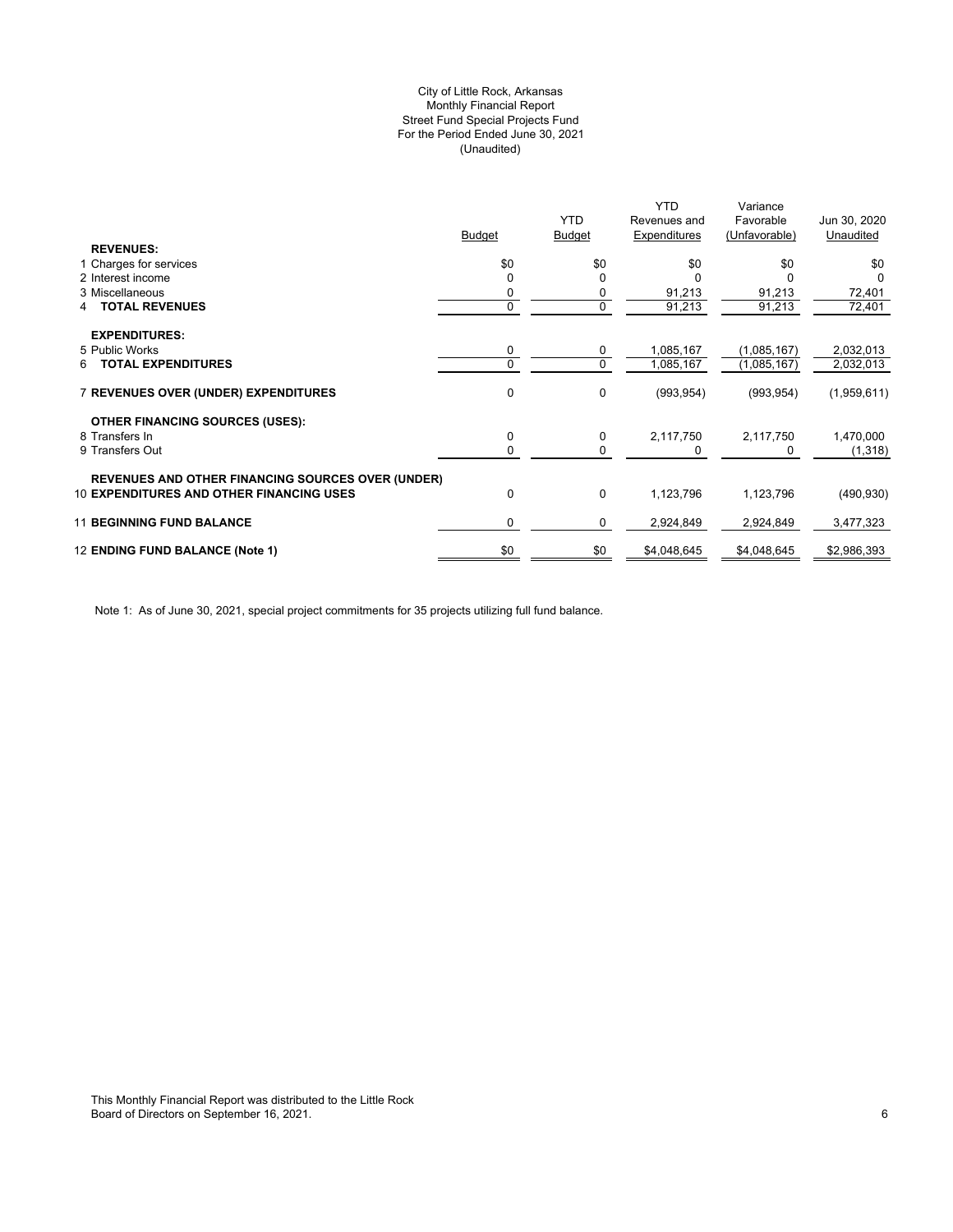#### City of Little Rock, Arkansas (Unaudited) For the Period Ended June 30, 2021 Special Projects Fund Monthly Financial Report

|                                                          |                | <b>YTD</b>  | <b>YTD</b><br>Revenues and | Variance<br>Favorable | Jun 30, 2020 |
|----------------------------------------------------------|----------------|-------------|----------------------------|-----------------------|--------------|
| <b>REVENUES:</b>                                         | <b>Budget</b>  | Budget      | Expenditures               | (Unfavorable)         | Unaudited    |
| 1 Licenses and permits                                   | \$0            | \$0         | \$38,958                   | \$38,958              | \$47,535     |
| 2 Intergovernmental                                      | 0              | 0           | 57,036                     | 57,036                | 42,155       |
| 3 Charges for services                                   | $\mathbf 0$    | 0           | 183,484                    | 183.484               | 509,650      |
| 4 Fines and fees                                         | $\mathbf 0$    | $\Omega$    | 303,637                    | 303,637               | 280,723      |
| 5 Interest income                                        | $\Omega$       | 0           | 3,025                      | 3,025                 | 7,927        |
| 6 Miscellaneous                                          | $\mathbf 0$    | 0           | 492,016                    | 492,016               | 620,181      |
| 7 TOTAL REVENUES                                         | $\overline{0}$ | $\mathbf 0$ | 1,078,156                  | 1,078,156             | 1,508,170    |
| <b>EXPENDITURES:</b>                                     |                |             |                            |                       |              |
| 8 Executive Administration                               | $\pmb{0}$      | 0           | 37,153                     | (37, 153)             | 81,408       |
| 9 Community Programs                                     | $\Omega$       | $\mathbf 0$ | $\Omega$                   | 0                     | 0            |
| 10 City Attorney                                         | $\Omega$       | 0           | $\Omega$                   | 0                     | $\Omega$     |
| 11 District Court - First Division (Criminal)            | $\Omega$       | 0           | 175                        | (175)                 | 12,721       |
| 12 District Court - Second Division (Traffic)            | 0              | 0           | 5,339                      | (5, 339)              | 19,006       |
| 13 District Court - Third Division (Environmental)       | $\Omega$       | 0           | $\Omega$                   | 0                     | 327          |
| 14 Finance                                               | 0              | 0           | 143,638                    | (143, 638)            | 180,302      |
| 15 Human Resources                                       | 0              | 0           | 80,280                     | (80, 280)             | 94,423       |
| 16 Information Technology                                | $\Omega$       | 0           | $\Omega$                   | 0                     |              |
| 17 Planning                                              | 0              | 0           | 34,959                     | (34, 959)             | 38,611       |
| 18 Fleet                                                 | $\Omega$       | 0           | 126,346                    | (126, 346)            | 434,927      |
| 19 Public Works                                          | $\Omega$       | 0           | 71,650                     | (71, 650)             | 5,190        |
| 20 Parks and Recreation                                  | 0              | 0           | 276,054                    | (276, 054)            | 833,715      |
| 21 Jim Dailey Fitness & Aquatics                         | $\Omega$       | 0           | 0                          | 0                     | 0            |
| 22 Fire                                                  | 0              | 0           | 273,505                    | (273, 505)            | 229,726      |
| 23 Police                                                | $\mathbf 0$    | 0           | 78,254                     | (78, 254)             | 262,910      |
| 24 Housing                                               | $\mathbf 0$    | 0           | 11,306                     | (11, 306)             | 83,443       |
| 25 Zoo                                                   | $\mathbf 0$    | $\mathbf 0$ | 13,122                     | (13, 122)             | 0            |
| 26 TOTAL EXPENDITURES                                    | $\mathbf 0$    | $\mathbf 0$ | 1,151,783                  | (1, 151, 783)         | 2,276,707    |
| 27 REVENUES OVER (UNDER) EXPENDITURES                    | $\mathbf 0$    | $\pmb{0}$   | (73, 626)                  | (73, 626)             | (768, 536)   |
| <b>OTHER FINANCING SOURCES (USES):</b>                   |                |             |                            |                       |              |
| 28 Transfers In                                          | 0              | $\pmb{0}$   | $\mathbf 0$                | $\pmb{0}$             | 0            |
| 29 Transfers Out                                         | $\mathbf 0$    | $\mathbf 0$ | $\Omega$                   | 0                     | $\mathbf 0$  |
| <b>REVENUES AND OTHER FINANCING SOURCES OVER (UNDER)</b> |                |             |                            |                       |              |
| <b>30 EXPENDITURES AND OTHER FINANCING USES</b>          | $\mathbf 0$    | 0           | (73, 626)                  | (73, 626)             | (768, 536)   |
| <b>31 BEGINNING FUND BALANCE</b>                         | $\mathbf 0$    | $\pmb{0}$   | 4,061,274                  | 4,061,274             | 3,852,264    |
| 32 ENDING FUND BALANCE (Note 1)                          | \$0            | \$0         | \$3,987,648                | \$3,987,648           | \$3,083,728  |
|                                                          |                |             |                            |                       |              |

Note 1: Fund balance is comprised of 109 special projects with appropriations totaling \$6,294,778 and 14 special projects with negative balances of \$2,307,126.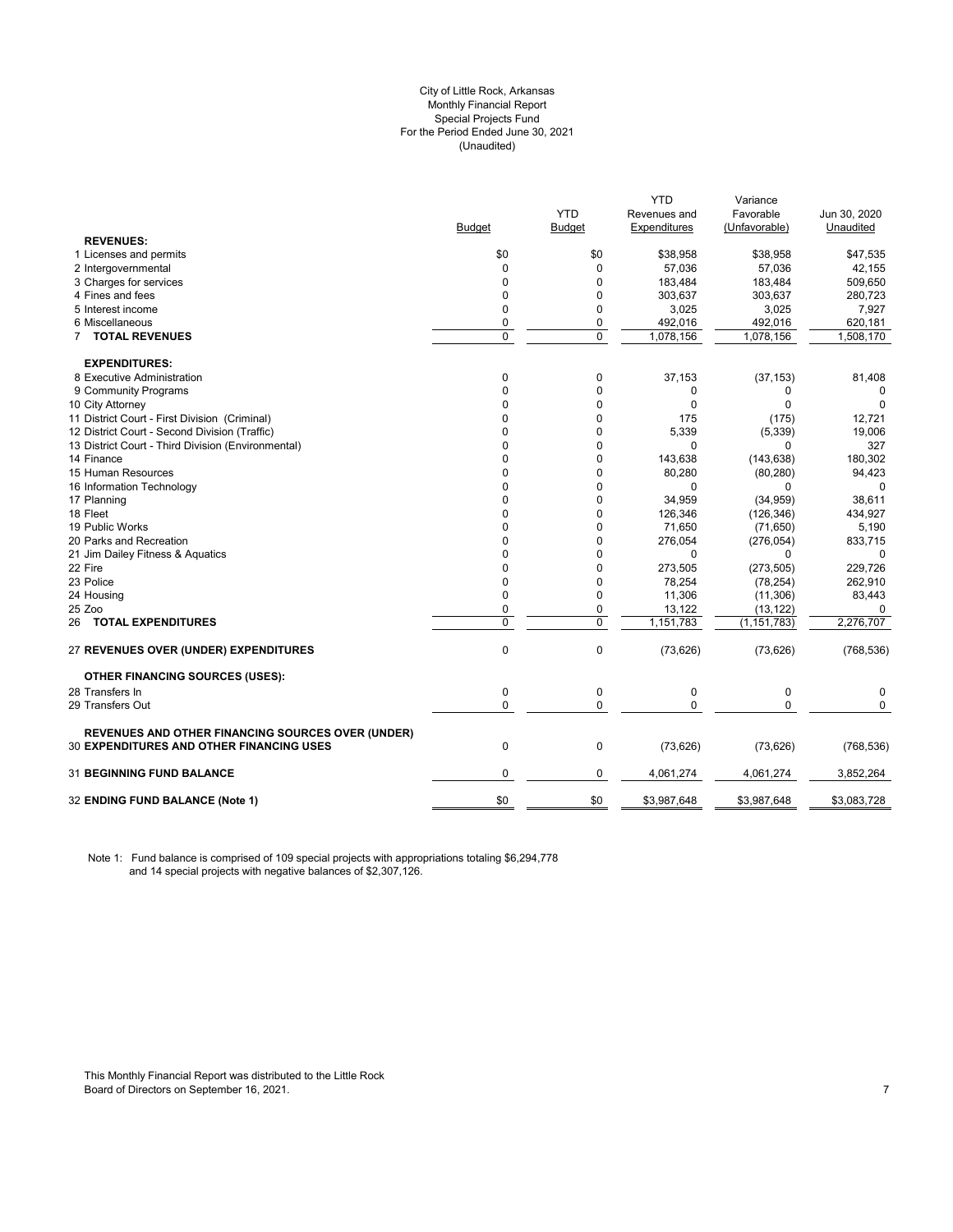# (Unaudited) City of Little Rock, Arkansas Monthly Financial Report Grant Fund For the Period Ended June 30, 2021

|             |               | <b>YTD</b>    | Variance      |                                      |
|-------------|---------------|---------------|---------------|--------------------------------------|
|             | <b>YTD</b>    | Revenues and  | Favorable     | Jun 30, 2020                         |
| Budget      | <b>Budget</b> | Expenditures  | (Unfavorable) | Unaudited                            |
|             |               |               |               |                                      |
| \$0         | \$0           | \$3,914,627   | \$3,914,627   | \$3,056,593                          |
| 0           | $\Omega$      | 0             | 0             | 0                                    |
| $\Omega$    | 0             | 2,801         | 2,801         | 5,637                                |
| $\Omega$    | 0             | U             | $\Omega$      |                                      |
| 0           | 0             | 111,521       |               | 170,700                              |
| $\Omega$    | $\Omega$      | 4,028,949     | 4,028,949     | 3,232,930                            |
|             |               |               |               |                                      |
| $\Omega$    | 0             |               |               | 785,242                              |
|             | $\Omega$      | 2,449,629     | (2,449,629)   | 4,193,782                            |
|             | 0             | 223,492       |               | 486,995                              |
|             | 0             | 0             |               |                                      |
| n           | 0             |               |               |                                      |
| $\Omega$    | 0             | 616,945       | (616, 945)    | 534,828                              |
| 0           | 0             | 30,553        | (30, 553)     | 20,434                               |
| $\Omega$    | $\mathbf 0$   | 8,131,091     | (8, 131, 091) | 6,021,280                            |
| $\mathbf 0$ | $\mathbf 0$   | (4, 102, 142) | (4, 102, 142) | (2,788,350)                          |
|             |               |               |               |                                      |
| 0           | 0             | 0             | 0             | 0                                    |
| $\mathbf 0$ | 0             | $\Omega$      | $\mathbf 0$   | $\Omega$                             |
|             |               |               |               |                                      |
| 0           | $\mathbf 0$   | (4, 102, 142) | (4, 102, 142) | (2,788,350)                          |
| $\Omega$    | $\mathbf 0$   | 16,142        | 16,142        | 99,534                               |
| \$0         | \$0           | (\$4,086,000) | (\$4,086,000) | (\$2,688,816)                        |
|             |               |               | 4,810,472     | 111,521<br>(4,810,472)<br>(223, 492) |

Expenditures include: Expended \$4,367,231 Expended \$4,367,231<br>Encumbered 3,763,860

\$8,131,091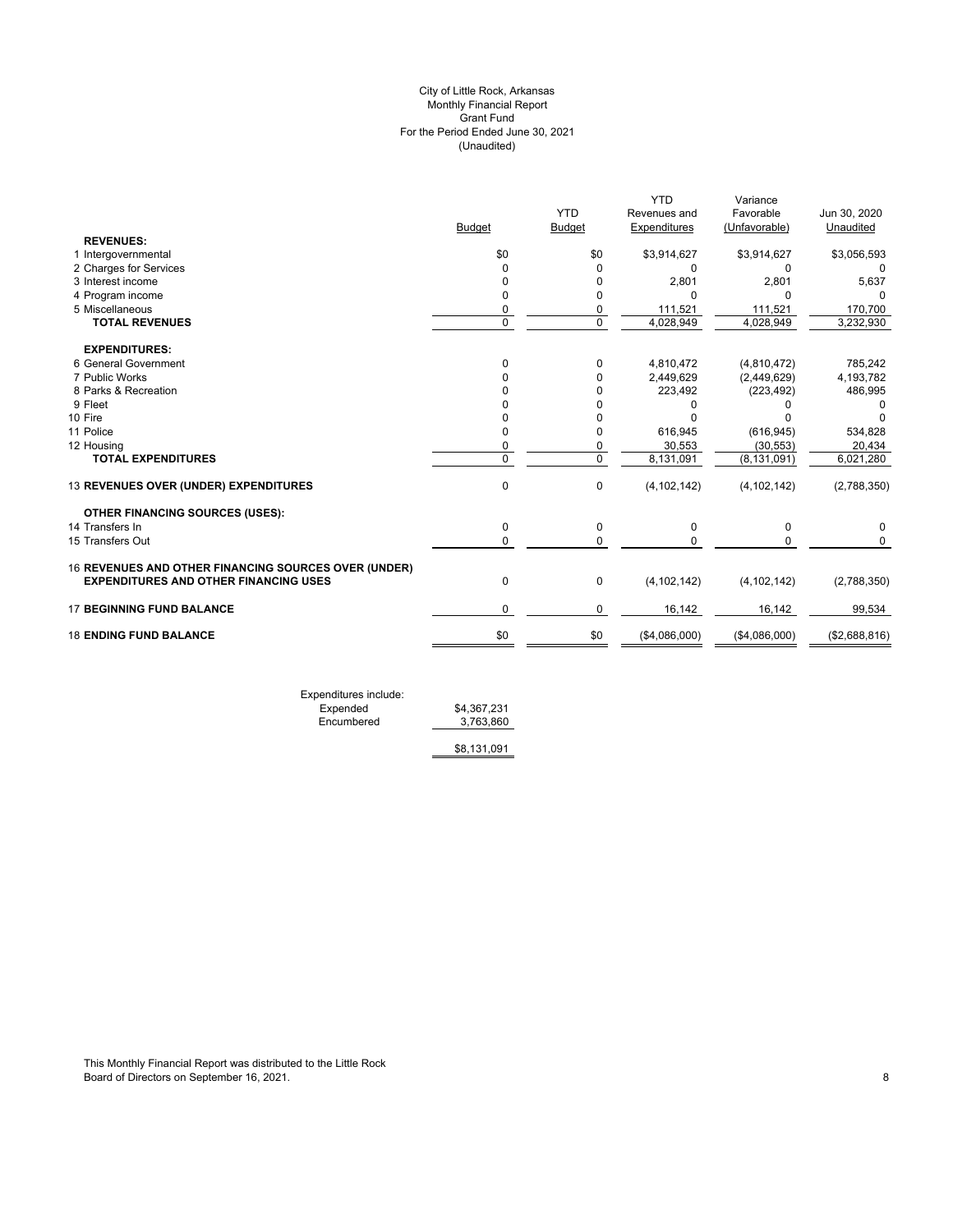# City of Little Rock, Arkansas Monthly Financial Report American Rescue Plan Act Fund For the Period Ended June 30, 2021 (Unaudited)

| Budget<br>\$0<br>0<br>0<br>0<br>0<br>$\mathbf 0$<br>$\Omega$<br>ი | <b>YTD</b><br><b>Budget</b><br>\$0<br>0<br>0<br>0<br>$\mathbf{0}$<br>0<br>0 | Revenues and<br><b>Expenditures</b><br>\$0<br>$\Omega$<br>11,827<br>0<br>$\Omega$<br>11,827<br>$\Omega$ | Favorable<br>(Unfavorable)<br>\$0<br>$\Omega$<br>11,827<br>$\mathbf 0$<br>$\Omega$<br>11,827 | Jun 30, 2020<br>Unaudited<br>\$0<br>$\mathbf 0$<br>0<br>$\mathbf 0$<br>0<br>$\mathbf 0$ |
|-------------------------------------------------------------------|-----------------------------------------------------------------------------|---------------------------------------------------------------------------------------------------------|----------------------------------------------------------------------------------------------|-----------------------------------------------------------------------------------------|
|                                                                   |                                                                             |                                                                                                         |                                                                                              |                                                                                         |
|                                                                   |                                                                             |                                                                                                         |                                                                                              |                                                                                         |
|                                                                   |                                                                             |                                                                                                         |                                                                                              |                                                                                         |
|                                                                   |                                                                             |                                                                                                         |                                                                                              |                                                                                         |
|                                                                   |                                                                             |                                                                                                         |                                                                                              |                                                                                         |
|                                                                   |                                                                             |                                                                                                         |                                                                                              |                                                                                         |
|                                                                   |                                                                             |                                                                                                         |                                                                                              |                                                                                         |
|                                                                   |                                                                             |                                                                                                         |                                                                                              |                                                                                         |
|                                                                   |                                                                             |                                                                                                         |                                                                                              |                                                                                         |
|                                                                   |                                                                             |                                                                                                         |                                                                                              |                                                                                         |
|                                                                   |                                                                             |                                                                                                         | $\Omega$                                                                                     | 0                                                                                       |
|                                                                   | 0                                                                           | 0                                                                                                       | O                                                                                            | 0                                                                                       |
|                                                                   | $\Omega$                                                                    | 0                                                                                                       | 0                                                                                            | 0                                                                                       |
|                                                                   | U                                                                           |                                                                                                         |                                                                                              | $\pmb{0}$                                                                               |
|                                                                   | $\Omega$                                                                    |                                                                                                         |                                                                                              | $\pmb{0}$                                                                               |
| $\Omega$                                                          | 0                                                                           | 0                                                                                                       | $\Omega$                                                                                     | $\pmb{0}$                                                                               |
| 0                                                                 | 0                                                                           | 0                                                                                                       | 0                                                                                            | $\pmb{0}$                                                                               |
|                                                                   |                                                                             |                                                                                                         |                                                                                              | 0                                                                                       |
| $\mathbf 0$                                                       | $\mathbf 0$                                                                 | 11,827                                                                                                  | 11,827                                                                                       | $\mathbf 0$                                                                             |
|                                                                   |                                                                             |                                                                                                         |                                                                                              |                                                                                         |
| 0                                                                 | 0                                                                           | 0                                                                                                       | 0                                                                                            | 0                                                                                       |
| $\Omega$                                                          | $\Omega$                                                                    | $\Omega$                                                                                                | $\Omega$                                                                                     | $\mathbf 0$                                                                             |
|                                                                   |                                                                             |                                                                                                         |                                                                                              |                                                                                         |
| $\pmb{0}$                                                         | 0                                                                           | 11,827                                                                                                  | 11,827                                                                                       | 0                                                                                       |
| $\Omega$                                                          | $\mathbf 0$                                                                 | $\Omega$                                                                                                | $\Omega$                                                                                     | 0                                                                                       |
| \$0                                                               | \$0                                                                         | \$11,827                                                                                                | \$11,827                                                                                     | \$0                                                                                     |
|                                                                   | $\Omega$<br>\$0                                                             | 0                                                                                                       | $\Omega$                                                                                     | $\Omega$                                                                                |

Note 1: The City received the first tranche of funds from the U.S. Treasury in May 2021 the amount of \$18,856,700.50. Revenues are deferred until expended on eligible projects.

\$0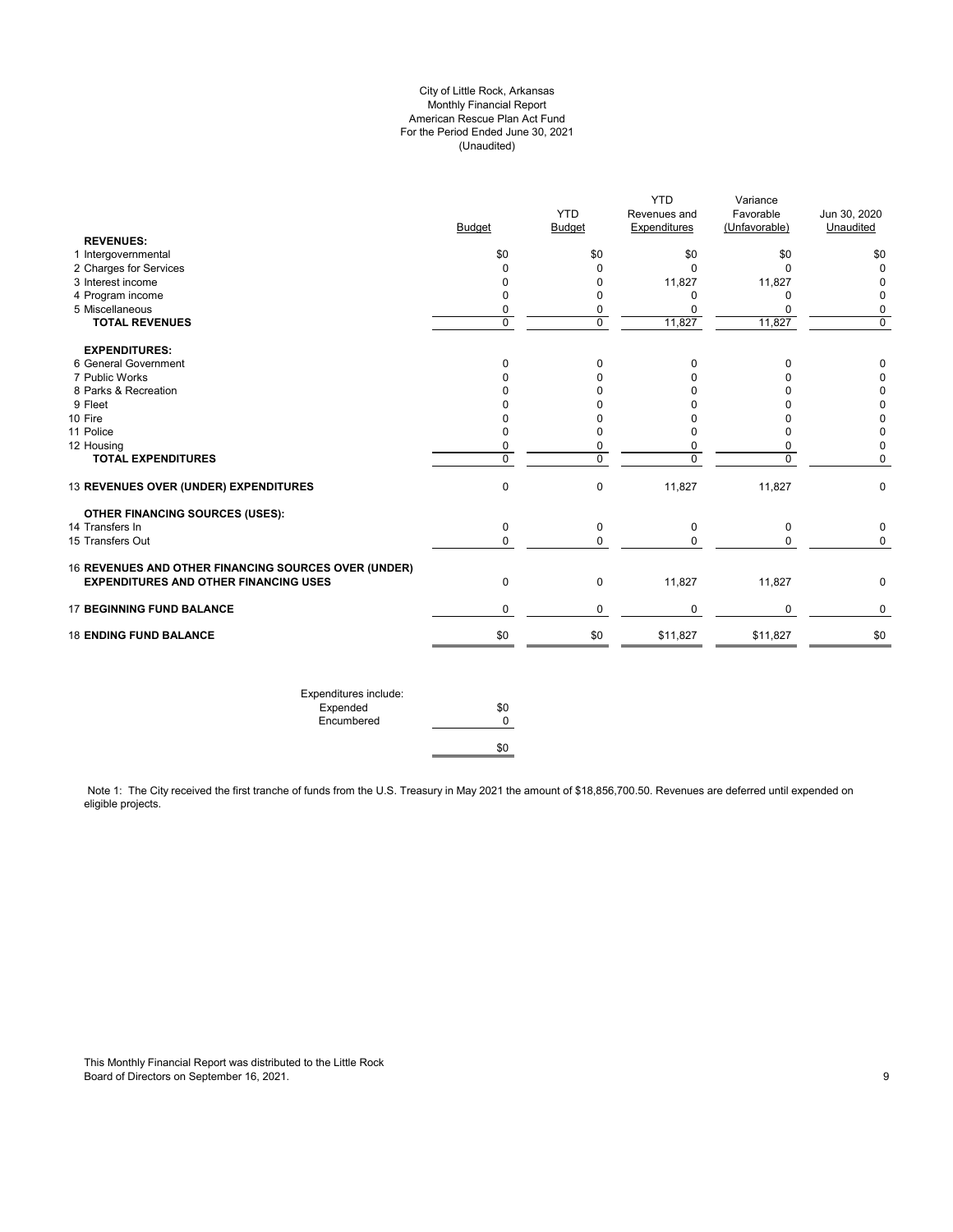# (Unaudited) City of Little Rock, Arkansas Monthly Financial Report Emergency 911 Fund For the Period Ended June 30, 2021

|                                                          | <b>Budget</b> | <b>YTD</b><br><b>Budget</b> | <b>YTD</b><br>Revenues and<br>Expenditures | Variance<br>Favorable<br>(Unfavorable) | Jun 30, 2020<br>Unaudited |
|----------------------------------------------------------|---------------|-----------------------------|--------------------------------------------|----------------------------------------|---------------------------|
| <b>REVENUES:</b><br>1 Charges for services               | \$0           | \$0                         | \$1,547,465                                | \$1,547,465                            | \$1,935,209               |
| 2 Interest income                                        | $\Omega$      |                             | 6,593                                      | 6,593                                  | 7,284                     |
| 3 Miscellaneous                                          |               | 0                           |                                            |                                        | <sup>0</sup>              |
| <b>TOTAL REVENUES</b><br>4                               | 0             | 0                           | 1,554,059                                  | 1,554,059                              | 1,942,493                 |
| <b>EXPENDITURES:</b>                                     |               |                             |                                            |                                        |                           |
| 5 Police                                                 | 0             | 0                           | 895,452                                    | (895, 452)                             | 418,488                   |
| <b>TOTAL EXPENDITURES</b><br>6                           | $\Omega$      | $\mathbf 0$                 | 895,452                                    | (895, 452)                             | 418,488                   |
| 7 REVENUES OVER (UNDER) EXPENDITURES                     | 0             | 0                           | 658,607                                    | 658,607                                | 1,524,005                 |
| <b>OTHER FINANCING SOURCES (USES):</b>                   |               |                             |                                            |                                        |                           |
| 8 Transfers In                                           | 0             | 0                           | 0                                          | 0                                      | $\mathbf 0$               |
| 9 Transfers Out                                          | 0             | $\mathbf 0$                 |                                            |                                        | 0                         |
| <b>REVENUES AND OTHER FINANCING SOURCES OVER (UNDER)</b> |               |                             |                                            |                                        |                           |
| <b>10 EXPENDITURES AND OTHER FINANCING USES</b>          | 0             | 0                           | 658,607                                    | 658,607                                | 1,524,005                 |
| <b>11 BEGINNING FUND BALANCE</b>                         | 0             | 0                           | 3,076,940                                  | 3,076,940                              | 1,007,531                 |
| <b>12 ENDING FUND BALANCE</b>                            | \$0           | \$0                         | \$3,735,547                                | \$3,735,547                            | \$2,531,536               |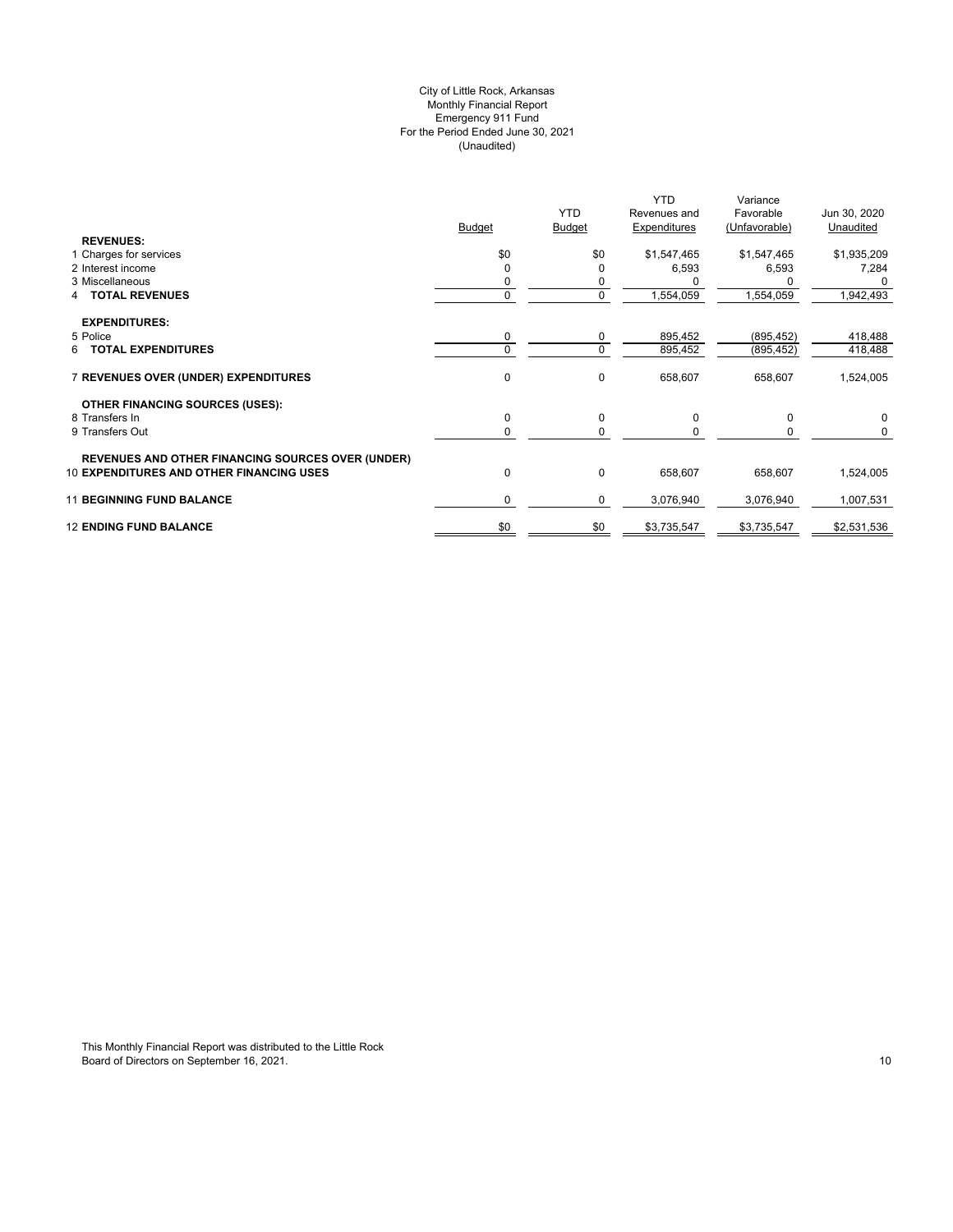# (Unaudited) City of Little Rock, Arkansas Monthly Financial Report Community Development Block Grant Fund For the Period Ended June 30, 2021

|                                                          | Budget      | <b>YTD</b><br><b>Budget</b> | <b>YTD</b><br>Revenues and<br><b>Expenditures</b> | Variance<br>Favorable<br>(Unfavorable) | Jun 30, 2020<br>Unaudited |
|----------------------------------------------------------|-------------|-----------------------------|---------------------------------------------------|----------------------------------------|---------------------------|
| <b>REVENUES:</b>                                         |             |                             |                                                   |                                        |                           |
| 1 Intergovernmental                                      | \$0         | \$0                         | \$1,587,717                                       | \$1,587,717                            | \$282,175                 |
| 2 Charges for Services                                   | $\Omega$    |                             |                                                   |                                        | O                         |
| 3 Miscellaneous                                          | 0           | 0                           |                                                   |                                        |                           |
| <b>TOTAL REVENUES</b>                                    | $\mathbf 0$ | $\mathbf 0$                 | 1,587,717                                         | 1,587,717                              | 282,175                   |
| <b>EXPENDITURES:</b>                                     |             |                             |                                                   |                                        |                           |
| 5 General Government                                     | 0           | $\mathbf 0$                 | $\Omega$                                          | n                                      | 0                         |
| 6 Housing                                                | 0           | 0                           | 2,605,742                                         | (2,605,742)                            | 577,879                   |
| <b>TOTAL EXPENDITURES</b>                                | 0           | 0                           | 2,605,742                                         | (2,605,742)                            | 577,879                   |
| 8 REVENUES OVER (UNDER) EXPENDITURES                     | 0           | 0                           | (1,018,026)                                       | (1,018,026)                            | (295, 704)                |
| <b>OTHER FINANCING SOURCES (USES):</b>                   |             |                             |                                                   |                                        |                           |
| 9 Transfers In                                           | 0           | 0                           | 0                                                 | 0                                      | 0                         |
| 10 Transfers Out                                         | 0           | 0                           |                                                   | 0                                      | 0                         |
| <b>REVENUES AND OTHER FINANCING SOURCES OVER (UNDER)</b> |             |                             |                                                   |                                        |                           |
| 11 EXPENDITURES AND OTHER FINANCING USES                 | 0           | 0                           | (1,018,026)                                       | (1,018,026)                            | (295, 704)                |
| <b>12 BEGINNING FUND BALANCE</b>                         | 0           | 0                           | 856,884                                           | 856,884                                | 889,273                   |
| <b>13 ENDING FUND BALANCE</b>                            | \$0         | \$0                         | (\$161, 142)                                      | (\$161, 142)                           | \$593,569                 |
|                                                          |             |                             |                                                   |                                        |                           |

Expenditures include: Expended \$1,755,845 Encumbered 849,897

\$2,605,742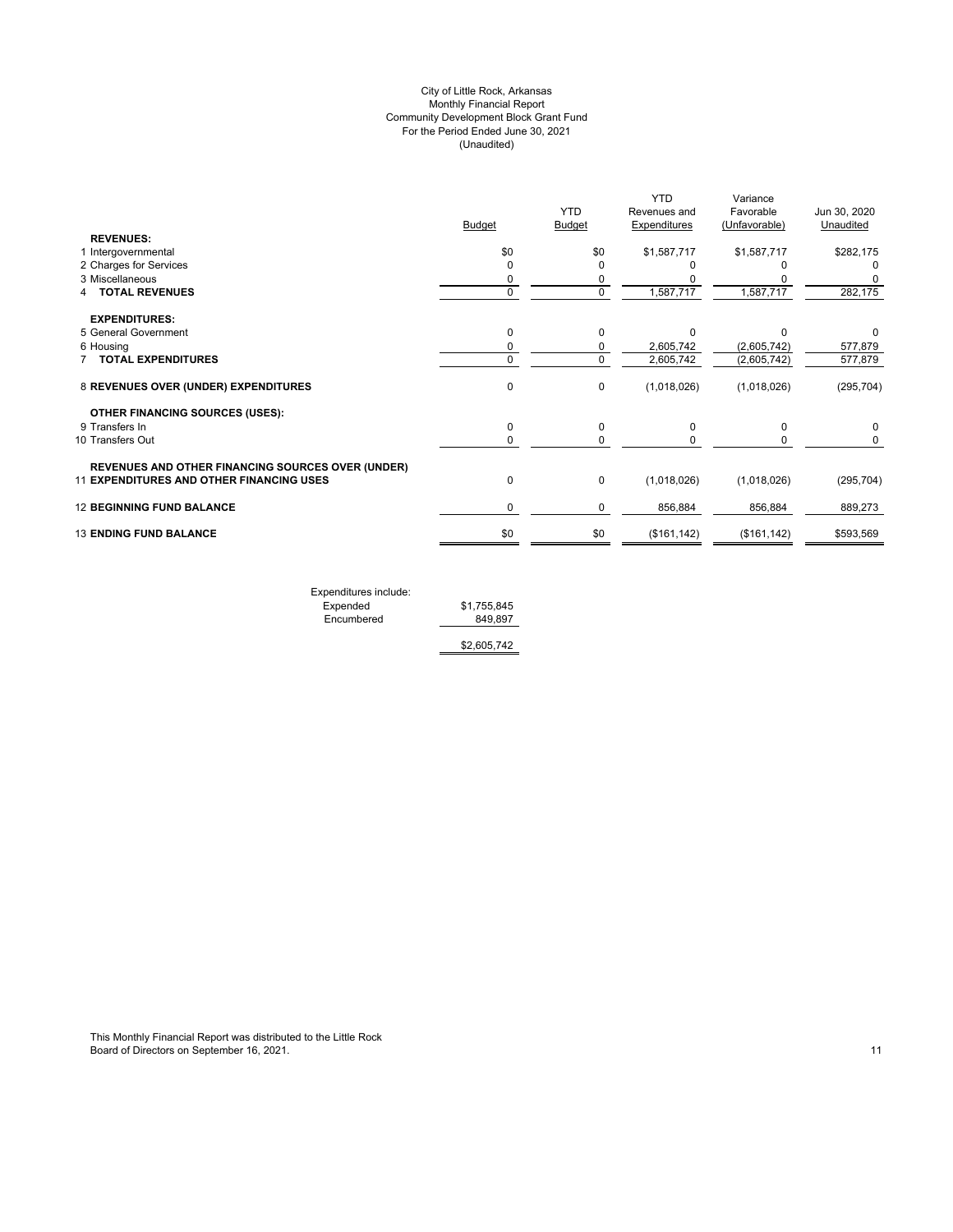#### (Unaudited) City of Little Rock, Arkansas Monthly Financial Report HIPP Fund For the Period Ended June 30, 2021

|                                                          | <b>Budget</b> | <b>YTD</b><br>Budget | <b>YTD</b><br>Revenues and<br><b>Expenditures</b> | Variance<br>Favorable<br>(Unfavorable) | Jun 30, 2020<br>Unaudited |
|----------------------------------------------------------|---------------|----------------------|---------------------------------------------------|----------------------------------------|---------------------------|
| <b>REVENUES:</b>                                         |               |                      |                                                   |                                        |                           |
| 1 Intergovernmental                                      | \$0           | \$0                  | \$316,058                                         | \$316,058                              | \$455,714                 |
| 2 Charges for Services                                   | 0             |                      |                                                   |                                        | 0                         |
| 3 Miscellaneous                                          | 0             | 0                    |                                                   |                                        | (391)                     |
| <b>TOTAL REVENUES</b>                                    | $\mathbf 0$   | 0                    | 316,058                                           | 316,058                                | 455,323                   |
| <b>EXPENDITURES:</b>                                     |               |                      |                                                   |                                        |                           |
| 5 General Government                                     | 0             | $\Omega$             | $\Omega$                                          | $\Omega$                               | <sup>0</sup>              |
| 6 Housing                                                | 0             | 0                    | 497,315                                           | (497, 315)                             | 342,967                   |
| <b>7 TOTAL EXPENDITURES</b>                              | 0             | $\Omega$             | 497,315                                           | (497, 315)                             | 342,967                   |
| 8 REVENUES OVER (UNDER) EXPENDITURES                     | 0             | 0                    | (181, 257)                                        | (181, 257)                             | 112,356                   |
| <b>OTHER FINANCING SOURCES (USES):</b>                   |               |                      |                                                   |                                        |                           |
| 9 Transfers In                                           | 0             | 0                    | $\mathbf 0$                                       | 0                                      | 0                         |
| 10 Transfers Out                                         | 0             | $\Omega$             | $\Omega$                                          | 0                                      | 0                         |
| <b>REVENUES AND OTHER FINANCING SOURCES OVER (UNDER)</b> |               |                      |                                                   |                                        |                           |
| 11 EXPENDITURES AND OTHER FINANCING USES                 | 0             | 0                    | (181, 257)                                        | (181, 257)                             | 112,356                   |
| <b>12 BEGINNING FUND BALANCE</b>                         | 0             | 0                    | 1,479,520                                         | 1,479,520                              | 1,245,703                 |
| <b>13 ENDING FUND BALANCE</b>                            | \$0           | \$0                  | \$1,298,263                                       | \$1,298,263                            | \$1,358,059               |
|                                                          |               |                      |                                                   |                                        |                           |

| Expenditures include: |           |
|-----------------------|-----------|
| Expended              | \$372,800 |
| Encumbered            | 124.515   |
|                       | \$497,315 |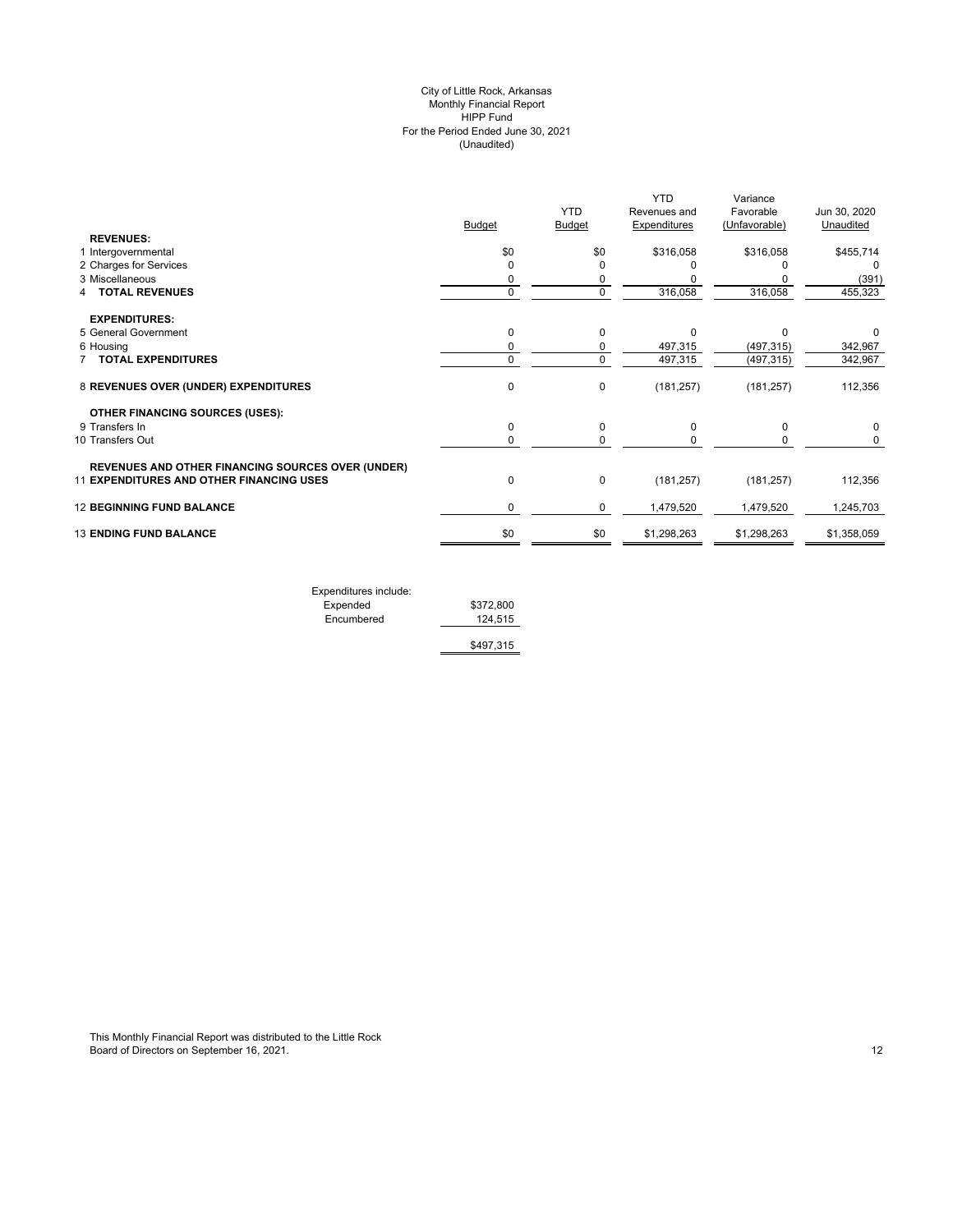# (Unaudited) City of Little Rock, Arkansas Monthly Financial Report NHSP Fund For the Period Ended June 30, 2021

|                                                          |               | <b>YTD</b>    | <b>YTD</b><br>Revenues and | Variance<br>Favorable | Jun 30, 2020        |
|----------------------------------------------------------|---------------|---------------|----------------------------|-----------------------|---------------------|
|                                                          | <b>Budget</b> | <b>Budget</b> | <b>Expenditures</b>        | (Unfavorable)         | Unaudited           |
| <b>REVENUES:</b>                                         | \$0           | \$0           | \$0                        |                       |                     |
| 1 Intergovernmental                                      | $\mathbf 0$   | O             | $\Omega$                   | \$0<br>$\Omega$       | \$0<br><sup>0</sup> |
| 2 Charges for Services<br>3 Miscellaneous                | 0             | 0             | 60,430                     | 60,430                | 59,852              |
| <b>TOTAL REVENUES</b><br>4                               | $\mathbf 0$   | $\mathbf 0$   | 60,430                     | 60,430                | 59,852              |
|                                                          |               |               |                            |                       |                     |
| <b>EXPENDITURES:</b>                                     |               |               |                            |                       |                     |
| 5 General Government                                     | 0             | 0             | 0                          | $\Omega$              | 0                   |
| 6 Housing                                                | 0             | 0             | 7,615                      | (7,615)               | 67,351              |
| 7 TOTAL EXPENDITURES                                     | 0             | $\mathbf 0$   | 7,615                      | (7,615)               | 67,351              |
| 8 REVENUES OVER (UNDER) EXPENDITURES                     | $\pmb{0}$     | $\mathbf 0$   | 52,815                     | 52,815                | (7, 499)            |
| <b>OTHER FINANCING SOURCES (USES):</b>                   |               |               |                            |                       |                     |
| 9 Loan Proceeds                                          | 0             | $\Omega$      | O                          |                       | 0                   |
| 10 Transfers In                                          | 0             | $\Omega$      |                            |                       | 0                   |
| 11 Transfers Out                                         | 0             |               |                            |                       | 0                   |
| <b>REVENUES AND OTHER FINANCING SOURCES OVER (UNDER)</b> |               |               |                            |                       |                     |
| 12 EXPENDITURES AND OTHER FINANCING USES                 | $\pmb{0}$     | $\mathbf 0$   | 52,815                     | 52,815                | (7, 499)            |
| <b>13 BEGINNING FUND BALANCE</b>                         | 0             | 0             | 17,170                     | 17,170                | 17,086              |
| <b>14 ENDING FUND BALANCE</b>                            | \$0           | \$0           | \$69,985                   | \$69,985              | \$9,587             |
|                                                          |               |               |                            |                       |                     |

| Expenditures include: |         |
|-----------------------|---------|
| Expended              | (\$36)  |
| Encumbered            | 7.651   |
|                       |         |
|                       | \$7.615 |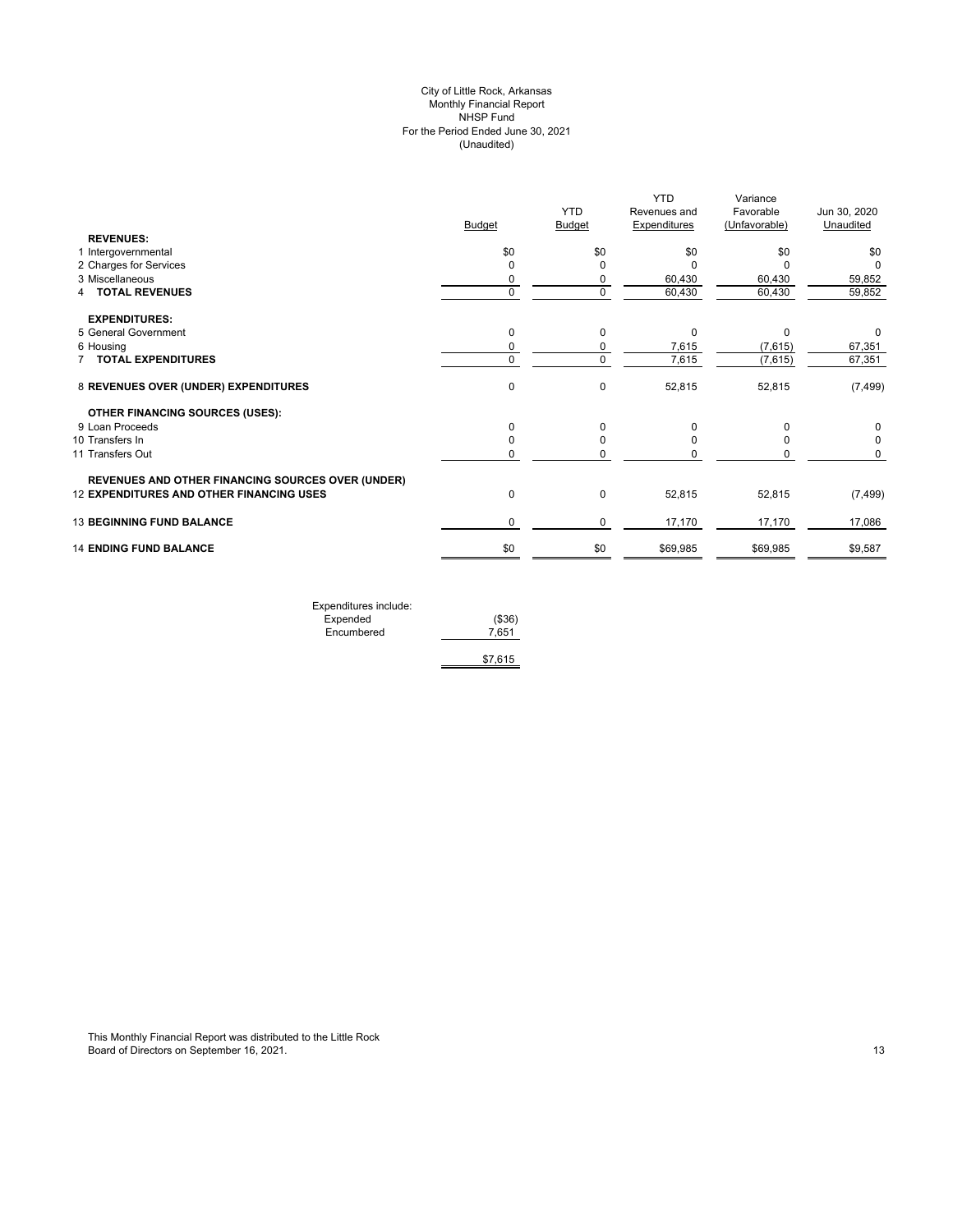#### For the Period Ended June 30, 2021 (Unaudited) City of Little Rock, Arkansas Monthly Financial Report Short Term Capital Fund

|                                                          |               |               | <b>YTD</b>   | Variance      |              |
|----------------------------------------------------------|---------------|---------------|--------------|---------------|--------------|
|                                                          |               | <b>YTD</b>    | Revenues and | Favorable     | Jun 30, 2020 |
|                                                          | <b>Budget</b> | <b>Budget</b> | Expenditures | (Unfavorable) | Unaudited    |
| <b>REVENUES:</b>                                         |               |               |              |               |              |
| 1 Charges for Services                                   | \$0           | \$0           | \$0          | \$0           | \$0          |
| 2 Interest income                                        | 0             | 0             | 4,892        | 4,892         | 24,676       |
| 3 Donations                                              | 0             | 0             | $\Omega$     | 0             |              |
| <b>4 TOTAL REVENUES</b>                                  | $\mathbf 0$   | $\mathbf 0$   | 4,892        | 4,892         | 24,676       |
| <b>EXPENDITURES:</b>                                     |               |               |              |               |              |
| 5 General Government                                     | $\Omega$      | $\mathbf 0$   | 2,394        | (2, 394)      | 2,416        |
| 6 Public Works                                           |               | O             | 0            |               |              |
| 7 Parks and Recreation                                   |               |               | n            |               | O            |
| 8 Fire                                                   |               |               | 684,300      | (684, 300)    | 609,880      |
| 9 Police                                                 |               | 0             | 1,089,169    | (1,089,169)   | 2,045,518    |
| 10 Fleet                                                 | 0             | 0             | 25,000       | (25,000)      | 0            |
| 11 TOTAL EXPENDITURES                                    | $\Omega$      | $\mathbf 0$   | 1,800,863    | (1,800,863)   | 2,657,814    |
| 12 REVENUES OVER (UNDER) EXPENDITURES                    | 0             | 0             | (1,795,971)  | (1,795,971)   | (2,633,139)  |
| <b>OTHER FINANCING SOURCES (USES):</b>                   |               |               |              |               |              |
| 13 Temporary Note Proceeds                               | $\Omega$      | $\Omega$      | $\Omega$     | 0             | 0            |
| 14 Capital Lease                                         | 0             | 0             | 0            | 0             | 0            |
| 14 Transfers Out                                         | 0             | $\mathbf 0$   | 0            |               | 0            |
| <b>REVENUES AND OTHER FINANCING SOURCES OVER (UNDER)</b> |               |               |              |               |              |
| <b>15 EXPENDITURES AND OTHER FINANCING USES</b>          | 0             | 0             | (1,795,971)  | (1,795,971)   | (2,633,139)  |
| <b>16 BEGINNING FUND BALANCE</b>                         | 0             | 0             | 2,352,912    | 2,352,912     | 3,285,177    |
| <b>17 ENDING FUND BALANCE</b>                            | \$0           | \$0           | \$556,941    | \$556,941     | \$652,038    |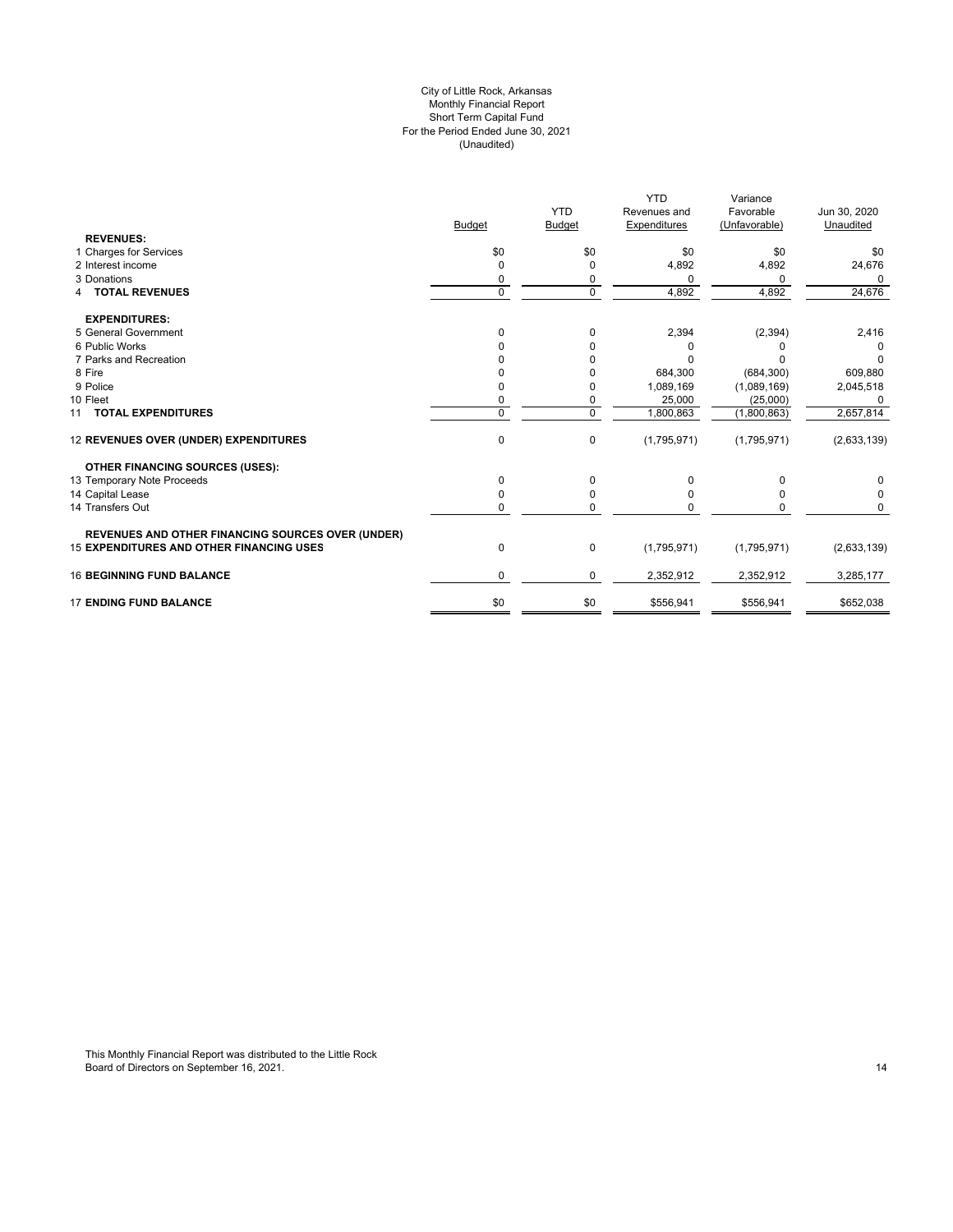# For the Period Ended June 30, 2021 (Unaudited) City of Little Rock, Arkansas Monthly Financial Report 2012-2021 Capital Project Fund

|                                                          |                |                | <b>YTD</b>    | Variance       |              |
|----------------------------------------------------------|----------------|----------------|---------------|----------------|--------------|
|                                                          |                | <b>YTD</b>     | Revenues and  | Favorable      | Jun 30, 2020 |
|                                                          | <b>Budget</b>  | <b>Budget</b>  | Expenditures  | (Unfavorable)  | Unaudited    |
| <b>REVENUES:</b>                                         |                |                |               |                |              |
| 1 3/8 Cent Sales Tax                                     | \$0            | \$0            | \$11,212,165  | \$11,212,165   | \$9,694,266  |
| 2 Interest income                                        | $\mathbf 0$    | $\Omega$       | 75,369        | 75,369         | 217,583      |
| 3 Miscellaneous Income                                   | 0              | 0              | $\Omega$      | $\Omega$       |              |
| <b>4 TOTAL REVENUES</b>                                  | $\Omega$       | $\Omega$       | 11,287,534    | 11,287,534     | 9,911,849    |
| <b>EXPENDITURES:</b>                                     |                |                |               |                |              |
| 5 General Government                                     | 0              | 0              | 4,015,743     | (4,015,743)    | 2,144,221    |
| 6 Housing                                                | 0              | 0              | 0             | 0              | $\Omega$     |
| 7 Public Works                                           | U              | $\Omega$       | 2,300,788     | (2,300,788)    | 2,822,179    |
| 8 Parks and Recreation                                   | O              | $\Omega$       | 954,984       | (954, 984)     | 1,194,810    |
| 9 Fire                                                   | O              | $\Omega$       | 199,847       | (199.847)      | 348,807      |
| 10 Police                                                | 0              | 0              | 7,575,232     | (7, 575, 232)  | 701,954      |
| 11 Fleet                                                 | 0              | 0              | 215,916       | (215, 916)     | 949,404      |
| 12 Zoo                                                   | 0              | 0              | 257,148       | (257, 148)     | 862,451      |
| 13 TOTAL EXPENDITURES                                    | $\overline{0}$ | $\overline{0}$ | 15,519,658    | (15, 519, 658) | 9,023,825    |
| 14 REVENUES OVER (UNDER) EXPENDITURES                    | 0              | $\mathbf 0$    | (4, 232, 124) | (4, 232, 124)  | 888,024      |
| <b>OTHER FINANCING SOURCES (USES):</b>                   |                |                |               |                |              |
| 15 Temporary Note Proceeds                               | 0              | 0              | $\mathbf 0$   | 0              | 0            |
| 16 Transfers In                                          | $\Omega$       | $\mathbf 0$    | O             | U              |              |
| 17 Transfers Out                                         | $\Omega$       | $\Omega$       | (477, 330)    | (477, 330)     | (921,660)    |
| <b>REVENUES AND OTHER FINANCING SOURCES OVER (UNDER)</b> |                |                |               |                |              |
| <b>18 EXPENDITURES AND OTHER FINANCING USES</b>          | $\mathbf 0$    | $\mathbf 0$    | (4,709,454)   | (4,709,454)    | (33, 636)    |
| <b>19 BEGINNING FUND BALANCE</b>                         | 0              | 0              | 36,406,779    | 36,406,779     | 30,194,882   |
| <b>20 ENDING FUND BALANCE</b>                            | \$0            | \$0            | \$31,697,325  | \$31,697,325   | \$30,161,246 |

| Expended<br>Encumbered | \$5.954.144<br>9.565.514 |
|------------------------|--------------------------|
| Total                  | \$15,519,658             |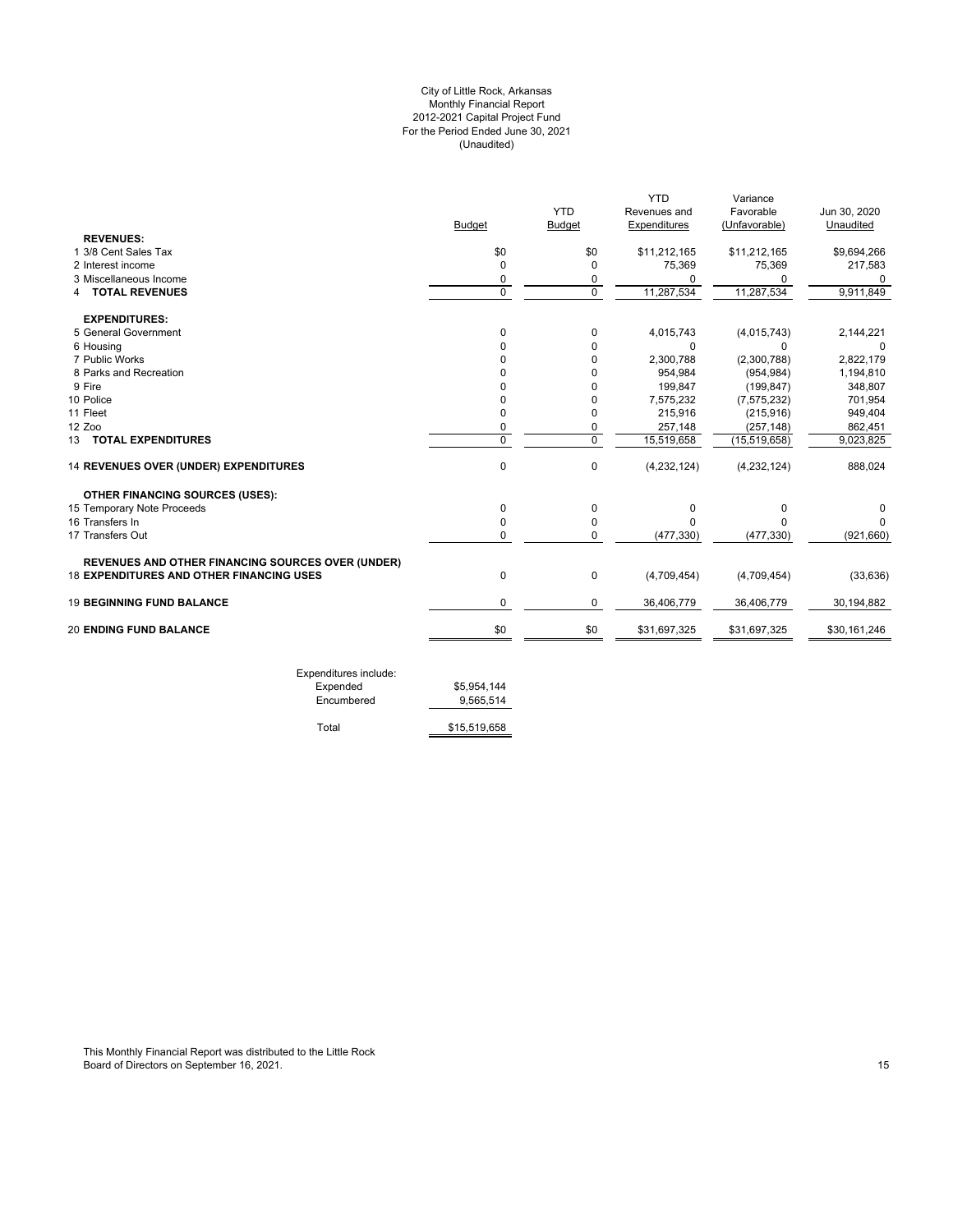# City of Little Rock, Arkansas Monthly Financial Report 2015 Library Improvement Bond For the Period Ended June 30, 2021 (Unaudited)

|                                                          |               | <b>YTD</b>   | <b>YTD</b><br>Revenues and | Variance<br>Favorable | Jun 30, 2020 |
|----------------------------------------------------------|---------------|--------------|----------------------------|-----------------------|--------------|
|                                                          | <b>Budget</b> | Budget       | <b>Expenditures</b>        | (Unfavorable)         | Actual       |
| <b>REVENUES:</b>                                         |               |              |                            |                       |              |
| 1 Interest income                                        | \$0           | \$0          | \$554                      | \$554                 | \$2,448      |
| 2 Miscellaneous                                          | 0             | 0            | 0                          | 0                     | 0            |
| <b>TOTAL REVENUES</b><br>3                               | $\mathbf 0$   | 0            | 554                        | 554                   | 2,448        |
| <b>EXPENDITURES:</b>                                     |               |              |                            |                       |              |
| 4 General Government                                     | 0             | 0            | 58,872                     | (58, 872)             |              |
| 5 TOTAL EXPENDITURES                                     | $\mathbf 0$   | $\Omega$     | 58,872                     | (58, 872)             |              |
| 6 REVENUES OVER (UNDER) EXPENDITURES                     | 0             | 0            | (58, 318)                  | (58, 318)             | 2,448        |
| <b>OTHER FINANCING SOURCES (USES):</b>                   |               |              |                            |                       |              |
| 7 Bond Proceeds                                          | $\Omega$      | $\Omega$     | $\Omega$                   | $\Omega$              | 0            |
| 8 Discount on Bonds Issued                               | $\Omega$      | <sup>n</sup> | n                          |                       | 0            |
| 9 Bond Reoffering Premium                                | 0             |              |                            |                       | 0            |
| 10 Other, net                                            | $\Omega$      |              |                            |                       | 0            |
| 11 Transfers In                                          | 0             |              |                            |                       | 0            |
| 12 Transfers Out                                         | 0             | 0            |                            | 0                     | 0            |
| <b>REVENUES AND OTHER FINANCING SOURCES OVER (UNDER)</b> |               |              |                            |                       |              |
| <b>13 EXPENDITURES AND OTHER FINANCING USES</b>          | 0             | 0            | (58, 318)                  | (58, 318)             | 2,448        |
| <b>14 BEGINNING FUND BALANCE</b>                         | 0             | 0            | 404,486                    | 404,486               | 428,233      |
| <b>15 ENDING FUND BALANCE</b>                            | \$0           | \$0          | \$346,168                  | \$346,168             | \$430,681    |

Note 1: This fund reflects bond proceeds and interest earnings dedicated to Library improvements.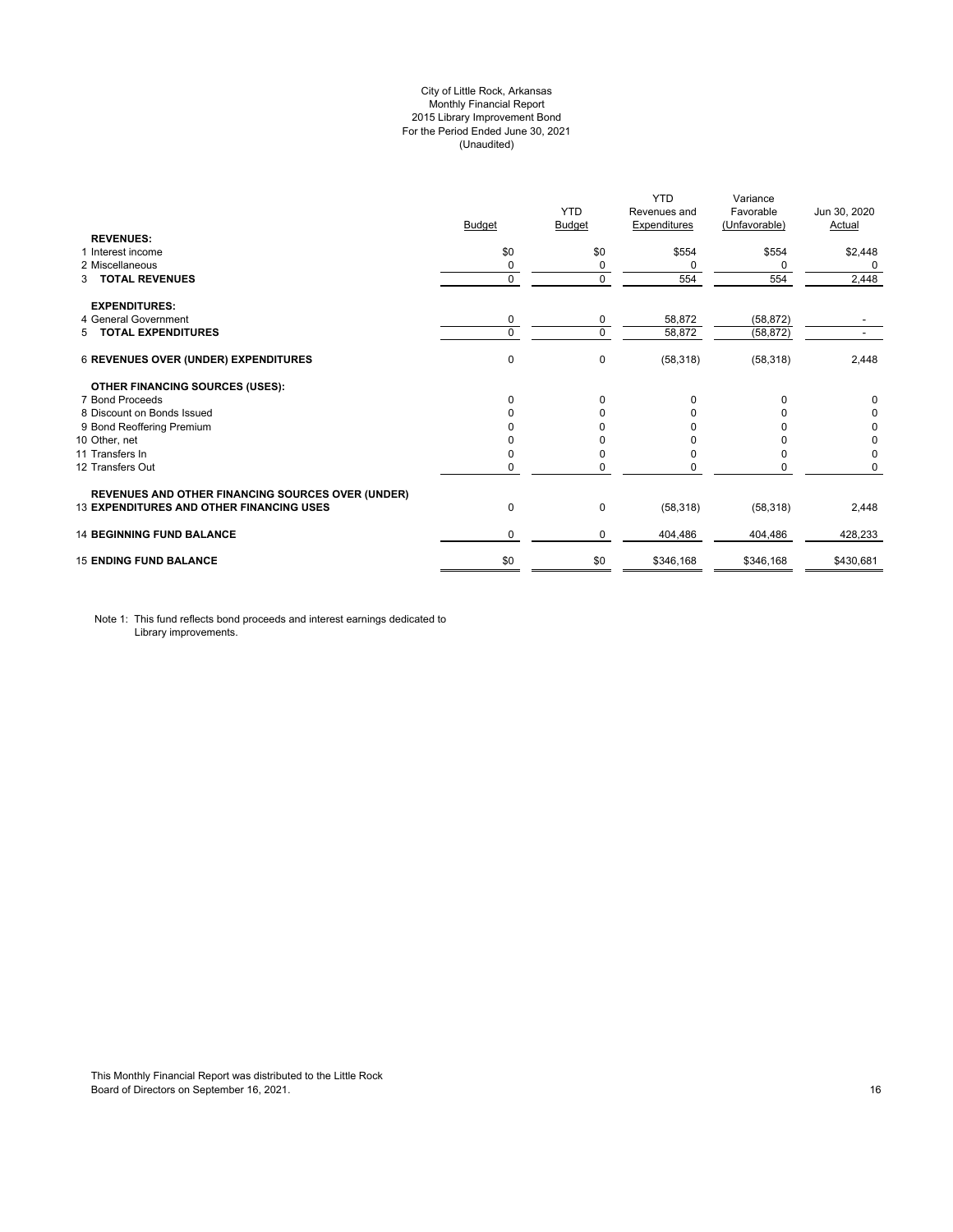# City of Little Rock, Arkansas Monthly Financial Report 2013 Capital Improvement Bonds For the Period Ended June 30, 2021 (Unaudited)

| <b>REVENUES:</b>                                  | <b>Budget</b> | <b>YTD</b><br><b>Budget</b> | <b>YTD</b><br>Revenues and<br><b>Expenditures</b> | Variance<br>Favorable<br>(Unfavorable) | Jun 30, 2020<br>Unaudited |
|---------------------------------------------------|---------------|-----------------------------|---------------------------------------------------|----------------------------------------|---------------------------|
| 1 Interest income                                 | \$0           | \$0                         | \$0                                               | \$0                                    | \$0                       |
| 2 Miscellaneous                                   | $\Omega$      | 0                           | 0                                                 | $\Omega$                               | 0                         |
| 3 TOTAL REVENUES                                  | $\mathbf 0$   | 0                           | $\mathbf 0$                                       | $\Omega$                               | $\mathbf 0$               |
| <b>EXPENDITURES:</b>                              |               |                             |                                                   |                                        |                           |
| 4 Public Works                                    | 0             | 0                           | 0                                                 | $\mathbf 0$                            | 0                         |
| 5 TOTAL EXPENDITURES                              | $\Omega$      | $\Omega$                    | $\Omega$                                          | $\Omega$                               | $\Omega$                  |
| 6 REVENUES OVER (UNDER) EXPENDITURES              | $\mathbf 0$   | 0                           | $\mathbf 0$                                       | $\Omega$                               | $\mathbf 0$               |
| <b>OTHER FINANCING SOURCES (USES):</b>            |               |                             |                                                   |                                        |                           |
| 7 Bond Proceeds                                   | $\Omega$      | $\Omega$                    | $\Omega$                                          | $\Omega$                               | 0                         |
| 8 Transfers In                                    | <sup>0</sup>  | 0                           | 0                                                 |                                        | 0                         |
| 9 Transfers Out                                   | 0             |                             | $\Omega$                                          |                                        | $\Omega$                  |
| REVENUES AND OTHER FINANCING SOURCES OVER (UNDER) |               |                             |                                                   |                                        |                           |
| 10 EXPENDITURES AND OTHER FINANCING USES          | $\mathbf 0$   | $\mathbf 0$                 | $\mathbf 0$                                       | $\Omega$                               | 0                         |
| <b>11 BEGINNING FUND BALANCE</b>                  | $\Omega$      | 0                           | $\mathbf 0$                                       | $\Omega$                               | 1,485                     |
| <b>12 ENDING FUND BALANCE</b>                     | \$0           | \$0                         | \$0                                               | \$0                                    | \$1,485                   |
| Expenditures include:                             |               |                             |                                                   |                                        |                           |

| LAPCHURGICS INCIDE. |     |
|---------------------|-----|
| Expended            | \$0 |
| Encumbered          | ŋ   |
|                     |     |
| Total               | \$0 |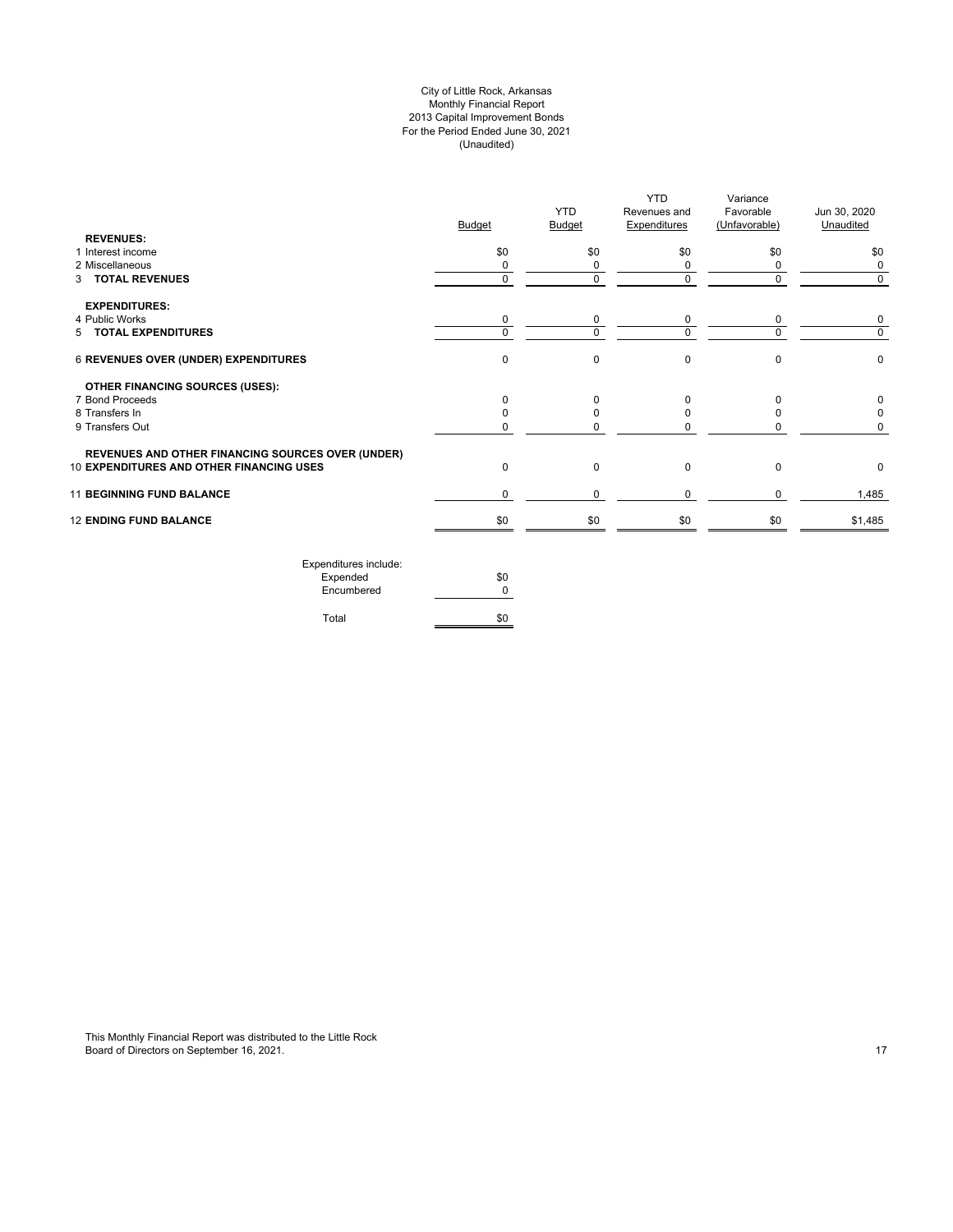#### City of Little Rock, Arkansas Monthly Financial Report 2018 Capital Improvement Bonds For the Period Ended June 30, 2021 (Unaudited)

|                                                          |          | <b>YTD</b>  | <b>YTD</b><br>Revenues and | Variance<br>Favorable | Jun 30, 2020   |
|----------------------------------------------------------|----------|-------------|----------------------------|-----------------------|----------------|
|                                                          | Budget   | Budget      | Expenditures               | (Unfavorable)         | Unaudited      |
| <b>REVENUES:</b>                                         |          |             |                            |                       |                |
| 1 Interest income                                        | \$0      | \$0         | \$185,295                  | \$185,295             | \$396,084      |
| 2 Miscellaneous                                          | 0        | 0           | (160, 496)                 | (160, 496)            | 117,446        |
| <b>3 TOTAL REVENUES</b>                                  | $\Omega$ | $\mathbf 0$ | 24,799                     | 24,799                | 513,530        |
| <b>EXPENDITURES:</b>                                     |          |             |                            |                       |                |
| 4 Public Works                                           | 0        | 0           | 16,806,410                 | (16,806,410)          | 18,712,214     |
| 5 TOTAL EXPENDITURES                                     | 0        | $\Omega$    | 16,806,410                 | (16,806,410)          | 18,712,214     |
| 6 REVENUES OVER (UNDER) EXPENDITURES                     | 0        | $\mathbf 0$ | (16,781,611)               | (16,781,611)          | (18, 198, 684) |
| OTHER FINANCING SOURCES (USES):                          |          |             |                            |                       |                |
| 7 Bond Proceeds                                          | 0        | $\Omega$    | 0                          | 0                     | $\Omega$       |
| 8 Bond Reoffering Premium                                | O        | $\Omega$    | 0                          | U                     | 0              |
| 9 Discount on Bonds Issued                               |          | 0           | O                          |                       | 0              |
| 10 Cost of Issuance                                      | ŋ        | 0           | O                          |                       | 0              |
| 11 Transfers In                                          | 0        | 0           | 0                          | 0                     | $\Omega$       |
| 12 Transfers Out                                         | 0        | 0           | 0                          | 0                     | 0              |
| <b>REVENUES AND OTHER FINANCING SOURCES OVER (UNDER)</b> |          |             |                            |                       |                |
| <b>13 EXPENDITURES AND OTHER FINANCING USES</b>          | 0        | $\mathbf 0$ | (16,781,611)               | (16,781,611)          | (18, 198, 684) |
| <b>14 BEGINNING FUND BALANCE</b>                         | 0        | 0           | 23,819,367                 | 23,819,367            | 36,490,617     |
| <b>15 ENDING FUND BALANCE</b>                            | \$0      | \$0         | \$7,037,756                | \$7,037,756           | \$18,291,934   |
|                                                          |          |             |                            |                       |                |

| Expenditures include: |              |
|-----------------------|--------------|
| Expended              | \$6,301,066  |
| Encumbered            | 10.505.344   |
| Total                 | \$16,806,410 |

Note 1: As of June 30, 2021, the fund balance has been allocated to 58 special projects.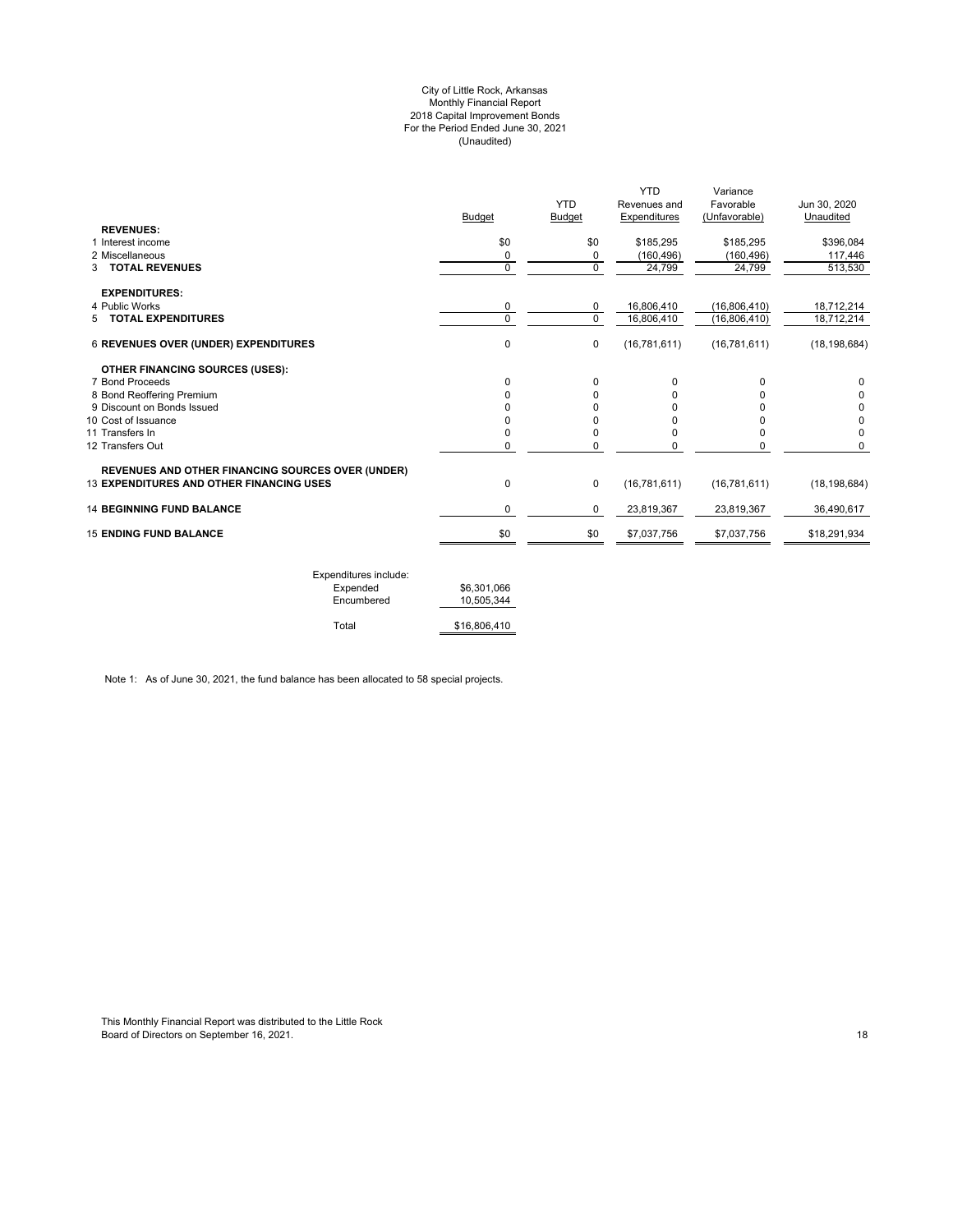# City of Little Rock, Arkansas Monthly Financial Report TIF - Port Authority Fund For the Period Ended June 30, 2021 (Unaudited)

| <b>YTD</b><br>Revenues and<br>Budget<br><b>Expenditures</b><br><b>Budget</b>                    | Jun 30, 2020<br>Favorable<br>Unaudited<br>(Unfavorable) |            |
|-------------------------------------------------------------------------------------------------|---------------------------------------------------------|------------|
| <b>REVENUES:</b>                                                                                |                                                         |            |
| \$0<br>\$0<br>\$25,148<br>1 General Property Taxes<br>283<br>2 Interest income<br>$\Omega$<br>O | \$25,148<br>\$43,005                                    |            |
| 3 Miscellaneous<br>0<br>0                                                                       | 283<br>0                                                | 1,958<br>0 |
| $\mathbf 0$<br>$\mathbf 0$<br>25,431<br><b>4 TOTAL REVENUES</b>                                 | 44,963<br>25,431                                        |            |
|                                                                                                 |                                                         |            |
| <b>EXPENDITURES:</b>                                                                            |                                                         |            |
| 5 Street & Drainage<br>300,000<br>0<br>0                                                        | (300,000)                                               | 0          |
| 6 TOTAL EXPENDITURES<br>$\Omega$<br>$\Omega$<br>300,000                                         | (300,000)                                               | 0          |
| $\pmb{0}$<br>7 REVENUES OVER (UNDER) EXPENDITURES<br>0<br>(274, 569)                            | (274, 569)<br>44,963                                    |            |
| <b>OTHER FINANCING SOURCES (USES):</b>                                                          |                                                         |            |
| 8 Bond Proceeds<br>$\mathbf 0$<br>$\Omega$<br>0                                                 | O                                                       | 0          |
| 9 Transfers In<br>$\mathbf 0$<br>n                                                              |                                                         | 0          |
| 10 Transfers Out<br>0<br>O                                                                      | 0                                                       | 0          |
| <b>REVENUES AND OTHER FINANCING SOURCES OVER (UNDER)</b>                                        |                                                         |            |
| <b>11 EXPENDITURES AND OTHER FINANCING USES</b><br>0<br>$\mathbf 0$<br>(274, 569)               | 44,963<br>(274, 569)                                    |            |
| <b>12 BEGINNING FUND BALANCE</b><br>0<br>0<br>220,217                                           | 258,684<br>220,217                                      |            |
| \$0<br><b>13 ENDING FUND BALANCE</b><br>\$0<br>(\$54,352)                                       | (\$54,352)<br>\$303,647                                 |            |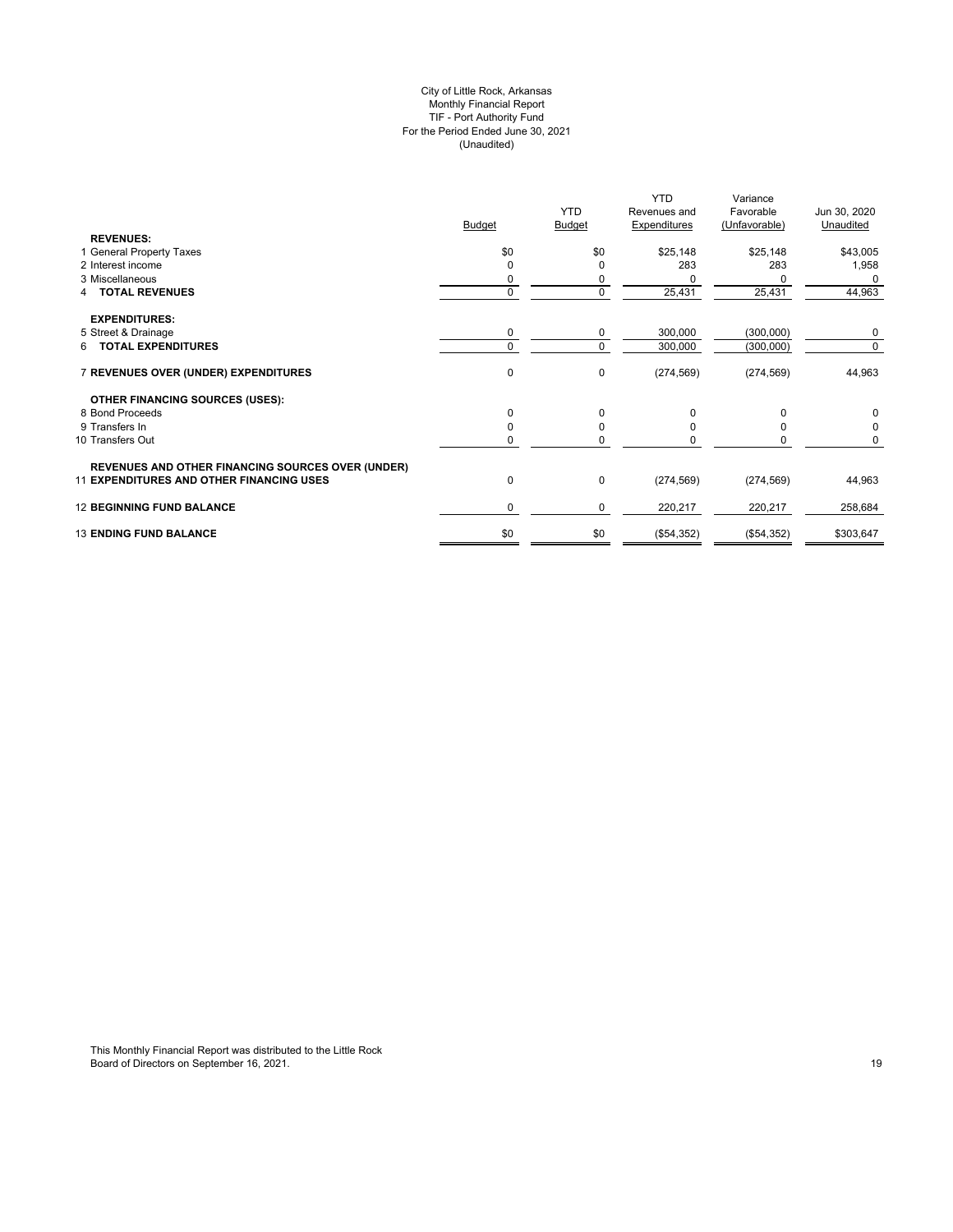#### City of Little Rock, Arkansas Monthly Financial Report 2018 Hotel Gross Receipts Tax For the Period Ended June 30, 2021 (Unaudited)

|                                                          |               | <b>YTD</b>    | YTD<br>Revenues and | Variance<br>Favorable | Jun 30, 2020   |
|----------------------------------------------------------|---------------|---------------|---------------------|-----------------------|----------------|
|                                                          | <b>Budget</b> | <b>Budget</b> | Expenditures        | (Unfavorable)         | Unaudited      |
| <b>REVENUES:</b><br>1 Interest income                    |               |               |                     |                       |                |
|                                                          | \$0           | \$0           | \$20                | \$20                  | \$122,589      |
| 2 Miscellaneous                                          | 0             | 0             | 0                   | $\Omega$              | 0              |
| 3 TOTAL REVENUES                                         | $\mathbf 0$   | 0             | 20                  | 20                    | 122,589        |
| <b>EXPENDITURES:</b>                                     |               |               |                     |                       |                |
| 4 MacArthur Museum                                       | 0             | 0             | 0                   | 0                     | 0              |
| 5 Art Center Fund                                        | 0             | 0             | 0                   | 0                     | 20,368,268     |
| 6 TOTAL EXPENDITURES                                     | $\Omega$      | $\mathbf 0$   | $\mathbf 0$         | $\Omega$              | 20,368,268     |
| 7 REVENUES OVER (UNDER) EXPENDITURES                     | $\Omega$      | 0             | 20                  | 20                    | (20, 245, 679) |
| OTHER FINANCING SOURCES (USES):                          |               |               |                     |                       |                |
| 8 Bond Proceeds                                          | $\Omega$      | 0             | 0                   | 0                     | 0              |
| 9 Bond Reoffering Premium                                |               | 0             | $\Omega$            |                       | 0              |
| 10 Discount on Bonds Issued                              |               | ŋ             |                     |                       | 0              |
| 11 Cost of Issuance                                      |               | <sup>0</sup>  |                     |                       | 0              |
| 12 Transfers In                                          |               | 0             | 0                   |                       | 0              |
| 13 Transfers Out                                         | 0             | 0             | 0                   | 0                     | 0              |
| <b>REVENUES AND OTHER FINANCING SOURCES OVER (UNDER)</b> |               |               |                     |                       |                |
| <b>14 EXPENDITURES AND OTHER FINANCING USES</b>          | 0             | 0             | 20                  | 20                    | (20, 245, 679) |
| <b>15 BEGINNING FUND BALANCE</b>                         | $\Omega$      | 0             | 9,577               | 9,577                 | 28,996,536     |
| <b>16 ENDING FUND BALANCE</b>                            | \$0           | \$0           | \$9,597             | \$9,597               | \$8,750,857    |

| Expenditures include:<br>Expended | \$0 |
|-----------------------------------|-----|
| Encumbered                        |     |
| Total                             |     |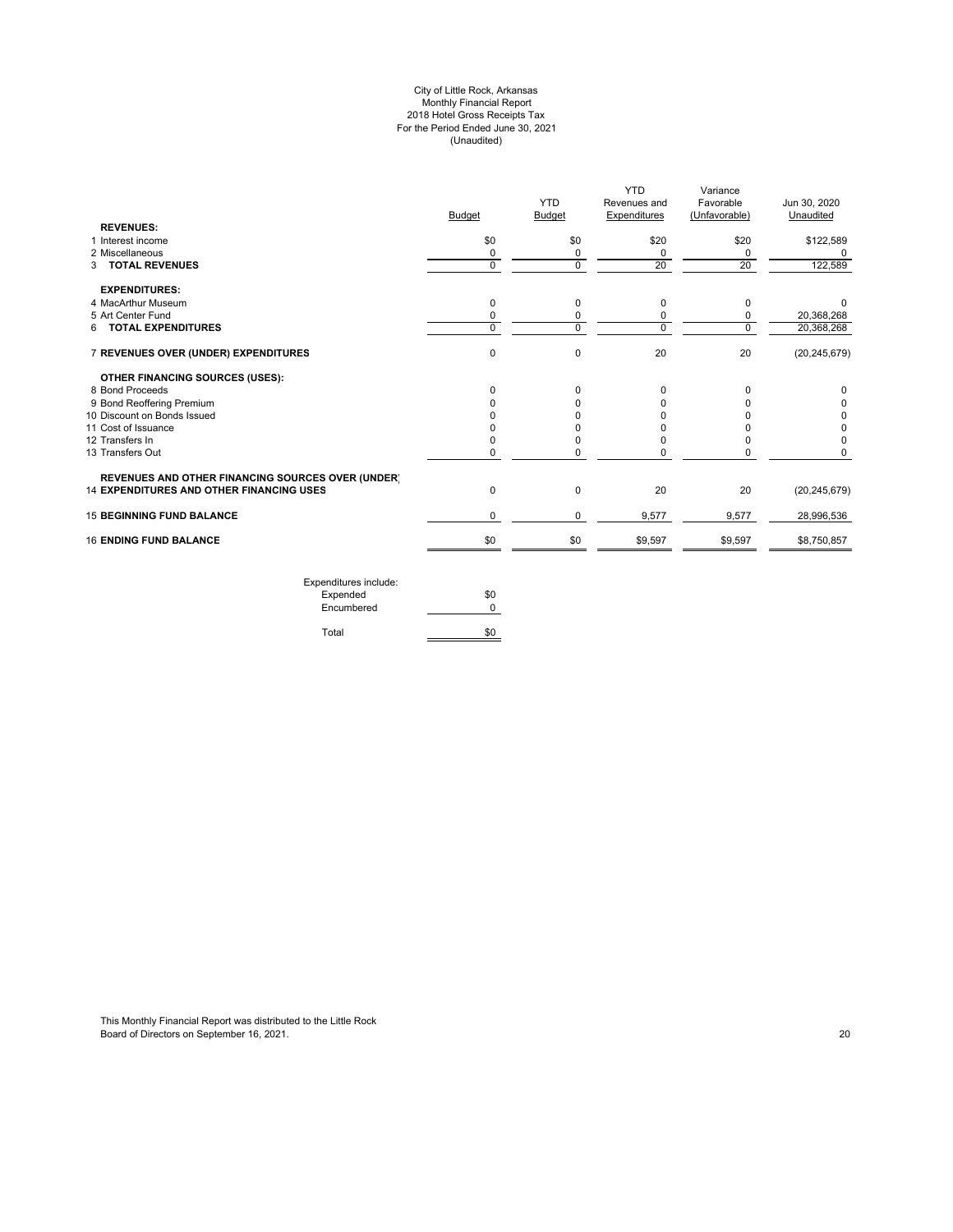# City of Little Rock, Arkansas Monthly Financial Report 2015 Library Improvement Bonds Debt Service Fund For the Period Ended June 30, 2021 (Unaudited)

| <b>REVENUES:</b>                                                                                            | <b>Budget</b> | <b>YTD</b><br><b>Budget</b> | <b>YTD</b><br>Revenues and<br>Expenditures | Variance<br>Favorable<br>(Unfavorable) | Jun 30, 2020<br>Unaudited |
|-------------------------------------------------------------------------------------------------------------|---------------|-----------------------------|--------------------------------------------|----------------------------------------|---------------------------|
| 1 Property Tax                                                                                              | \$0           | \$0                         | \$1,975,880                                | \$1,975,880                            | \$1,712,259               |
| 2 Interest Income                                                                                           |               |                             | 1,921                                      | 1,921                                  | 13,096                    |
| 3 TOTAL REVENUES                                                                                            | $\Omega$      | $\mathbf 0$                 | 1,977,801                                  | 1,977,801                              | 1,725,355                 |
| <b>EXPENDITURES:</b>                                                                                        |               |                             |                                            |                                        |                           |
| 4 Debt Service                                                                                              |               | $\mathbf 0$                 | 3,866,788                                  | (3,866,788)                            | 3,283,506                 |
| 5 TOTAL EXPENDITURES                                                                                        | $\Omega$      | $\Omega$                    | 3,866,788                                  | (3,866,788)                            | 3,283,506                 |
| <b>6 REVENUES OVER (UNDER) EXPENDITURES</b>                                                                 | 0             | $\mathbf 0$                 | (1,888,987)                                | (1,888,987)                            | (1,558,151)               |
| <b>OTHER FINANCING SOURCES (USES):</b>                                                                      |               |                             |                                            |                                        |                           |
| 7 Bond Proceeds                                                                                             | $\Omega$      | $\Omega$                    | 0                                          | 0                                      | <sup>0</sup>              |
| 8 Transfers In                                                                                              |               |                             |                                            |                                        |                           |
| 9 Transfers Out                                                                                             |               |                             |                                            |                                        |                           |
| <b>REVENUES AND OTHER FINANCING SOURCES OVER (UNDER)</b><br><b>10 EXPENDITURES AND OTHER FINANCING USES</b> | $\Omega$      | $\mathbf{0}$                | (1,888,987)                                | (1,888,987)                            | (1,558,151)               |
|                                                                                                             |               |                             |                                            |                                        |                           |
| <b>11 BEGINNING FUND BALANCE</b>                                                                            | 0             | 0                           | 4,210,609                                  | 4,210,609                              | 4,124,874                 |
| <b>12 ENDING FUND BALANCE</b>                                                                               | \$0           | \$0                         | \$2,321,622                                | \$2,321,622                            | \$2,566,723               |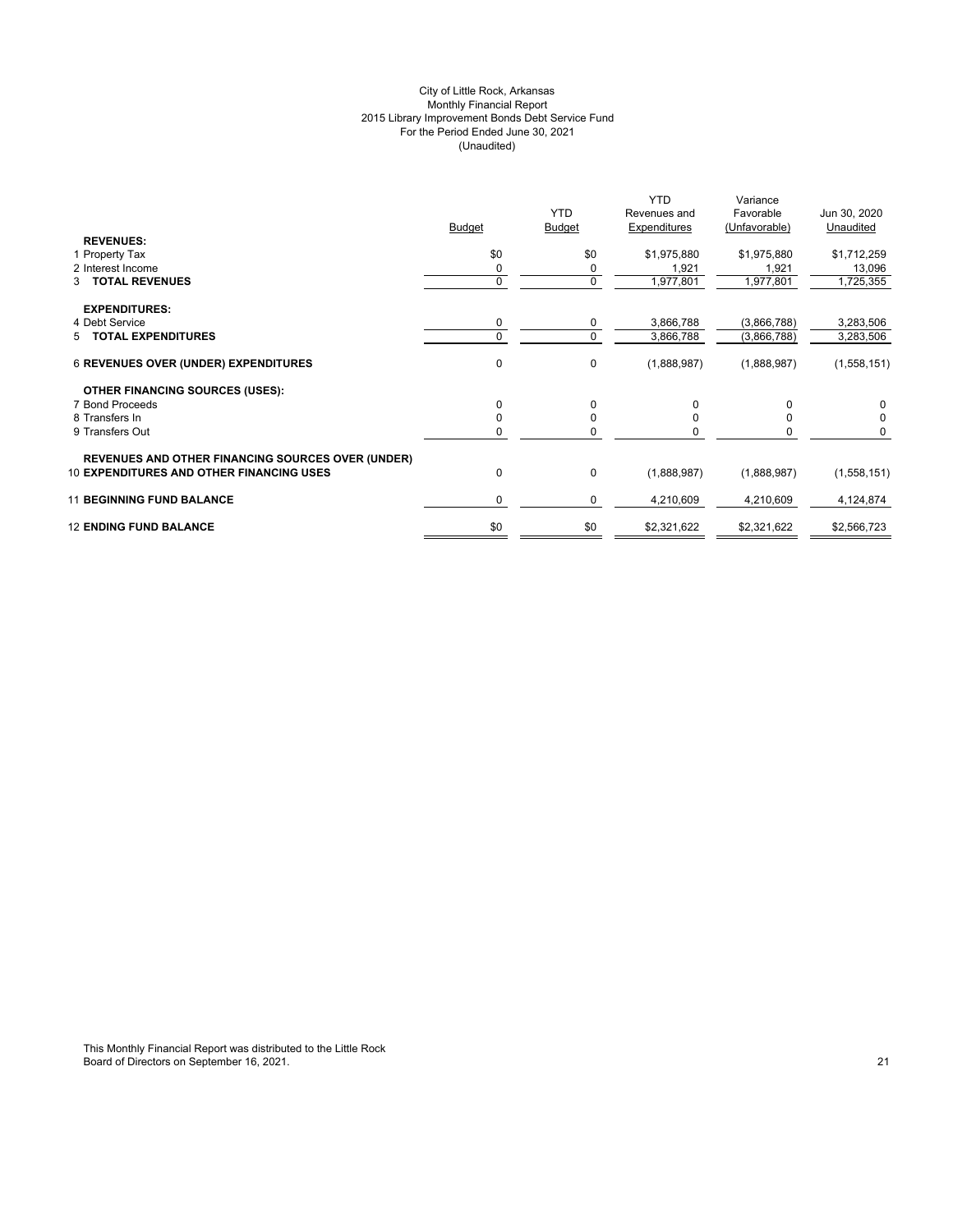# City of Little Rock, Arkansas Monthly Financial Report 2013 & 2018 Capital Improvement Bonds Debt Service Fund For the Period Ended June 30, 2021 (Unaudited)

|                                                          | <b>Budget</b> | <b>YTD</b><br><b>Budget</b> | <b>YTD</b><br>Revenues and<br>Expenditures | Variance<br>Favorable<br>(Unfavorable) | Jun 30, 2020<br>Unaudited |
|----------------------------------------------------------|---------------|-----------------------------|--------------------------------------------|----------------------------------------|---------------------------|
| <b>REVENUES:</b>                                         |               |                             |                                            |                                        |                           |
| 1 Property Tax                                           | \$0           | \$0                         | \$6,586,281                                | \$6,586,281                            | \$5,707,515               |
| 2 Interest Income                                        | $\Omega$      | $\Omega$                    | 1,458                                      | 1,458                                  | 64,492                    |
| 3 Miscellaneous                                          | 0             | 0                           |                                            |                                        |                           |
| <b>TOTAL REVENUES</b>                                    | $\mathbf{0}$  | $\mathbf 0$                 | 6,587,739                                  | 6,587,739                              | 5,772,007                 |
| <b>EXPENDITURES:</b>                                     |               |                             |                                            |                                        |                           |
| 5 Debt Service                                           | 0             | 0                           | 13,910,625                                 | (13,910,625)                           | 12,215,963                |
| <b>TOTAL EXPENDITURES</b><br>6                           | $\Omega$      | $\mathbf 0$                 | 13,910,625                                 | (13,910,625)                           | 12,215,963                |
| 7 REVENUES OVER (UNDER) EXPENDITURES                     | 0             | 0                           | (7, 322, 886)                              | (7, 322, 886)                          | (6,443,955)               |
| <b>OTHER FINANCING SOURCES (USES):</b>                   |               |                             |                                            |                                        |                           |
| 8 Bond Proceeds                                          | $\Omega$      | 0                           | 0                                          | $\Omega$                               | 0                         |
| 9 Transfers In                                           | $\Omega$      | 0                           | <sup>0</sup>                               | 0                                      | $\Omega$                  |
| 10 Transfers Out                                         | 0             | 0                           |                                            |                                        | 0                         |
| <b>REVENUES AND OTHER FINANCING SOURCES OVER (UNDER)</b> |               |                             |                                            |                                        |                           |
| <b>11 EXPENDITURES AND OTHER FINANCING USES</b>          | $\Omega$      | 0                           | (7,322,886)                                | (7,322,886)                            | (6,443,955)               |
| <b>12 BEGINNING FUND BALANCE</b>                         | $\mathbf 0$   | 0                           | 14,469,750                                 | 14,469,750                             | 14,079,717                |
| <b>13 ENDING FUND BALANCE</b>                            | \$0           | \$0                         | \$7,146,864                                | \$7,146,864                            | \$7,635,761               |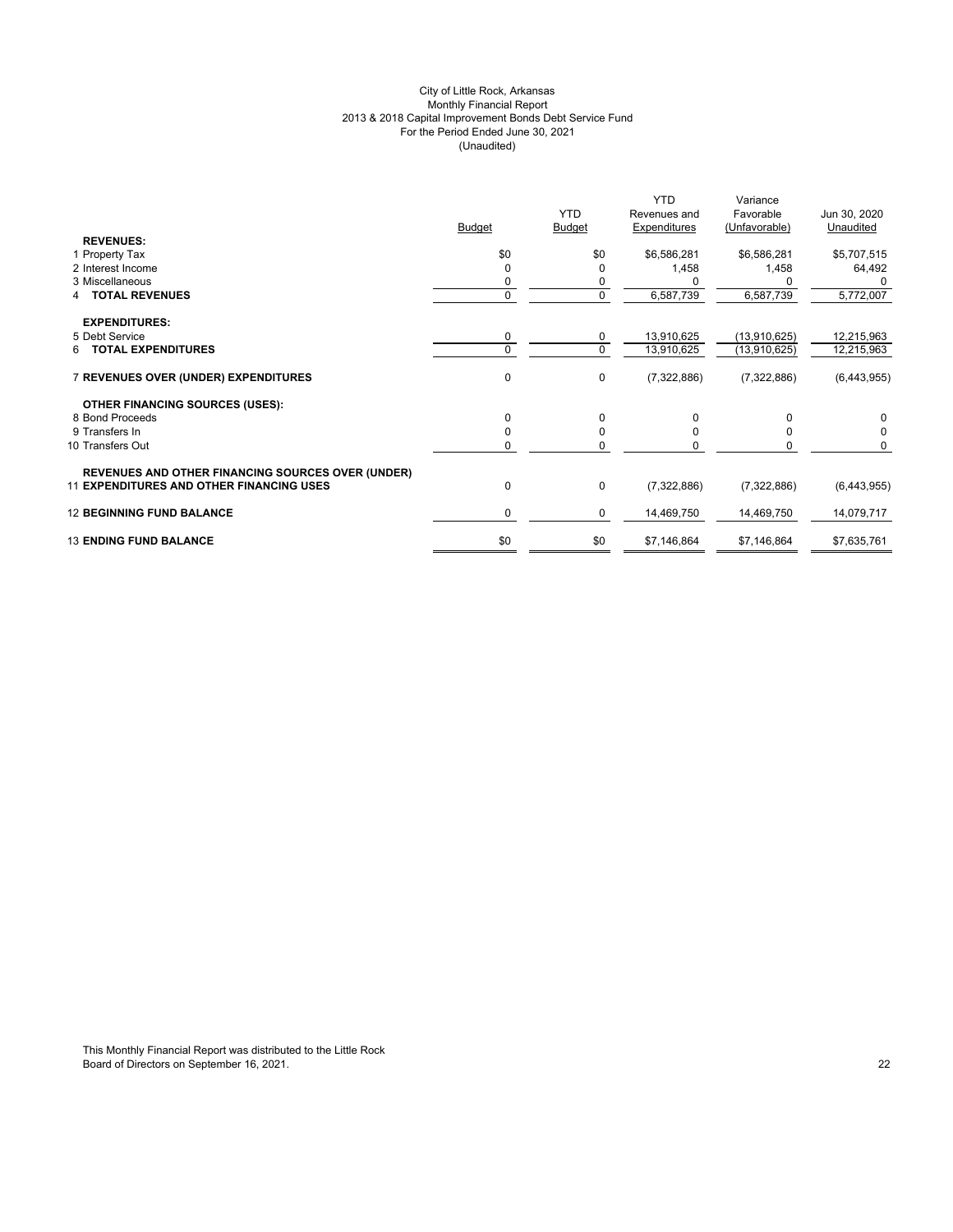#### City of Little Rock, Arkansas Monthly Financial Report 2017 Capital Improvement Refunding Revenue Bond For the Period Ended June 30, 2021 (Unaudited)

|                                                   |               |                | <b>YTD</b>   | Variance      |              |
|---------------------------------------------------|---------------|----------------|--------------|---------------|--------------|
|                                                   |               | <b>YTD</b>     | Revenues and | Favorable     | Jun 30, 2020 |
|                                                   | <b>Budget</b> | Budget         | Expenditures | (Unfavorable) | Unaudited    |
| <b>REVENUES:</b>                                  |               |                |              |               |              |
| 1 Franchise Fees                                  | \$0           | \$0            | \$1,053,842  | \$1,053,842   | \$1,053,979  |
| 2 Charges for Services                            | 0             |                |              | 0             |              |
| 3 Interest income                                 |               |                | 197          | 197           | 1,022        |
| 4 Miscellaneous Revenue                           | 0             | 0              |              |               |              |
| <b>TOTAL REVENUES</b><br>5                        | $\Omega$      | $\overline{0}$ | 1,054,039    | 1,054,039     | 1,055,002    |
| <b>EXPENDITURES:</b>                              |               |                |              |               |              |
| 6 Issuance Cost                                   | $\Omega$      | 0              | $\Omega$     | $\Omega$      |              |
| 7 Debt Service                                    | $\Omega$      | 0              | 292,950      | (292, 950)    | 306,375      |
| <b>TOTAL EXPENDITURES</b><br>8                    | $\Omega$      | $\mathbf 0$    | 292,950      | (292, 950)    | 306,375      |
| 9 REVENUES OVER (UNDER) EXPENDITURES              | $\mathbf 0$   | 0              | 761,089      | 761,089       | 748,627      |
| <b>OTHER FINANCING SOURCES (USES):</b>            |               |                |              |               |              |
| 10 Bond Proceeds                                  | 0             | 0              |              |               |              |
| 11 Bond Reoffering Premium                        |               |                |              |               | 0            |
| 12 Discount on Bonds Issued                       |               |                |              |               | 0            |
| 13 Payment to Refunded Bond Escrow Agent          |               |                |              |               | 0            |
| 14 Transfer In                                    |               |                |              |               | $\Omega$     |
| 15 Transfers Out                                  | 0             | 0              |              |               |              |
| REVENUES AND OTHER FINANCING SOURCES OVER (UNDER) |               |                |              |               |              |
| <b>16 EXPENDITURES AND OTHER FINANCING USES</b>   | 0             | 0              | 761,089      | 761,089       | 748,627      |
| <b>17 BEGINNING FUND BALANCE</b>                  | $\Omega$      | 0              | 19,334       | 19,334        | 20,909       |
| <b>18 ENDING FUND BALANCE</b>                     | \$0           | \$0            | \$780,423    | \$780,423     | \$769,536    |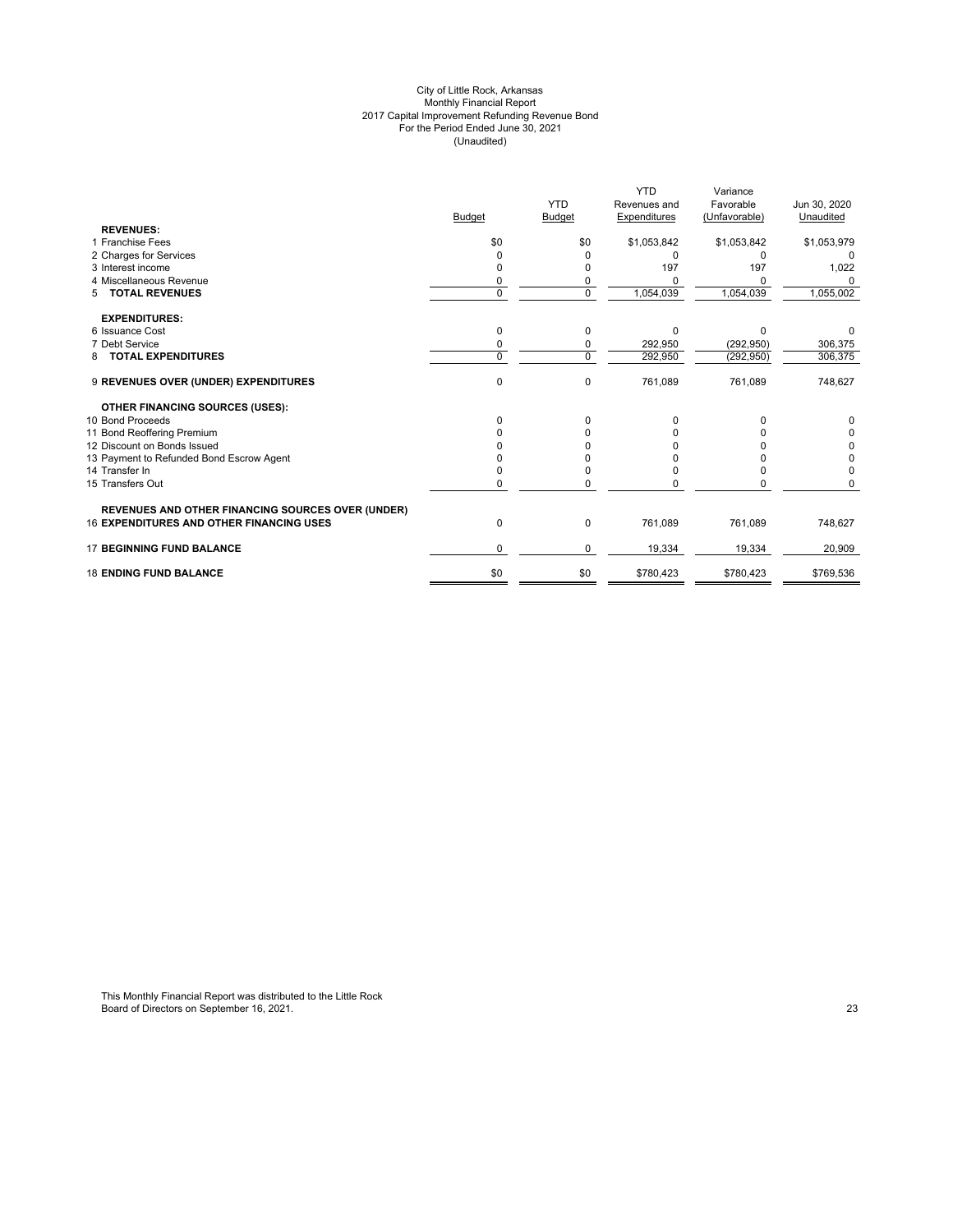# City of Little Rock, Arkansas Monthly Financial Report 2014 TIF #1 Capital Improvement Bonds Debt Service Fund For the Period Ended June 30, 2021 (Unaudited)

| <b>REVENUES:</b><br>\$0<br>\$0<br>\$326,074<br>\$326,074<br>1 Property Tax<br>2 Interest Income<br>0<br>48<br>48<br>$\Omega$<br>3 Miscellaneous<br>0<br>0<br>$\mathbf 0$<br>326,121<br>326,121<br><b>TOTAL REVENUES</b><br>$\mathbf 0$ |            |
|----------------------------------------------------------------------------------------------------------------------------------------------------------------------------------------------------------------------------------------|------------|
|                                                                                                                                                                                                                                        |            |
|                                                                                                                                                                                                                                        | \$178,216  |
|                                                                                                                                                                                                                                        | 2,665      |
|                                                                                                                                                                                                                                        | 0          |
|                                                                                                                                                                                                                                        | 180,881    |
| <b>EXPENDITURES:</b>                                                                                                                                                                                                                   |            |
| 5 Debt Service<br>0<br>611,050<br>(611,050)<br>$\mathbf 0$                                                                                                                                                                             | 328,850    |
| $\mathbf 0$<br><b>6 TOTAL EXPENDITURES</b><br>$\Omega$<br>611,050<br>(611, 050)                                                                                                                                                        | 328,850    |
| $\mathbf 0$<br>0<br>7 REVENUES OVER (UNDER) EXPENDITURES<br>(284, 929)<br>(284, 929)                                                                                                                                                   | (147, 969) |
| <b>OTHER FINANCING SOURCES (USES):</b>                                                                                                                                                                                                 |            |
| 0<br>8 Bond Proceeds<br>$\Omega$<br>0<br>$\Omega$                                                                                                                                                                                      | 0          |
| $\mathbf 0$<br>9 Transfers In<br>$\Omega$<br>$\Omega$<br><sup>0</sup>                                                                                                                                                                  | $\Omega$   |
| 0<br>10 Transfers Out<br>0<br>ŋ                                                                                                                                                                                                        | $\Omega$   |
| <b>REVENUES AND OTHER FINANCING SOURCES OVER (UNDER)</b>                                                                                                                                                                               |            |
| $\pmb{0}$<br><b>11 EXPENDITURES AND OTHER FINANCING USES</b><br>0<br>(284, 929)<br>(284, 929)                                                                                                                                          | (147, 969) |
| 0<br><b>12 BEGINNING FUND BALANCE</b><br>$\mathbf 0$<br>881,442<br>881,442                                                                                                                                                             | 713,562    |
| \$0<br><b>13 ENDING FUND BALANCE</b><br>\$0<br>\$596,513<br>\$596,513                                                                                                                                                                  | \$565,593  |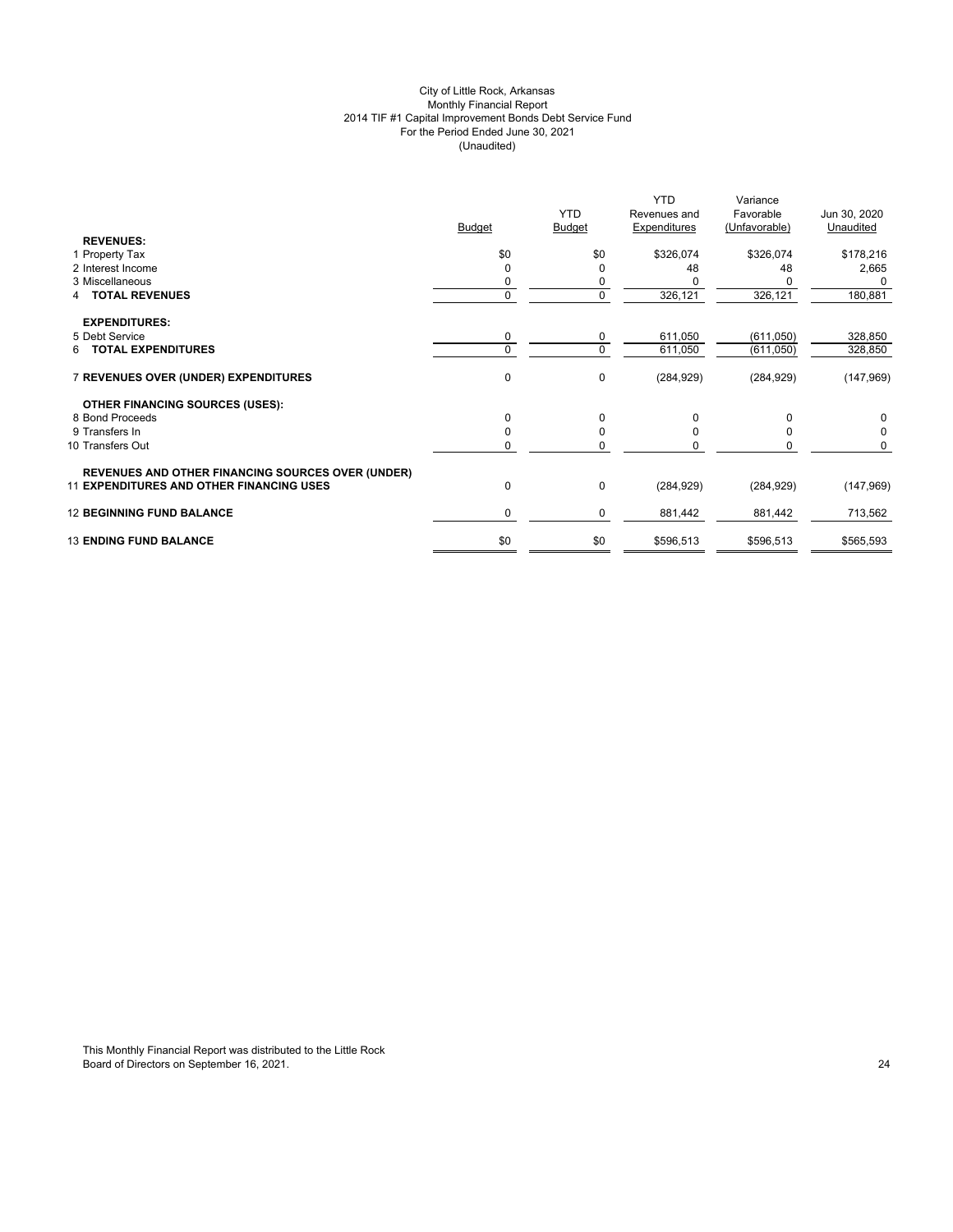#### City of Little Rock, Arkansas Monthly Financial Report 2017 Library Refunding Bond Fund For the Period Ended June 30, 2021 (Unaudited)

|                                                          |               |                | YTD.          | Variance      |              |
|----------------------------------------------------------|---------------|----------------|---------------|---------------|--------------|
|                                                          |               | <b>YTD</b>     | Revenues and  | Favorable     | Jun 30, 2020 |
|                                                          | <b>Budget</b> | <b>Budget</b>  | Expenditures  | (Unfavorable) | Unaudited    |
| <b>REVENUES:</b>                                         |               |                |               |               |              |
| 1 Property Tax                                           | \$0           | \$0            | \$1,975,880   | \$1,975,880   | \$1,712,259  |
| 2 Interest income                                        |               | 0              | 600           | 600           | 16,935       |
| 3 Miscellaneous                                          |               |                |               |               |              |
| <b>TOTAL REVENUES</b>                                    | $\Omega$      | $\overline{0}$ | 1,976,483     | 1,976,483     | 1,729,194    |
| <b>EXPENDITURES:</b>                                     |               |                |               |               |              |
| 5 Issuance Cost                                          |               | 0              | $\Omega$      | $\Omega$      |              |
| 6 Debt Service                                           |               | 0              | 4,155,919     | (4, 155, 919) | 3,579,569    |
| <b>7 TOTAL EXPENDITURES</b>                              | $\Omega$      | $\mathbf 0$    | 4,155,919     | (4, 155, 919) | 3,579,569    |
| 8 REVENUES OVER (UNDER) EXPENDITURES                     | 0             | $\pmb{0}$      | (2, 179, 435) | (2, 179, 435) | (1,850,375)  |
| <b>OTHER FINANCING SOURCES (USES):</b>                   |               |                |               |               |              |
| 9 Transfer In                                            | $\Omega$      | $\pmb{0}$      | 0             | 0             | 0            |
| 10 Transfers Out                                         | 0             | 0              |               | 0             | 0            |
| <b>REVENUES AND OTHER FINANCING SOURCES OVER (UNDER)</b> |               |                |               |               |              |
| <b>11 EXPENDITURES AND OTHER FINANCING USES</b>          | 0             | $\pmb{0}$      | (2, 179, 435) | (2, 179, 435) | (1,850,375)  |
| <b>12 BEGINNING FUND BALANCE</b>                         | 0             | 0              | 4,511,146     | 4,511,146     | 4,436,100    |
| <b>13 ENDING FUND BALANCE</b>                            | \$0           | \$0            | \$2,331,711   | \$2,331,711   | \$2,585,725  |
|                                                          |               |                |               |               |              |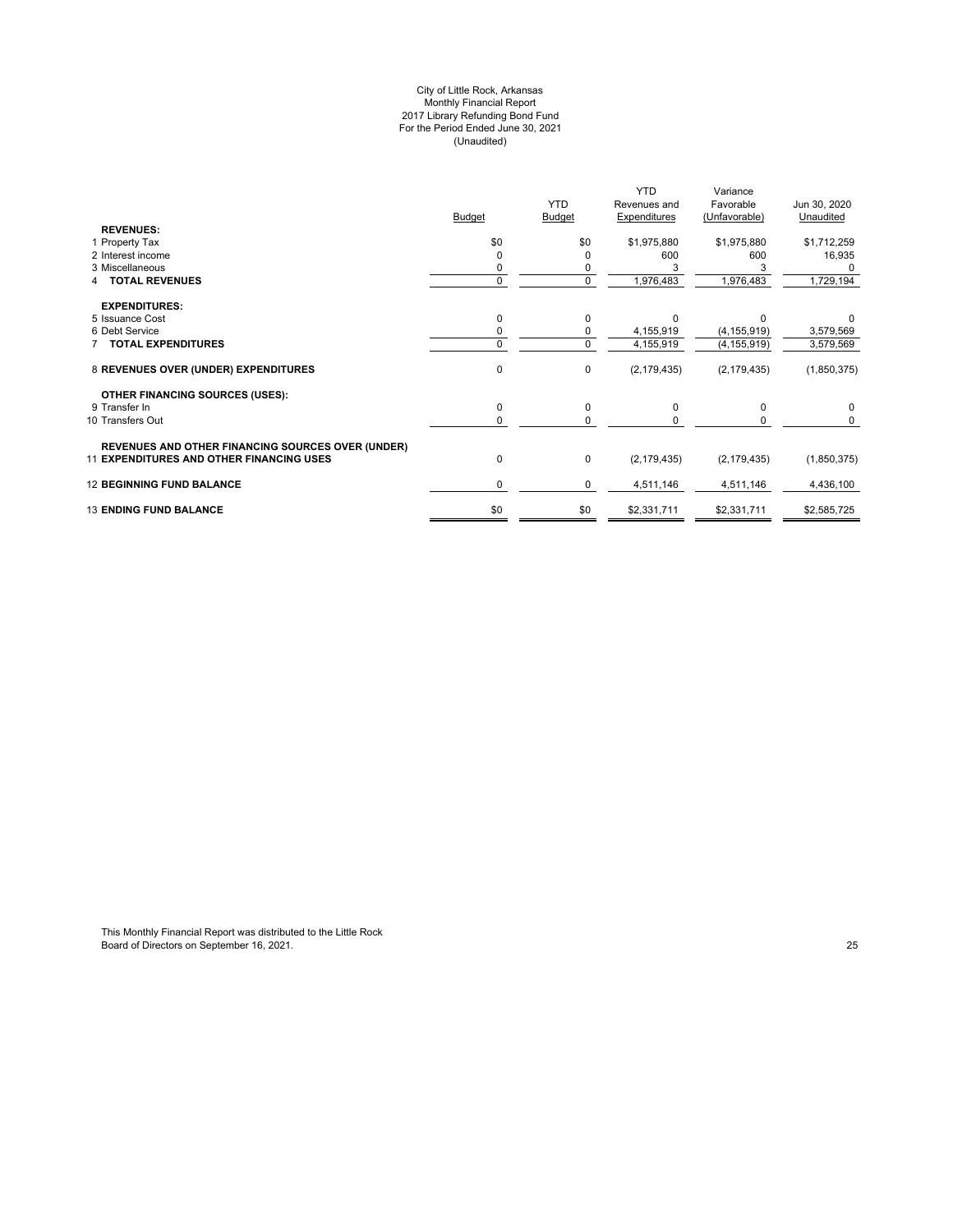# City of Little Rock, Arkansas Monthly Financial Report Hotel Tax Revenue For the Period Ended June 30, 2021 (Unaudited)

|                                                          |               |             | <b>YTD</b>   | Variance      |              |
|----------------------------------------------------------|---------------|-------------|--------------|---------------|--------------|
|                                                          |               | <b>YTD</b>  | Revenues and | Favorable     | Jun 30, 2020 |
|                                                          | <b>Budget</b> | Budget      | Expenditures | (Unfavorable) | Unaudited    |
| <b>REVENUES:</b>                                         |               |             |              |               |              |
| 1 Hotel Gross Receipts Tax                               | \$0           | \$0         | \$643,769    | \$643,769     | \$324,516    |
| 2 Interest Income                                        | 0             | 0           | 145          | 145           | 2,050        |
| 3 Miscellaneous                                          | 0             | 0           |              |               | 172,809      |
| <b>TOTAL REVENUES</b>                                    | $\Omega$      | $\mathbf 0$ | 643,914      | 643,914       | 499,375      |
| <b>EXPENDITURES:</b>                                     |               |             |              |               |              |
| 5 Interest Expense                                       | 0             | 0           | 672,197      | (672, 197)    | 686,072      |
| 6 TOTAL EXPENDITURES                                     | $\Omega$      | 0           | 672,197      | (672, 197)    | 686,072      |
| 7 REVENUES OVER (UNDER) EXPENDITURES                     | $\mathbf 0$   | 0           | (28, 283)    | (28, 283)     | (186, 697)   |
| OTHER FINANCING SOURCES (USES):                          |               |             |              |               |              |
| 8 Bond Proceeds                                          | $\Omega$      | 0           | $\Omega$     |               | 0            |
| 9 Payment to Refunded Bond Escrow Agent                  | O             | 0           |              |               | 0            |
| 10 Transfers In                                          |               | 0           |              |               | 0            |
| 11 Transfers Out                                         | 0             | $\Omega$    |              |               | 0            |
| <b>REVENUES AND OTHER FINANCING SOURCES OVER (UNDER)</b> |               |             |              |               |              |
| <b>11 EXPENDITURES AND OTHER FINANCING USES</b>          | 0             | 0           | (28, 283)    | (28, 283)     | (186, 697)   |
| <b>12 BEGINNING FUND BALANCE</b>                         | 0             | 0           | 355,187      | 355,187       | 617,919      |
| <b>13 ENDING FUND BALANCE</b>                            | \$0           | \$0         | \$326,904    | \$326,904     | \$431,222    |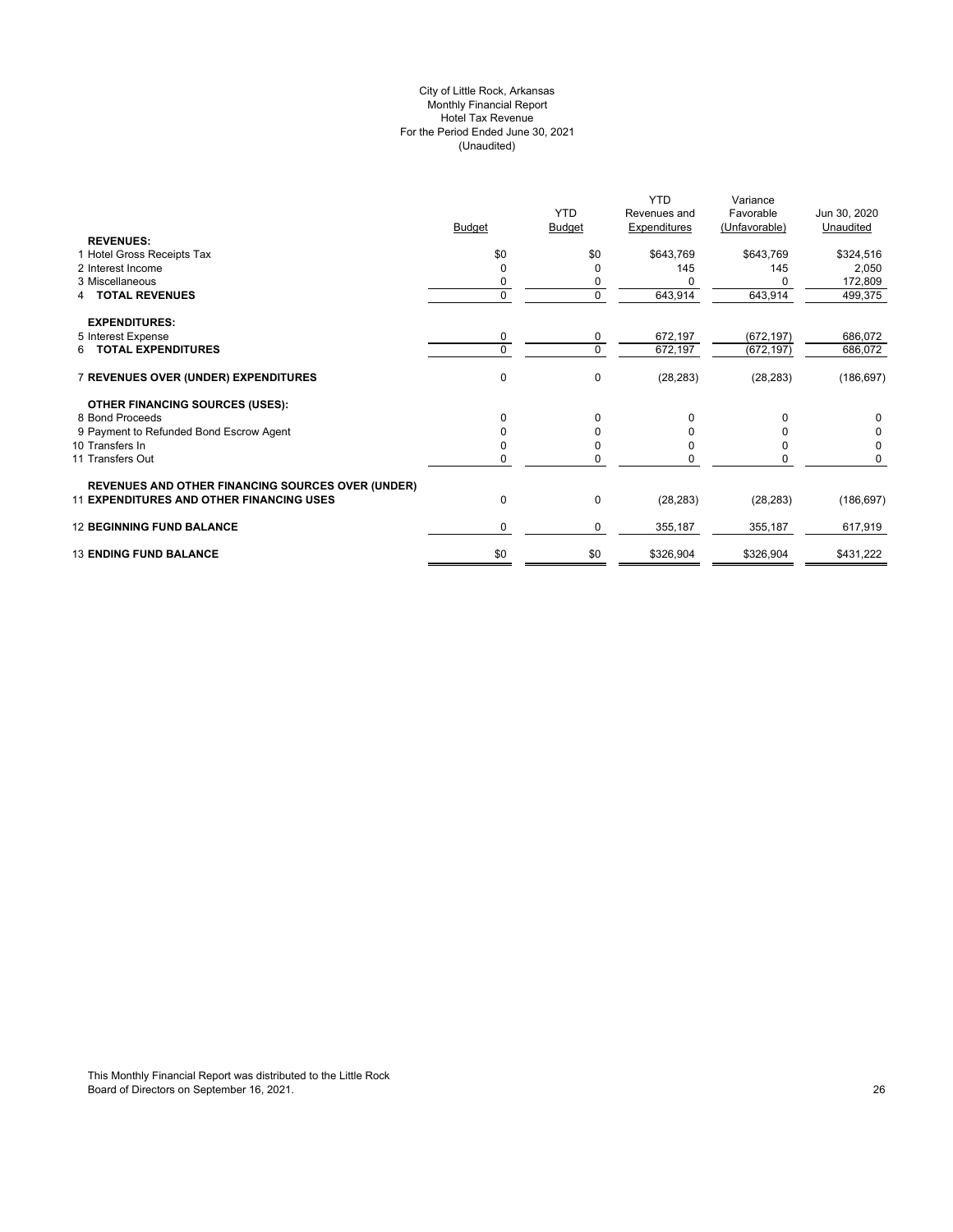# (Unaudited) City of Little Rock, Arkansas Monthly Financial Report Fleet Services Fund For the Period Ended June 30, 2021

|                                             |                | <b>YTD</b>     | <b>YTD</b><br>Revenues and | Variance<br>Favorable | Jun 30, 2020 |
|---------------------------------------------|----------------|----------------|----------------------------|-----------------------|--------------|
|                                             | <b>Budget</b>  | <b>Budget</b>  | Expenditures               | (Unfavorable)         | Unaudited    |
| <b>OPERATING REVENUES:</b>                  |                |                |                            |                       |              |
| 1 Charges for services                      | \$13,370,623   | \$6,685,312    | \$5,764,836                | (\$920,475)           | \$5,876,368  |
| 2 Interest Income                           | 20,000         | 10,000         | 3,195                      | (6,805)               | 14,973       |
| <b>TOTAL OPERATING REVENUES</b><br>3        | 13,390,623     | 6,695,312      | 5,768,031                  | (927, 280)            | 5,891,341    |
| <b>OPERATING EXPENSES:</b>                  |                |                |                            |                       |              |
| 4 Personnel Services                        | 4,019,964      | 2,009,982      | 1,716,097                  | 293,885               | 1,755,845    |
| 5 Supplies and materials                    | 4,513,660      | 2,256,830      | 1,981,252                  | 275,578               | 1,676,331    |
| 6 Services and other expenses               | 3,448,659      | 1,724,330      | 1,228,880                  | 495,450               | 1,519,951    |
| 7 Repairs and maintenance                   | 1.058.040      | 529.020        | 782.591                    | (253, 571)            | 426.804      |
| 8 Depreciation and amortization             | 350,300        | 175,150        | 186,854                    | (11,704)              | 178,380      |
| <b>TOTAL OPERATING EXPENSES</b><br>9.       | 13,390,623     | 6,695,312      | 5,895,674                  | 799,638               | 5,557,312    |
| 10 OPERATING INCOME/(LOSS)                  | $\Omega$       | $\Omega$       | (127, 642)                 | (127, 642)            | 334,029      |
| <b>NONOPERATING REVENUES/(EXPENSES):</b>    |                |                |                            |                       |              |
| 11 Investment income                        | 0              | 0              | 0                          | 0                     | 0            |
| 12 Gain (loss) on disposal of fixed assets  | 0              | 0              | $\Omega$                   | 0                     | $\Omega$     |
| 13 Other, net                               | 0              | 0              | 0                          | 0                     | $\Omega$     |
| 14 INCOME (LOSS) BEFORE OPERATING TRANSFERS | $\overline{0}$ | $\overline{0}$ | (127, 642)                 | (127, 642)            | 334,029      |
| <b>OPERATING TRANSFERS:</b>                 |                |                |                            |                       |              |
| 15 Operating transfers in                   | 0              | 0              | $\Omega$                   | 0                     | $\Omega$     |
| 16 Operating transfers out                  | 0              | 0              | (738,000)                  | (738,000)             | $\Omega$     |
| 17 NET INCOME/(LOSS)                        | $\Omega$       | $\Omega$       | (865, 642)                 | (865, 642)            | 334,029      |
| <b>18 BEGINNING NET POSITION</b>            | 5,732,526      | 5,732,526      | 5,732,526                  | 0                     | 5,622,697    |
| <b>19 ENDING NET POSITION</b>               | \$5,732,526    | \$5,732,526    | \$4,866,884                | (\$865,642)           | \$5,956,726  |

| Analysis of Net Position |             |
|--------------------------|-------------|
| Cash                     | \$1,493,912 |
| Receivable               | 21,989      |
| Inventory                | 407,064     |
| Capital Assets, net      | 3,136,906   |
| <b>Other Assets</b>      | 461,201     |
| <b>Deferred Outflows</b> | 80.216      |
| Liabilities              | (523, 138)  |
| Deferred Inflows         | (211, 265)  |
| <b>Net Position</b>      | \$4.866.884 |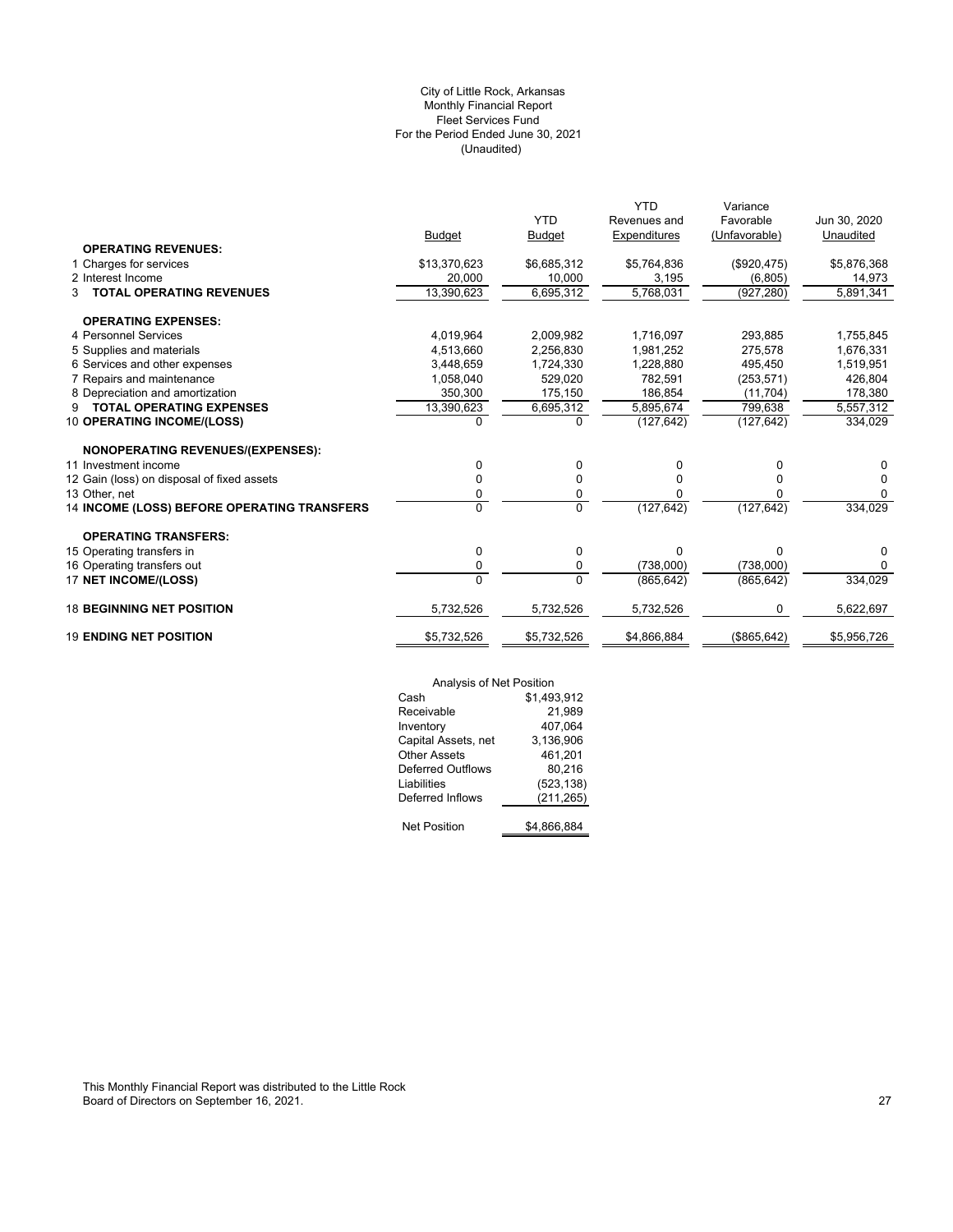# (Unaudited) City of Little Rock, Arkansas Monthly Financial Report Vehicle Storage Facility Fund For the Period Ended June 30, 2021

|                                             |           |               | <b>YTD</b>   | Variance      |              |
|---------------------------------------------|-----------|---------------|--------------|---------------|--------------|
|                                             |           | <b>YTD</b>    | Revenues and | Favorable     | Jun 30, 2020 |
|                                             | Budget    | <b>Budget</b> | Expenditures | (Unfavorable) | Unaudited    |
| <b>OPERATING REVENUES:</b>                  |           |               |              |               |              |
| 1 Licenses and permits                      | \$13,080  | \$6,540       | \$10,110     | \$3,570       | \$11,930     |
| 2 Charges for services                      | 1,739,180 | 869,590       | 1,077,117    | 207,527       | 855,413      |
| 3 Other                                     | $\Omega$  | 0             | 0            | 0             | 0            |
| <b>TOTAL OPERATING REVENUES</b>             | 1,752,260 | 876,130       | 1,087,227    | 211,097       | 867,343      |
| <b>OPERATING EXPENSES:</b>                  |           |               |              |               |              |
| 5 Personnel Services                        | 778,372   | 389,186       | 361,542      | 27,644        | 351,174      |
| 6 Supplies and materials                    | 55,755    | 27.878        | 17,590       | 10,288        | 22,082       |
| 7 Services and other expenses               | 783,017   | 391,509       | 302,351      | 89,158        | 261,893      |
| 8 Repairs and maintenance                   | 66,013    | 33,007        | 79,822       | (46, 815)     | 14,214       |
| 9 Depreciation and amortization             | 16,000    | 8,000         | 7,965        | 35            | 7,965        |
| 10 Refunds                                  | 0         | 0             | 0            | 0             | 2,362        |
| <b>TOTAL OPERATING EXPENSES</b><br>11       | 1,699,157 | 849,579       | 769,270      | 80,309        | 659,691      |
| 12 OPERATING INCOME/(LOSS)                  | 53,103    | 26,552        | 317,957      | 291,405       | 207,652      |
| <b>NONOPERATING REVENUES/(EXPENSES):</b>    |           |               |              |               |              |
| 13 Investment income                        | 1,700     | 850           | 1,305        | 455           | 858          |
| 14 Gain (loss) on disposal of fixed assets  | 0         | 0             | O            | 0             | 0            |
| 15 Other, net                               | O         | O             | (9)          | (9)           | $\Omega$     |
| 16 INCOME (LOSS) BEFORE OPERATING TRANSFERS | 54,803    | 27,402        | 319,252      | 291,851       | 208,510      |
| <b>OPERATING TRANSFERS:</b>                 |           |               |              |               |              |
| 17 Operating transfers in                   | 5,887     | 2,944         | 5,887        | 2,944         | 0            |
| 18 Operating transfers out                  | $\Omega$  | $\Omega$      | 0            | O             | 0            |
| <b>19 NET INCOME/(LOSS)</b>                 | 60,690    | 30,345        | 325,139      | 294,794       | 208,510      |
| <b>20 BEGINNING NET POSITION</b>            | 243,907   | 243,907       | 243,907      | 0             | (157, 298)   |
| <b>21 ENDING NET POSITION</b>               | \$304,597 | \$274,252     | \$569,046    | \$294,794     | \$51,212     |

| Analysis of Net Position |            |
|--------------------------|------------|
| Cash                     | \$789.904  |
| Receivable               | ŋ          |
| Inventory                | 0          |
| Capital Assets, net      | 38,624     |
| Other Assets             | ŋ          |
| Deferred Outflows        | 13,369     |
| Liabilities              | (237, 641) |
| Deferred Inflows         | (35, 210)  |
|                          |            |
| <b>Net Position</b>      | \$569,046  |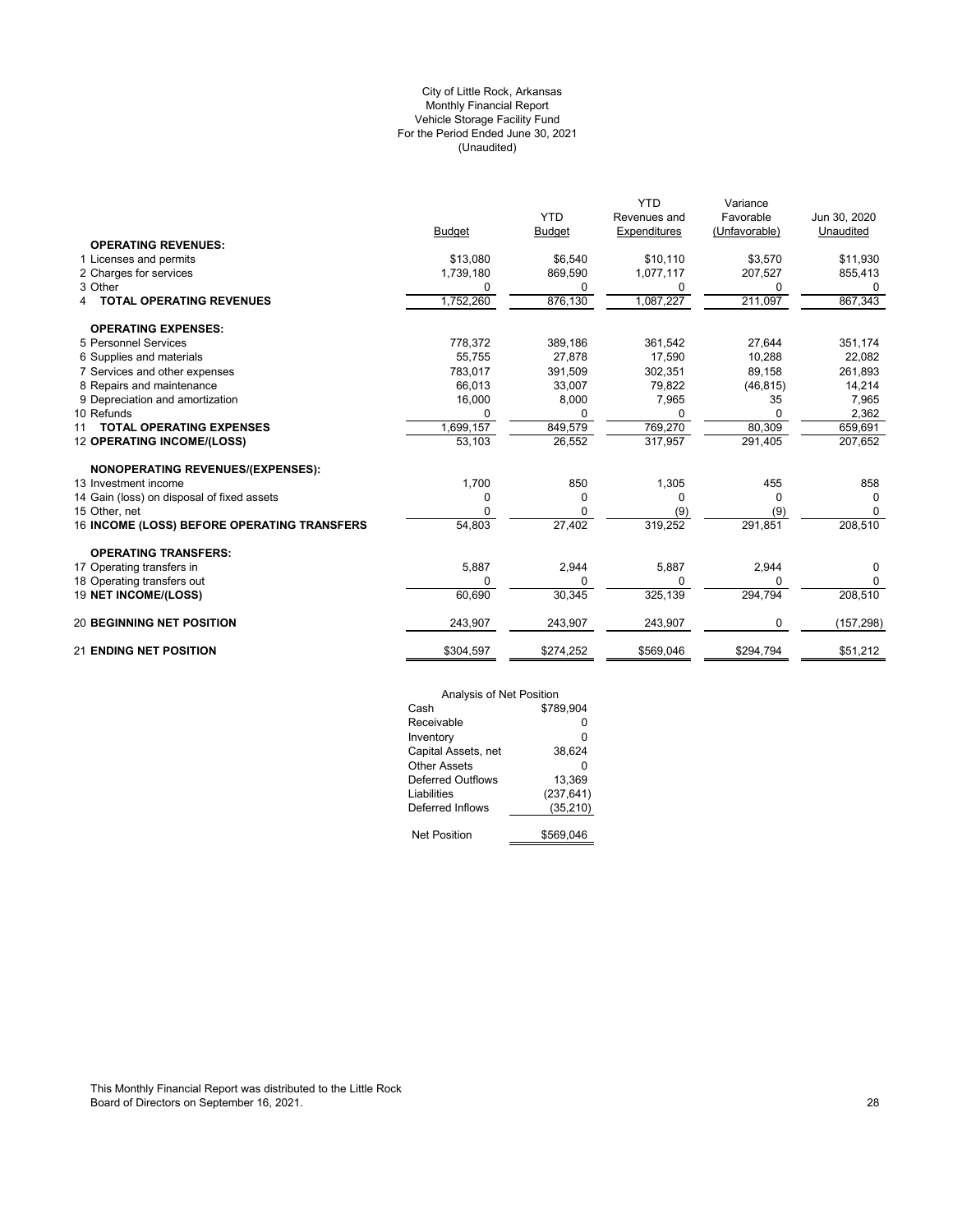### (Unaudited) City of Little Rock, Arkansas Monthly Financial Report Waste Disposal Fund For the Period Ended June 30, 2021

|                                                    |               | <b>YTD</b>    | <b>YTD</b><br>Revenues and | Variance<br>Favorable | Jun 30, 2020 |
|----------------------------------------------------|---------------|---------------|----------------------------|-----------------------|--------------|
|                                                    | <b>Budget</b> | <b>Budget</b> | Expenditures               | (Unfavorable)         | Unaudited    |
| <b>OPERATING REVENUES:</b>                         |               |               |                            |                       |              |
| 1 Charges for services                             | \$23,510,900  | \$11,755,450  | \$11,707,435               | (\$48,015)            | \$11,341,570 |
| 2 Other                                            | 0             | 0             | 0                          | 0                     | 1,530        |
| <b>3 TOTAL OPERATING REVENUES</b>                  | 23,510,900    | 11,755,450    | 11,707,435                 | (48, 015)             | 11,343,100   |
| <b>OPERATING EXPENSES:</b>                         |               |               |                            |                       |              |
| 4 Personnel Services                               | 7,400,496     | 3,700,248     | 3,755,221                  | (54, 973)             | 3,727,512    |
| 5 Supplies and materials                           | 1.320.551     | 660.276       | 442.300                    | 217.975               | 419,832      |
| 6 Services and other expenses                      | 4,861,808     | 2,430,904     | 2,411,911                  | 18.993                | 1,714,562    |
| 7 Repairs and maintenance                          | 4,328,649     | 2,164,325     | 1,759,757                  | 404,568               | 2,040,157    |
| 8 Closure & Postclosure Costs                      | 444.500       | 222,250       | 223,517                    | (1,267)               | 104,877      |
| 9 Depreciation and amortization                    | 3,282,100     | 1,641,050     | 1,931,868                  | (290, 818)            | 1,400,511    |
| 10 TOTAL OPERATING EXPENSES                        | 21,638,104    | 10,819,052    | 10,524,574                 | 294,478               | 9,407,451    |
| 11 OPERATING INCOME/(LOSS)                         | 1,872,796     | 936,398       | 1,182,861                  | 246,463               | 1,935,650    |
| <b>NONOPERATING REVENUES/(EXPENSES):</b>           |               |               |                            |                       |              |
| 12 Investment income                               | 100.000       | 50,000        | 13,077                     | (36, 923)             | 83,723       |
| 13 Interest expense                                | (27, 523)     | (13, 762)     | (17, 857)                  | (4,096)               | (26, 415)    |
| 14 Gain (loss) on disposal of fixed assets         | 0             | 0             | 0                          | 0                     | 0            |
| 15 Other, net                                      | 5,375         | 2,688         | 91,401                     | 88,714                | 803,011      |
| <b>16 INCOME (LOSS) BEFORE OPERATING TRANSFERS</b> | 1,950,648     | 975,324       | 1,269,483                  | 294,159               | 2,795,968    |
| <b>OPERATING TRANSFERS:</b>                        |               |               |                            |                       |              |
| 17 Operating transfers in                          | 55,596        | 27,798        | 55,596                     | 27,798                | $\Omega$     |
| 18 Operating transfers out                         | (2,006,244)   | (1,003,122)   | (2,006,244)                | (1,003,122)           | (1,844,211)  |
| <b>19 NET INCOME/(LOSS)</b>                        | $\Omega$      | $\Omega$      | (681, 165)                 | (681, 165)            | 951,757      |
| <b>20 BEGINNING NET POSITION</b>                   | 24,814,406    | 24,814,406    | 24,814,406                 | 0                     | 24,732,266   |
| <b>21 ENDING NET POSITION</b>                      | \$24,814,406  | \$24,814,406  | \$24,133,241               | ( \$681, 165)         | \$25,684,023 |
|                                                    |               |               |                            |                       |              |

# Analysis of Net Position

| Cash                |              |
|---------------------|--------------|
| Operating           | \$5.229.459  |
| Debt Reserve        | 1.424.598    |
| Receivable          | 3.806.669    |
| Inventory           |              |
| Capital Assets, net | 22.731.610   |
| Other Assets        | 21.568       |
| Deferred Outflows   | 106.956      |
| Liabilities         | (8,905,931)  |
| Deferred Inflows    | (281, 688)   |
|                     |              |
| <b>Net Position</b> | \$24.133.241 |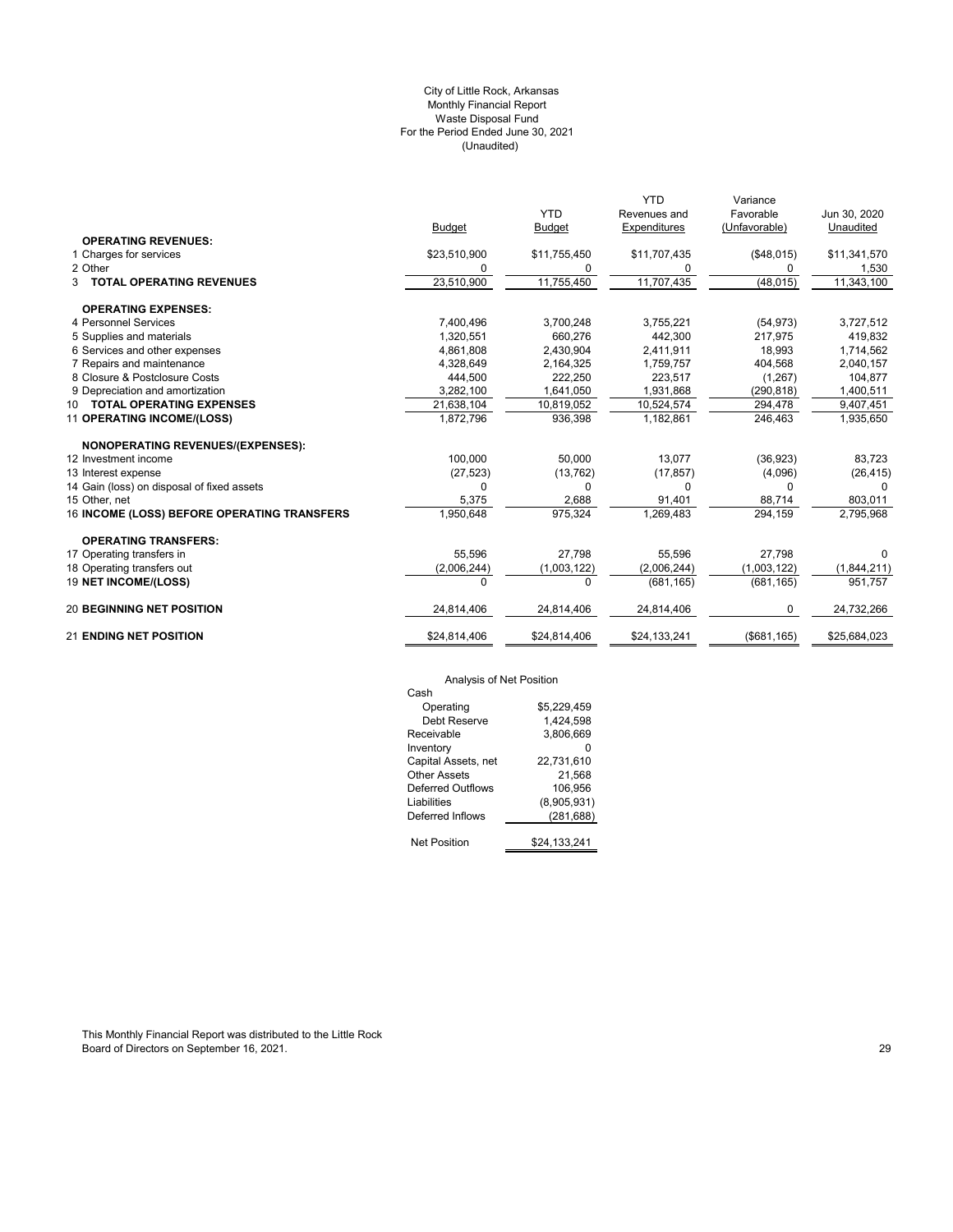# City of Little Rock, Arkansas Monthly Financial Report Rivermarket Garage Fund For the Period Ended June 30, 2021 (Unaudited)

|                                             |               |               | <b>YTD</b>   | Variance      |              |
|---------------------------------------------|---------------|---------------|--------------|---------------|--------------|
|                                             |               | <b>YTD</b>    | Revenues and | Favorable     | Jun 30, 2020 |
|                                             | <b>Budget</b> | <b>Budget</b> | Expenditures | (Unfavorable) | Unaudited    |
| <b>OPERATING REVENUES:</b>                  |               |               |              |               |              |
| 1 Statehouse Parking                        | \$796,912     | \$398,456     | \$340,170    | (\$58,286)    | \$364,859    |
| 2 RiverMarket Parking                       | 660.250       | 330,125       | 328,372      | (1,753)       | 282,040      |
| 3 Business Licenses                         | 330.000       | 165,000       | 253.163      | 88.163        | 332,385      |
| 4 Street Repairs                            | 400,000       | 200,000       | 109,024      | (90, 977)     | 335,408      |
| 5 Parking Meters                            | 298,200       | 149,100       | 121,254      | (27, 846)     | 84,300       |
| 6 Other                                     | $\Omega$      | 0             | 0            | 0             | <sup>0</sup> |
| 7 TOTAL OPERATING REVENUES                  | 2,485,362     | 1,242,681     | 1,151,981    | (90, 700)     | 1,398,992    |
| <b>OPERATING EXPENSES:</b>                  |               |               |              |               |              |
| 8 Personnel Services                        | 433,172       | 216,586       | 229,793      | (13, 207)     | 137,226      |
| 9 Supplies and materials                    | 24,000        | 12,000        | 7,293        | 4,707         | 7,603        |
| 10 Repairs and maintenance                  | 54,000        | 27,000        | 19,022       | 7,978         | 17,107       |
| 11 Services and other expenses              | 685,620       | 342,810       | 179,644      | 163,166       | 217,200      |
| 12 Depreciation and amortization            | 247,800       | 123,900       | 114,684      | 9,216         | 123,866      |
| 13 TOTAL OPERATING EXPENSES                 | 1,444,592     | 722,296       | 550,436      | 171,860       | 503.002      |
| 14 OPERATING INCOME/(LOSS)                  | 1,040,770     | 520,385       | 601,545      | 81,160        | 895,989      |
| NONOPERATING REVENUES/(EXPENSES):           |               |               |              |               |              |
| 15 Investment income                        | 22,100        | 11,050        | 5,294        | (5,756)       | 17,912       |
| 16 Debt Service                             | (29, 326)     | (14,663)      | (15,964)     | (1, 301)      | (16, 117)    |
| 17 Interest expense                         | (286,969)     | (143, 485)    | (149, 524)   | (6,039)       | (164, 224)   |
| 18 Gain (loss) on disposal of fixed assets  | 0             | 0             | 0            | 0             | 0            |
| 19 Other, net                               | $\Omega$      | 0             | O            | 0             | $\Omega$     |
| 20 INCOME (LOSS) BEFORE OPERATING TRANSFERS | 746,575       | 373,288       | 441,351      | 68,064        | 733,560      |
| <b>OPERATING TRANSFERS:</b>                 |               |               |              |               |              |
| 21 Operating transfers in                   | 0             | 0             | 0            | 0             | 0            |
| 22 Operating transfers out                  | $\Omega$      | 0             | O            | 0             | 0            |
| 23 NET INCOME/(LOSS)                        | 746,575       | 373,288       | 441,351      | 68,064        | 733,560      |
| <b>24 BEGINNING NET POSITION</b>            | 3,930,478     | 3,930,478     | 3,930,478    | 0             | 2,920,597    |
| <b>25 ENDING NET POSITION</b>               | \$4,677,053   | \$4,303,766   | \$4,371,829  | \$68,064      | \$3,654,157  |
|                                             |               |               |              |               |              |

# Analysis of Net Position

| Cash                |             |
|---------------------|-------------|
| Operating           | \$2.636.890 |
| Debt Reserve        | 1,750,286   |
| Receivable          | 131.999     |
| Inventory           |             |
| Capital Assets, net | 5.732.552   |
| Other Assets        | 12.836      |
| Liabilities         | (5,892,734) |
|                     |             |
| <b>Net Position</b> | \$4.371.829 |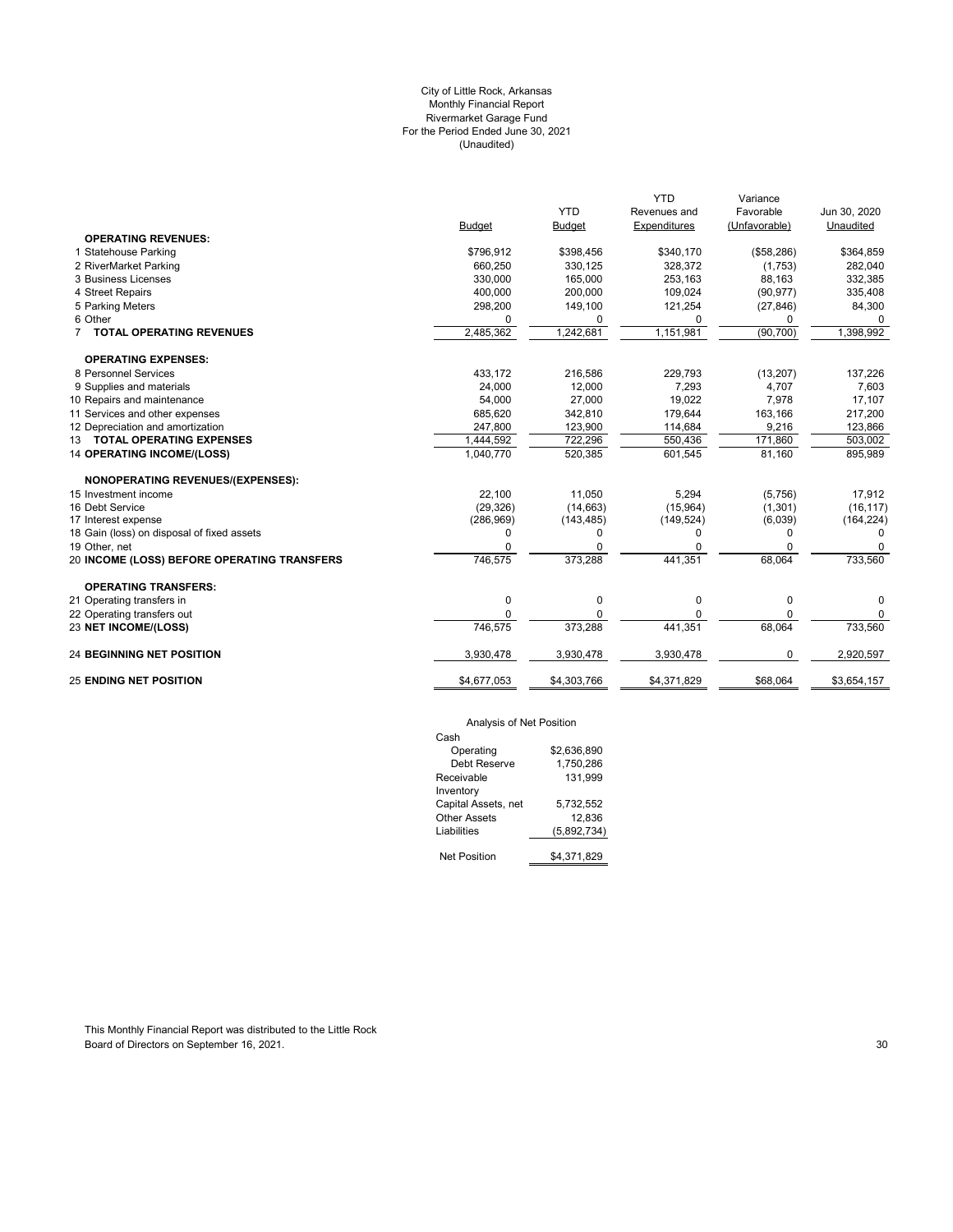#### (Unaudited) City of Little Rock, Arkansas Monthly Financial Report Police Pension and Relief Fund For the Period Ended June 30, 2021

| <b>ADDITIONS:</b>                                                      | <b>Budget</b>  | <b>YTD</b><br><b>Budget</b> | <b>YTD</b><br>Revenues and<br>Expenditures | Variance<br>Favorable<br>(Unfavorable) | Jun 30, 2020<br>Unaudited |
|------------------------------------------------------------------------|----------------|-----------------------------|--------------------------------------------|----------------------------------------|---------------------------|
| Contributions:                                                         |                |                             |                                            |                                        |                           |
| Employer<br>$\mathbf{1}$                                               | \$0            | \$0                         | \$0                                        | \$0                                    | \$0                       |
| 2<br>Plan members                                                      | O              | $\Omega$                    | O                                          | $\Omega$                               | $\Omega$                  |
| 3<br>General property taxes                                            |                | 0                           |                                            |                                        | n                         |
| State insurance turnback and guarantee fund<br>4                       |                |                             |                                            | O                                      | 0                         |
| 5<br>Other                                                             | 0              |                             | 0                                          | 0                                      | 0                         |
| 6<br><b>Total Contributions</b>                                        | $\Omega$       | $\Omega$                    | $\Omega$                                   | $\Omega$                               | $\Omega$                  |
| Investment income (loss):                                              |                |                             |                                            |                                        |                           |
| Net increase (decrease) in fair value of investments<br>$\overline{7}$ | O              | 0                           | 0                                          | O                                      | 0                         |
| Realized gain (loss) on the sale of investments<br>8                   |                |                             |                                            | O                                      | 0                         |
| 9<br>Interest and dividends                                            | 0              | 0                           | 0                                          | 0                                      | $\pmb{0}$                 |
| 10                                                                     | $\Omega$       | n                           | U                                          | $\Omega$                               | $\mathbf 0$               |
| 11<br>Less investment expense                                          | $\Omega$       | ŋ                           | 0                                          | $\Omega$                               | $\pmb{0}$                 |
| 12<br>Net investment income (loss)                                     | $\Omega$       | $\Omega$                    | $\Omega$                                   | 0                                      | $\mathbf 0$               |
| <b>TOTAL ADDITIONS</b><br>13                                           | $\Omega$       | $\Omega$                    | $\Omega$                                   | $\overline{0}$                         | $\overline{0}$            |
| <b>DEDUCTIONS:</b>                                                     |                |                             |                                            |                                        |                           |
| Benefits paid directly to participants<br>14                           | 0              | 0                           | 0                                          | 0                                      | 0                         |
| Administrative expenses<br>15                                          | $\Omega$       | 0                           | $\Omega$                                   | $\Omega$                               | $\pmb{0}$                 |
| 16                                                                     | $\Omega$       | $\Omega$                    | $\Omega$                                   | $\Omega$                               | $\overline{0}$            |
| 17 INCOME (LOSS) BEFORE OPERATING TRANSFERS                            | $\overline{0}$ | $\overline{0}$              | $\overline{0}$                             | $\overline{0}$                         | $\overline{0}$            |
| <b>OPERATING TRANSFERS:</b>                                            |                |                             |                                            |                                        |                           |
| 18 Operating transfers in                                              | $\Omega$       | $\Omega$                    | 0                                          | $\Omega$                               | 0                         |
| 19 Operating transfers out                                             | 0              | 0                           | 0                                          | 0                                      | $\pmb{0}$                 |
| 20 NET INCOME/(LOSS)                                                   | $\Omega$       | $\Omega$                    | $\Omega$                                   | $\Omega$                               | $\Omega$                  |
|                                                                        |                |                             |                                            |                                        |                           |
| 21 NET POSITION HELD IN TRUST FOR PENSION BENEFITS, BEGINNING          | $\Omega$       | $\Omega$                    | 742,107                                    | 742,107                                | 1,196,503                 |
| 22 NET POSITION HELD IN TRUST FOR PENSION BENEFITS, ENDING             | \$0            | \$0                         | \$742,107                                  | \$742,107                              | \$1,196,503               |

Note 1: Administration of the Police Pension and Relief Fund was transferred to LOPFI in December 2013. Net position reflects the balance in an investment held for the pension that was not accepted by LOPFI.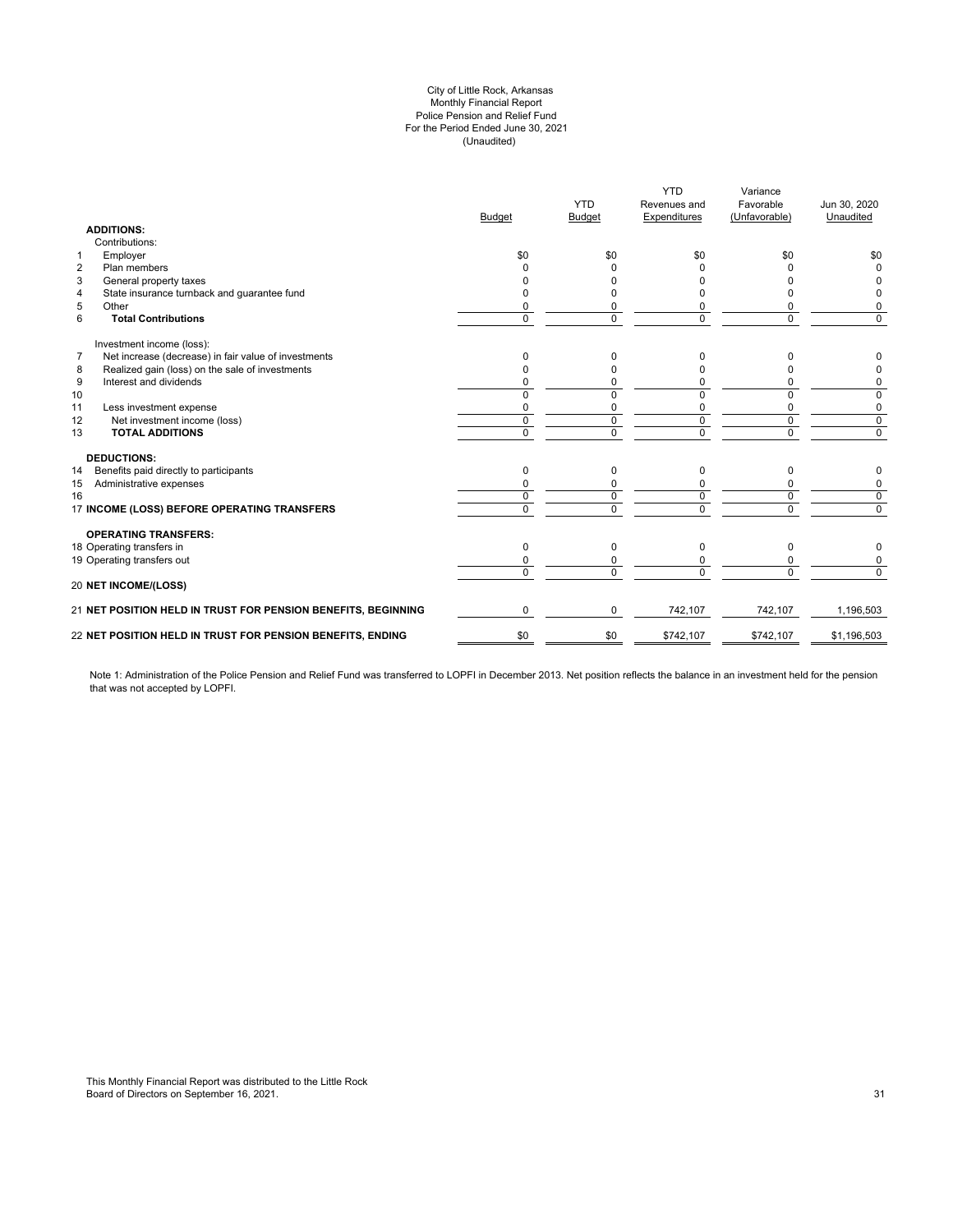#### (Unaudited) City of Little Rock, Arkansas Monthly Financial Report Fire Relief and Pension Fund For the Period Ended June 30, 2021

|                | <b>ADDITIONS:</b>                                             | Budget         | <b>YTD</b><br><b>Budget</b> | <b>YTD</b><br>Revenues and<br>Expenditures | Variance<br>Favorable<br>(Unfavorable) | Jun 30, 2020<br>Unaudited |
|----------------|---------------------------------------------------------------|----------------|-----------------------------|--------------------------------------------|----------------------------------------|---------------------------|
|                | Contributions:                                                |                |                             |                                            |                                        |                           |
| $\mathbf{1}$   | Employer                                                      | \$0            | \$0                         | \$0                                        | \$0                                    | \$0                       |
| $\overline{2}$ | Plan members                                                  |                | n                           |                                            | n                                      | $\Omega$                  |
| 3              | General property taxes                                        |                | O                           |                                            |                                        |                           |
| 4              | State insurance turnback and guarantee fund                   |                | n                           |                                            | o                                      | 0                         |
| 5              | Other                                                         |                | 0                           | 0                                          | 0                                      | 0                         |
| 6              | <b>Total Contributions</b>                                    | $\Omega$       | $\Omega$                    | $\Omega$                                   | $\Omega$                               | $\Omega$                  |
|                | Investment income (loss):                                     |                |                             |                                            |                                        |                           |
| $\overline{7}$ | Net increase (decrease) in fair value of investments          | 0              | O                           | 0                                          | n                                      | 0                         |
| 8              | Realized gain (loss) on the sale of investments               |                |                             |                                            |                                        | O                         |
| 9              | Interest and dividends                                        |                | O                           | 0                                          | 0                                      | 0                         |
| 10             |                                                               |                | $\Omega$                    | U                                          | $\Omega$                               | $\Omega$                  |
| 11             | Less investment expense                                       |                | O                           | $\Omega$                                   | 0                                      | 0                         |
| 12             | Net investment income (loss)                                  | $\Omega$       | $\Omega$                    | $\Omega$                                   | $\mathbf 0$                            | 0                         |
| 13             | <b>TOTAL ADDITIONS</b>                                        | $\Omega$       | 0                           | $\Omega$                                   | $\Omega$                               | $\mathbf 0$               |
|                | <b>DEDUCTIONS:</b>                                            |                |                             |                                            |                                        |                           |
| 14             | Benefits paid directly to participants                        | $\Omega$       | $\Omega$                    | $\Omega$                                   | $\Omega$                               | 0                         |
| 15             | Administrative expenses                                       |                |                             | 0                                          | 0                                      | 0                         |
| 16             |                                                               | 0              | $\mathbf 0$                 | $\mathbf 0$                                | $\mathbf 0$                            | $\overline{0}$            |
|                | 17 INCOME (LOSS) BEFORE OPERATING TRANSFERS                   | $\overline{0}$ | $\overline{0}$              | $\overline{0}$                             | $\overline{0}$                         | $\Omega$                  |
|                | <b>OPERATING TRANSFERS:</b>                                   |                |                             |                                            |                                        |                           |
|                | 18 Operating transfers in                                     | 0              | O                           | 0                                          | 0                                      |                           |
|                | 19 Operating transfers out                                    |                | U                           | $\Omega$                                   | 0                                      | 0                         |
|                | 20 Transfer of assets to LOPFI                                |                | 0                           | 0                                          | $\mathbf 0$                            | 0                         |
|                | 21 NET INCOME/(LOSS)                                          | $\Omega$       | $\Omega$                    | $\Omega$                                   | $\Omega$                               | $\Omega$                  |
|                | 22 NET POSITION HELD IN TRUST FOR PENSION BENEFITS, BEGINNING | $\Omega$       | 0                           | 753,334                                    | 753,334                                | 1,207,730                 |
|                | 23 NET POSITION HELD IN TRUST FOR PENSION BENEFITS, ENDING    | \$0            | \$0                         | \$753,334                                  | \$753,334                              | \$1,207,730               |

Note 1: Administration of the Fire Relief and Pension Fund was transferred to LOPFI in December 2018. Net position reflects the balance of an investment held for the pension that was not accepted by LOPFI.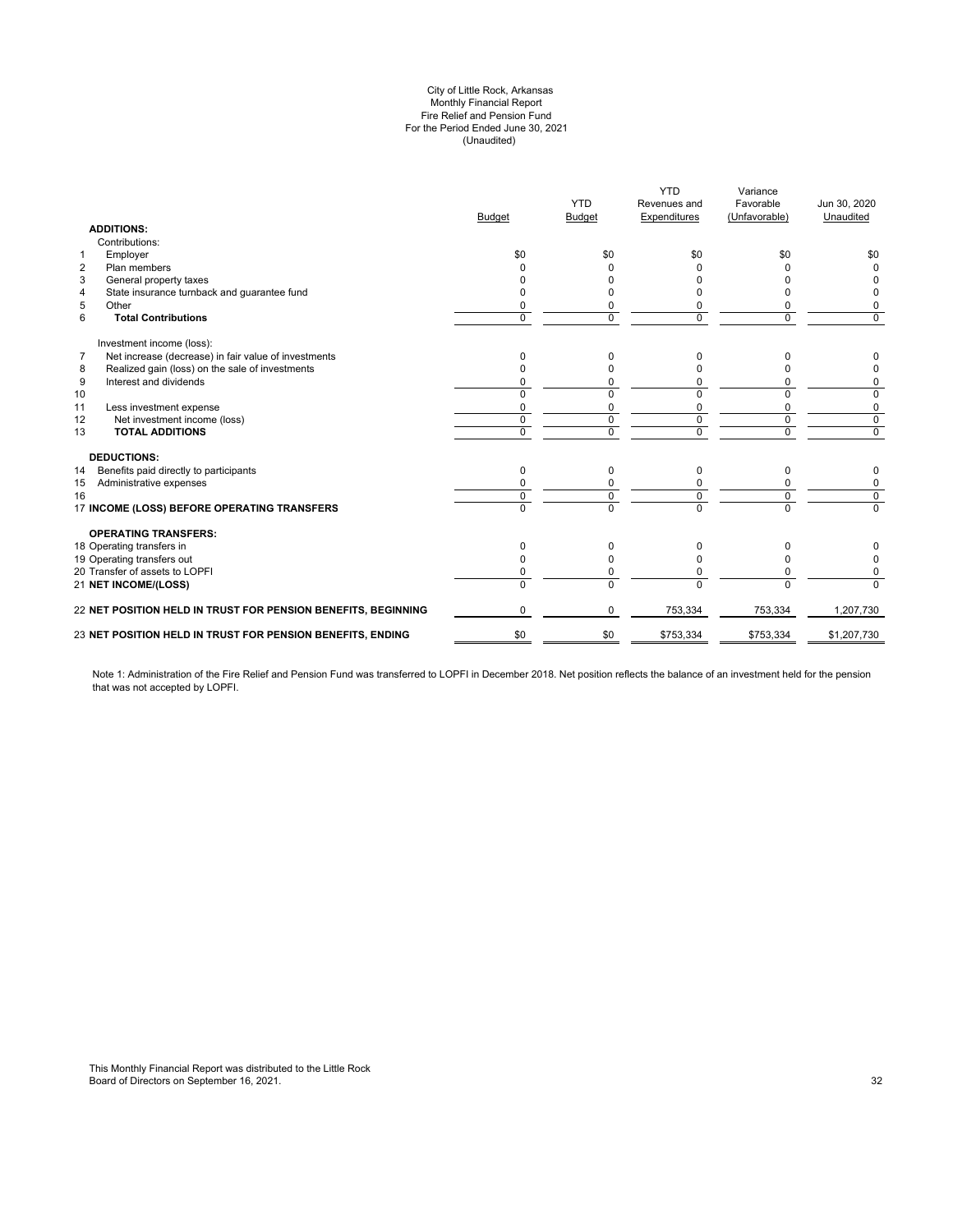#### (Unaudited) For the Period Ended June 30, 2021 City of Little Rock, Arkansas Monthly Financial Report Non-Uniform Defined Benefit Fund

|                                                                        | <b>Budget</b> | <b>YTD</b><br><b>Budget</b> | <b>YTD</b><br>Revenues and<br><b>Expenditures</b> | Variance<br>Favorable<br>(Unfavorable) | Jun 30, 2020<br>Unaudited |
|------------------------------------------------------------------------|---------------|-----------------------------|---------------------------------------------------|----------------------------------------|---------------------------|
| <b>ADDITIONS:</b>                                                      |               |                             |                                                   |                                        |                           |
| Contributions:                                                         |               |                             |                                                   |                                        |                           |
| Employer<br>$\mathbf 1$                                                | \$0           | \$0                         | \$0                                               | \$0                                    | \$476,368                 |
| $\overline{2}$<br>Plan members                                         |               | 0                           | 0                                                 |                                        |                           |
| 3<br>General property taxes                                            |               | n                           | $\Omega$                                          |                                        |                           |
| State insurance turnback and guarantee fund<br>4                       |               | ŋ                           | $\Omega$                                          |                                        |                           |
| 5<br>Other                                                             | 0             | 0                           | 0                                                 | 0                                      | 10,227                    |
| 6<br><b>Total Contributions</b>                                        | $\Omega$      | 0                           | $\Omega$                                          | $\Omega$                               | 486,595                   |
| Investment income (loss):                                              |               |                             |                                                   |                                        |                           |
| $\overline{7}$<br>Net increase (decrease) in fair value of investments | $\Omega$      | $\Omega$                    | 573.883                                           | 573,883                                | (664, 910)                |
| Realized gain (loss) on the sale of investments<br>8                   | 0             | 0                           | 315.365                                           | 315,365                                | (141, 183)                |
| 9<br>Interest and dividends                                            | ŋ             | 0                           | 82,870                                            | 82,870                                 | 101,300                   |
| 10                                                                     | 0             | 0                           | 972,117                                           | 972,117                                | (704, 794)                |
| 11<br>Less investment expense                                          | 0             | 0                           | (8,470)                                           | (8,470)                                | (7, 812)                  |
| 12<br>Net investment income (loss)                                     | $\Omega$      | $\mathbf 0$                 | 963.647                                           | 963.647                                | (712, 605)                |
| <b>TOTAL ADDITIONS</b><br>13                                           | 0             | $\Omega$                    | 963,647                                           | 963,647                                | (226, 011)                |
| <b>DEDUCTIONS:</b>                                                     |               |                             |                                                   |                                        |                           |
| 14<br>Benefits paid directly to participants                           | $\Omega$      | $\Omega$                    | 836.729                                           | (836, 729)                             | 842,955                   |
| 15<br>Administrative expenses                                          | 0             | 0                           | 21,433                                            | (21, 433)                              | 18,594                    |
| <b>TOTAL DEDUCTIONS</b><br>16                                          | $\mathbf 0$   | $\mathbf 0$                 | 858,162                                           | (858, 162)                             | 861,549                   |
| 17 NET INCREASE (DECREASE)                                             |               | 0                           | 105,485                                           | 105,485                                | (1,087,560)               |
| 18 NET POSITION HELD IN TRUST FOR PENSION BENEFITS, BEGINNING          | 0             | $\mathbf 0$                 | 12,503,204                                        | 12,503,204                             | 12,472,209                |
| 19 NET POSITION HELD IN TRUST FOR PENSION BENEFITS. ENDING             | \$0           | \$0                         | \$12,608,689                                      | \$12,608,689                           | \$11,384,649              |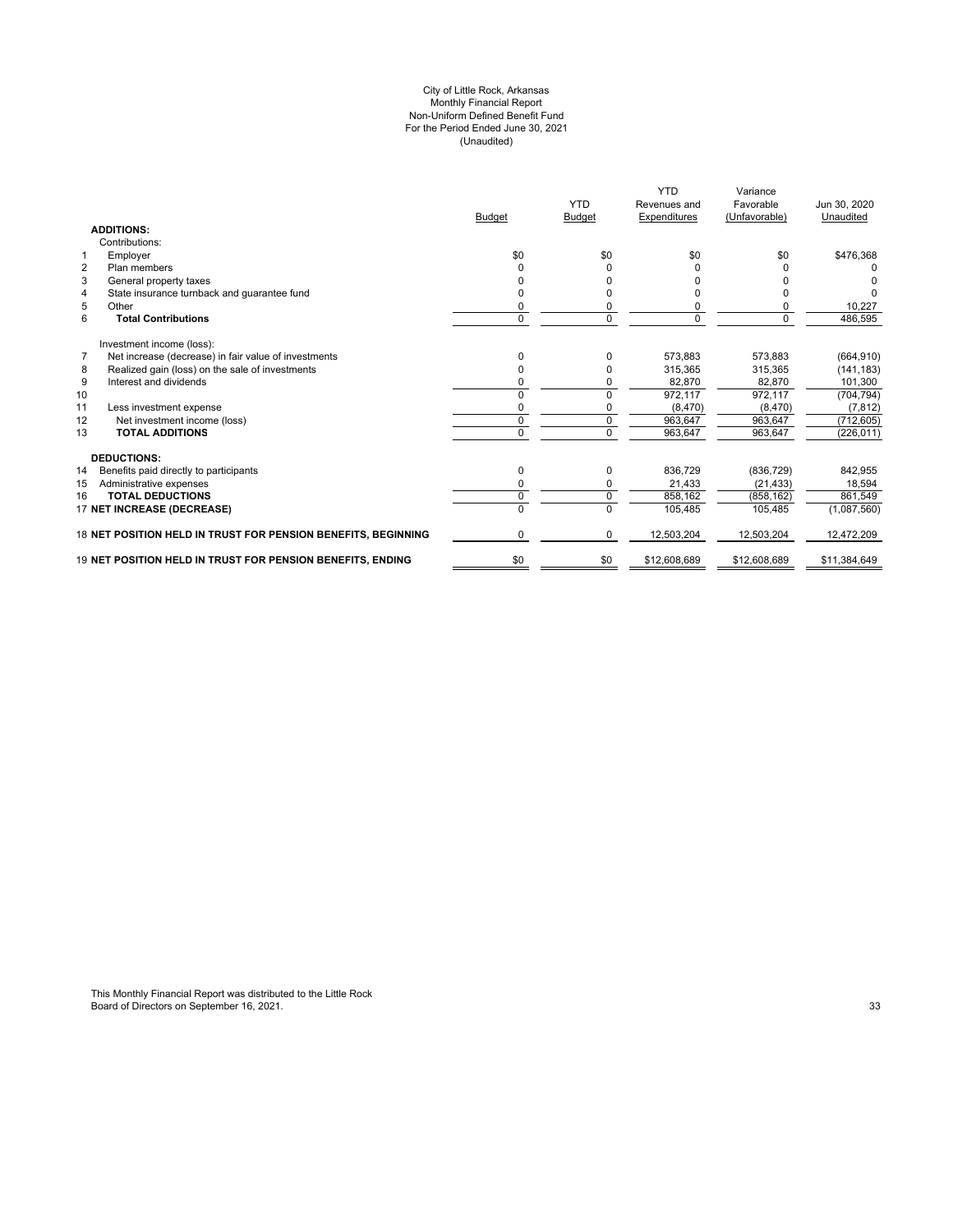#### City of Little Rock, Arkansas (Unaudited) For the Period Ended June 30, 2021 Non-Uniform Defined Contribution Fund Monthly Financial Report

|                                                                        |                                                                   |               | <b>YTD</b>    | <b>YTD</b><br>Revenues and | Variance<br>Favorable | Jun 30, 2020 |
|------------------------------------------------------------------------|-------------------------------------------------------------------|---------------|---------------|----------------------------|-----------------------|--------------|
|                                                                        |                                                                   | <b>Budget</b> | <b>Budget</b> | Expenditures               | (Unfavorable)         | Unaudited    |
| <b>ADDITIONS:</b>                                                      |                                                                   |               |               |                            |                       |              |
| Contributions:                                                         |                                                                   |               |               |                            |                       |              |
| Employer<br>1                                                          |                                                                   | \$0           | \$0           | \$39,719                   | \$39,719              | \$27,901     |
| $\overline{2}$<br>Plan members                                         |                                                                   |               |               | 20,674                     | 20,674                | 15,525       |
| 3<br>General property taxes                                            |                                                                   |               |               |                            |                       |              |
| $\overline{4}$<br>State insurance turnback and quarantee fund          |                                                                   |               |               |                            |                       |              |
| 5<br>Other                                                             |                                                                   | 0             |               |                            |                       | 193          |
| 6<br><b>Total Contributions</b>                                        |                                                                   | $\Omega$      | $\Omega$      | 60,393                     | 60,393                | 43,618       |
| Investment income (loss):                                              |                                                                   |               |               |                            |                       |              |
| $\overline{7}$<br>Net increase (decrease) in fair value of investments |                                                                   |               |               | 370,218                    | 370,218               | (651, 238)   |
| Realized gain (loss) on the sale of investments<br>8                   |                                                                   | 0             |               | 713,054                    | 713,054               | (144, 021)   |
| Interest and dividends<br>9                                            |                                                                   |               |               | 74,062                     | 74,062                | 112,163      |
| 10                                                                     |                                                                   | $\Omega$      | $\Omega$      | 1,157,334                  | 1,157,334             | (683,096)    |
| 11<br>Less investment expense                                          |                                                                   | 0             | 0             | (11, 277)                  | (11, 277)             | (12, 022)    |
| 12<br>Net investment income (loss)                                     |                                                                   | 0             | $\mathbf 0$   | 1,146,057                  | 1.146.057             | (695, 118)   |
| <b>TOTAL ADDITIONS</b><br>13                                           |                                                                   | $\Omega$      | $\Omega$      | 1,206,450                  | 1.206.450             | (651, 499)   |
| <b>DEDUCTIONS:</b>                                                     |                                                                   |               |               |                            |                       |              |
| 14<br>Benefits paid directly to participants                           |                                                                   | 0             | 0             | 1,380,942                  | (1,380,942)           | 938,791      |
| 15<br>Administrative expenses                                          |                                                                   | 0             | 0             | 22,755                     | (22, 755)             | 25,970       |
| <b>TOTAL DEDUCTIONS</b><br>16                                          |                                                                   | 0             | $\Omega$      | 1,403,697                  | (1,403,697)           | 964.760      |
| 17 NET INCREASE (DECREASE)                                             |                                                                   | $\Omega$      | $\Omega$      | (197, 247)                 | (197, 247)            | (1,616,260)  |
|                                                                        | 18 NET POSITION HELD IN TRUST FOR PENSION BENEFITS. BEGINNING     | 0             | 0             | 13,592,499                 | 13,592,499            | 15,773,186   |
|                                                                        | <b>19 NET POSITION HELD IN TRUST FOR PENSION BENEFITS. ENDING</b> | \$0           | \$0           | \$13,395,252               | \$13,395,252          | \$14,156,927 |

Note: The City implemented a new defined benefit plan for non-uniform employees in 2014. Employees were given the option to purchase prior service credit by rolling over assets from the Non-Uniform Defined Contribution Fund.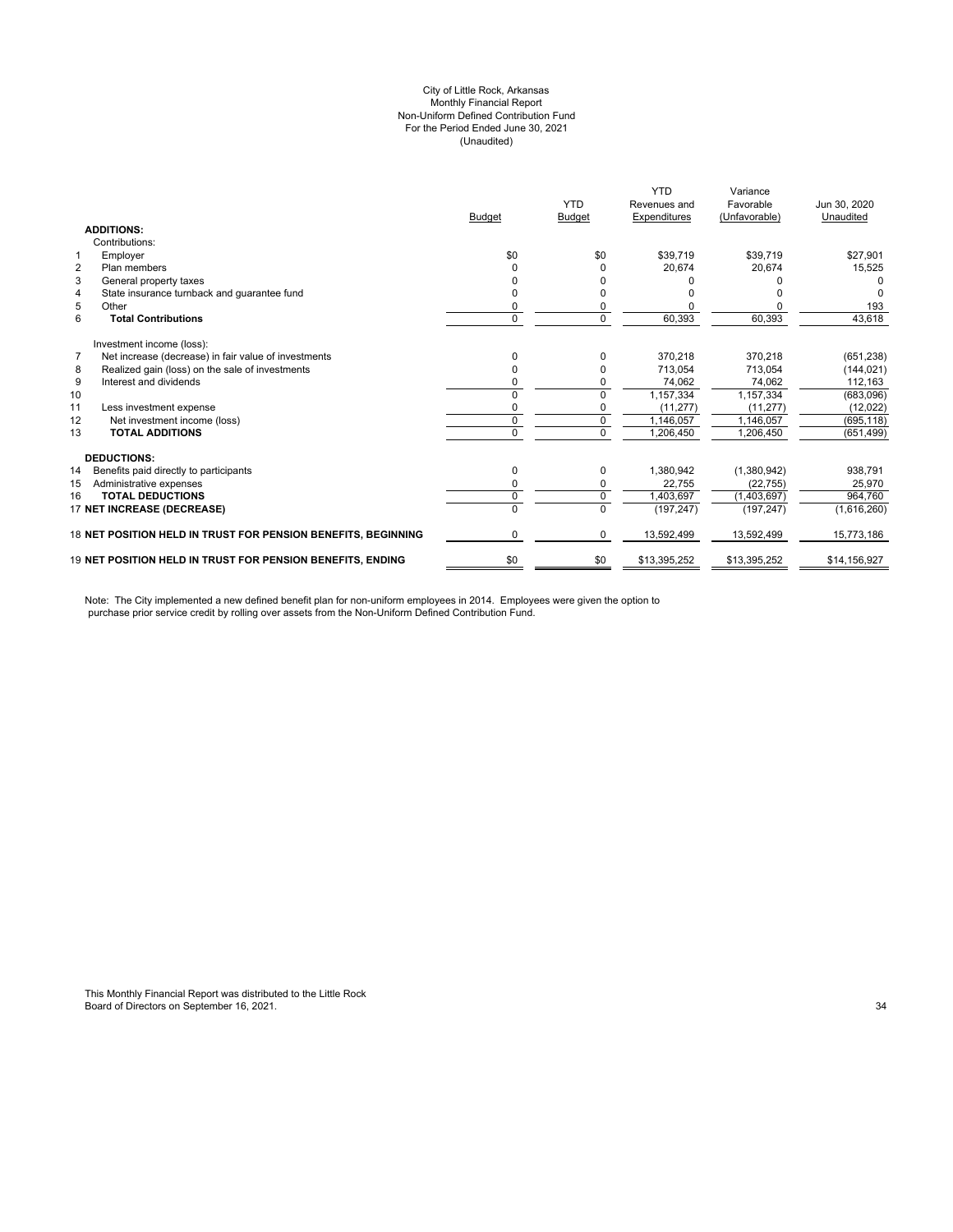#### (Unaudited) City of Little Rock, Arkansas Monthly Financial Report 401 (a) Pension Fund For the Period Ended June 30, 2021

|                                                                        |               | <b>YTD</b>    | <b>YTD</b><br>Revenues and | Variance<br>Favorable | Jun 30, 2020 |
|------------------------------------------------------------------------|---------------|---------------|----------------------------|-----------------------|--------------|
|                                                                        | <b>Budget</b> | <b>Budget</b> | Expenditures               | (Unfavorable)         | Unaudited    |
| <b>ADDITIONS:</b>                                                      |               |               |                            |                       |              |
| Contributions:                                                         |               |               |                            |                       |              |
| Employer<br>1                                                          | \$0           | \$0           | \$143.704                  | \$143.704             | \$170.979    |
| $\overline{2}$<br>Plan members                                         |               |               | 73,533                     | 73.533                | 76,219       |
| 3<br>General property taxes                                            |               |               |                            |                       |              |
| State insurance turnback and quarantee fund<br>4                       |               |               |                            |                       |              |
| 5<br>Other                                                             |               |               |                            |                       |              |
| 6<br><b>Total Contributions</b>                                        | 0             | 0             | 217,238                    | 217,238               | 247,198      |
| Investment income (loss):                                              |               |               |                            |                       |              |
| Net increase (decrease) in fair value of investments<br>$\overline{7}$ |               |               | 948,920                    | 948,920               | 37,042       |
| Realized gain (loss) on the sale of investments<br>8                   |               |               |                            |                       |              |
| 9<br>Interest and dividends                                            |               |               |                            |                       |              |
| 10                                                                     |               |               | 948,920                    | 948,920               | 37,042       |
| 11<br>Less investment expense                                          |               |               |                            |                       |              |
| 12<br>Net investment income (loss)                                     | 0             | 0             | 948,920                    | 948,920               | 37,042       |
| 13<br><b>TOTAL ADDITIONS</b>                                           | n             | $\Omega$      | 1,166,158                  | 1,166,158             | 284,240      |
| <b>DEDUCTIONS:</b>                                                     |               |               |                            |                       |              |
| 14<br>Benefits paid directly to participants                           | 0             | 0             | 173,574                    | (173, 574)            | 306,822      |
| Administrative expenses<br>15                                          |               |               |                            |                       | 0            |
| <b>TOTAL DEDUCTIONS</b><br>16                                          | 0             | 0             | 173,574                    | (173, 574)            | 306,822      |
| 17 NET INCREASE (DECREASE)                                             | 0             | 0             | 992,584                    | 992,584               | (22, 582)    |
| 18 NET POSITION HELD IN TRUST FOR PENSION BENEFITS, BEGINNING          | 0             | 0             | 9,569,740                  | 9,569,740             | 8,047,445    |
| 19 NET POSITION HELD IN TRUST FOR PENSION BENEFITS, ENDING             | \$0           | \$0           | \$10,562,324               | \$10,562,324          | \$8,024,863  |

Note: The City implemented a new defined benefit plan for non-uniform employees in 2014. Employees were given the option to purchase prior service credit by rolling over assets from the 401 (a) Pension Fund.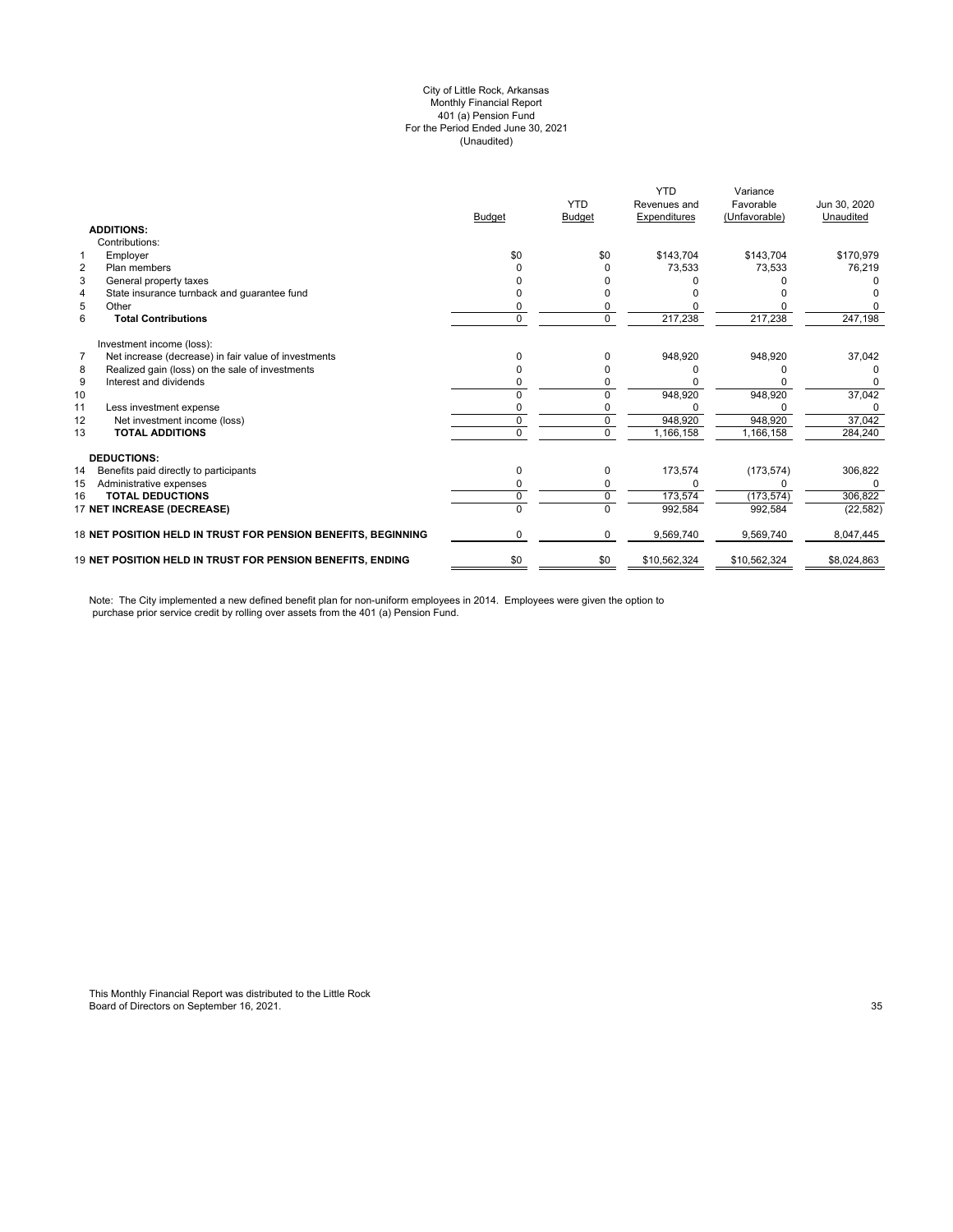#### City of Little Rock, Arkansas Monthly Financial Report 2014 Defined Benefit Plan For the Period Ended June 30, 2021 (Unaudited)

|                |                                                               | <b>Budget</b> | <b>YTD</b><br><b>Budget</b> | <b>YTD</b><br>Revenues and<br>Expenditures | Variance<br>Favorable<br>(Unfavorable) | Jun 30, 2020<br>Unaudited |
|----------------|---------------------------------------------------------------|---------------|-----------------------------|--------------------------------------------|----------------------------------------|---------------------------|
|                | <b>ADDITIONS:</b>                                             |               |                             |                                            |                                        |                           |
|                | Contributions:                                                |               |                             |                                            |                                        |                           |
| $\mathbf{1}$   | Employer                                                      | \$0           | \$0                         | \$2,015,533                                | \$2,015,533                            | \$2,106,629               |
| $\overline{2}$ | Plan members                                                  | ŋ             | <sup>0</sup>                | 1.020.500                                  | 1.020.500                              | 1,029,188                 |
| 3              | <b>Participant Directed Transfer</b>                          |               |                             | 59,425                                     | 59,425                                 | 309,040                   |
| 4              | General property taxes                                        |               |                             |                                            |                                        |                           |
| 5              | State insurance turnback and quarantee fund                   | ŋ             |                             |                                            |                                        |                           |
| 6              | Other                                                         | 0             | 0                           |                                            |                                        | 978                       |
| $\overline{7}$ | <b>Total Contributions</b>                                    | $\Omega$      | $\Omega$                    | 3,095,458                                  | 3,095,458                              | 3,445,835                 |
|                | Investment income (loss):                                     |               |                             |                                            |                                        |                           |
| 8              | Net increase (decrease) in fair value of investments          | $\Omega$      | 0                           | 4,461,407                                  | 4,461,407                              | (2,315,647)               |
| 9              | Realized gain (loss) on the sale of investments               | ŋ             | <sup>0</sup>                | 879,835                                    | 879,835                                | (1, 103, 562)             |
| 10             | Interest and dividends                                        | ŋ             |                             | 547,598                                    | 547,598                                | 606,663                   |
| 11             |                                                               | ŋ             | $\Omega$                    | 5,888,840                                  | 5,888,840                              | (2,812,546)               |
| 12             | Less investment expense                                       | 0             |                             | (56, 753)                                  | (56, 753)                              | (50, 405)                 |
| 13             | Net investment income (loss)                                  | $\Omega$      | $\Omega$                    | 5,832,087                                  | 5,832,087                              | (2,862,951)               |
| 14             | <b>TOTAL ADDITIONS</b>                                        | 0             | $\Omega$                    | 8,927,545                                  | 8,927,545                              | 582,885                   |
|                | <b>DEDUCTIONS:</b>                                            |               |                             |                                            |                                        |                           |
| 15             | Benefits paid directly to participants                        | 0             | 0                           | 878.448                                    | (878, 448)                             | 813,131                   |
| 16             | Administrative expenses                                       | O             | 0                           | 171,955                                    | (171, 955)                             | 145,624                   |
| 17             | <b>TOTAL DEDUCTIONS</b>                                       | $\Omega$      | $\mathbf 0$                 | 1,050,403                                  | (1,050,403)                            | 958.755                   |
|                | 18 NET INCREASE (DECREASE)                                    | 0             | $\Omega$                    | 7,877,142                                  | 7,877,142                              | (375, 870)                |
|                | 19 NET POSITION HELD IN TRUST FOR PENSION BENEFITS, BEGINNING | 0             | 0                           | 80,695,466                                 | 80,695,466                             | 69,856,901                |
|                | 20 NET POSITION HELD IN TRUST FOR PENSION BENEFITS, ENDING    | \$0           | \$0                         | \$88,572,608                               | \$88,572,608                           | \$69,481,031              |
|                |                                                               |               |                             |                                            |                                        |                           |

Note: The City implemented a new defined benefit plan for non-uniform employees in 2014. Employees were given the option to purchase prior service credit by rolling over assets from the Non-Uniform Defined Contribution Fund, the 401(a) Pension Fund, and other available sources.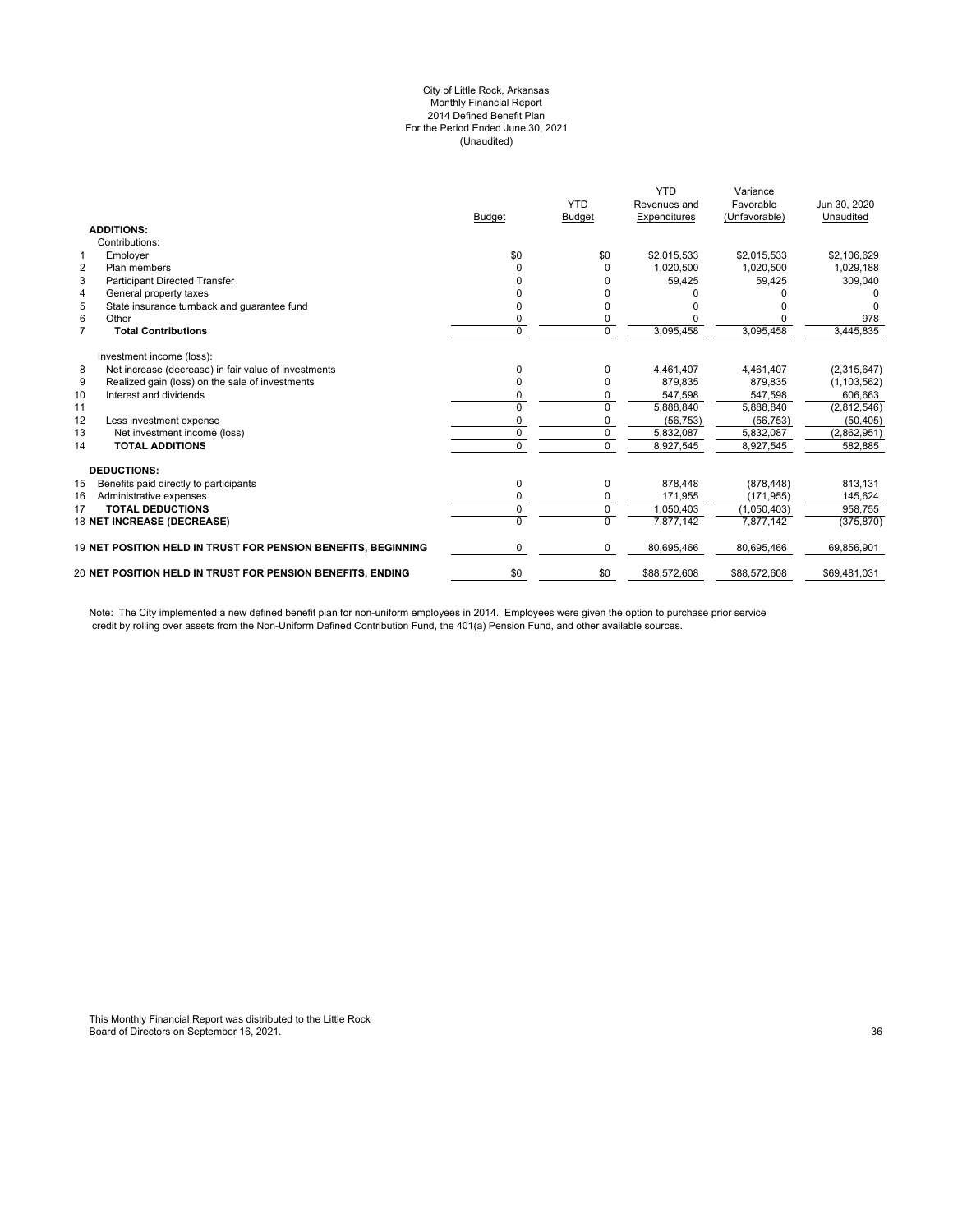#### City of Little Rock, Arkansas Monthly Financial Report Health Management Trust Fund For the Period Ended June 30, 2021 (Unaudited)

|                                                                        |               | <b>YTD</b>    | <b>YTD</b><br>Revenues and | Variance<br>Favorable | Jun 30, 2020 |
|------------------------------------------------------------------------|---------------|---------------|----------------------------|-----------------------|--------------|
| <b>ADDITIONS:</b>                                                      | <b>Budget</b> | <b>Budget</b> | Expenditures               | (Unfavorable)         | Unaudited    |
| Contributions:                                                         |               |               |                            |                       |              |
| $\mathbf{1}$<br>Employer                                               | \$0           | \$0           | \$0                        | \$0                   | \$0          |
| Plan members                                                           |               |               |                            |                       |              |
| $\overline{2}$<br>3                                                    |               |               |                            |                       | 0            |
| General property taxes                                                 |               |               |                            |                       |              |
| State insurance turnback and guarantee fund<br>4                       |               |               |                            |                       |              |
| 5<br>Other                                                             | ი             |               |                            |                       | 0            |
| 6<br><b>Total Contributions</b>                                        | 0             | 0             | 0                          | $\Omega$              | 0            |
| Investment income (loss):                                              |               |               |                            |                       |              |
| Net increase (decrease) in fair value of investments<br>$\overline{7}$ | U             | $\Omega$      | 362,497                    | 362,497               | (39, 047)    |
| Realized gain (loss) on the sale of investments<br>8                   | 0             |               | 115.424                    | 115.424               | 0            |
| 9<br>Interest and dividends                                            | 0             | 0             | 53,222                     | 53,222                | 59,430       |
| 10                                                                     | U             | $\Omega$      | 531,143                    | 531,143               | 20,383       |
| 11<br>Less investment expense                                          |               |               | (41, 190)                  | (41, 190)             |              |
| 12<br>Net investment income (loss)                                     | 0             | 0             | 489,953                    | 489,953               | 20,383       |
| 13<br><b>TOTAL ADDITIONS</b>                                           | 0             | $\Omega$      | 489,953                    | 489,953               | 20,383       |
| <b>DEDUCTIONS:</b>                                                     |               |               |                            |                       |              |
| 14<br>Benefits paid directly to participants                           | 0             | $\mathbf 0$   | 0                          | 0                     | 0            |
| 15<br>Administrative expenses                                          | n             | 0             |                            |                       | 30,986       |
| <b>TOTAL DEDUCTIONS</b><br>16                                          | 0             | $\Omega$      |                            | U                     | 30,986       |
| 17 NET INCREASE (DECREASE)                                             |               | $\Omega$      | 489,953                    | 489,953               | (10, 603)    |
| 18 NET POSITION HELD IN TRUST FOR PENSION BENEFITS, BEGINNING          | 0             | $\Omega$      | 8,407,217                  | 8,407,217             | 6,354,377    |
| 19 NET POSITION HELD IN TRUST FOR PENSION BENEFITS, ENDING             | \$0           | \$0           |                            |                       | \$6,343,774  |
|                                                                        |               |               | \$8,897,170                | \$8,897,170           |              |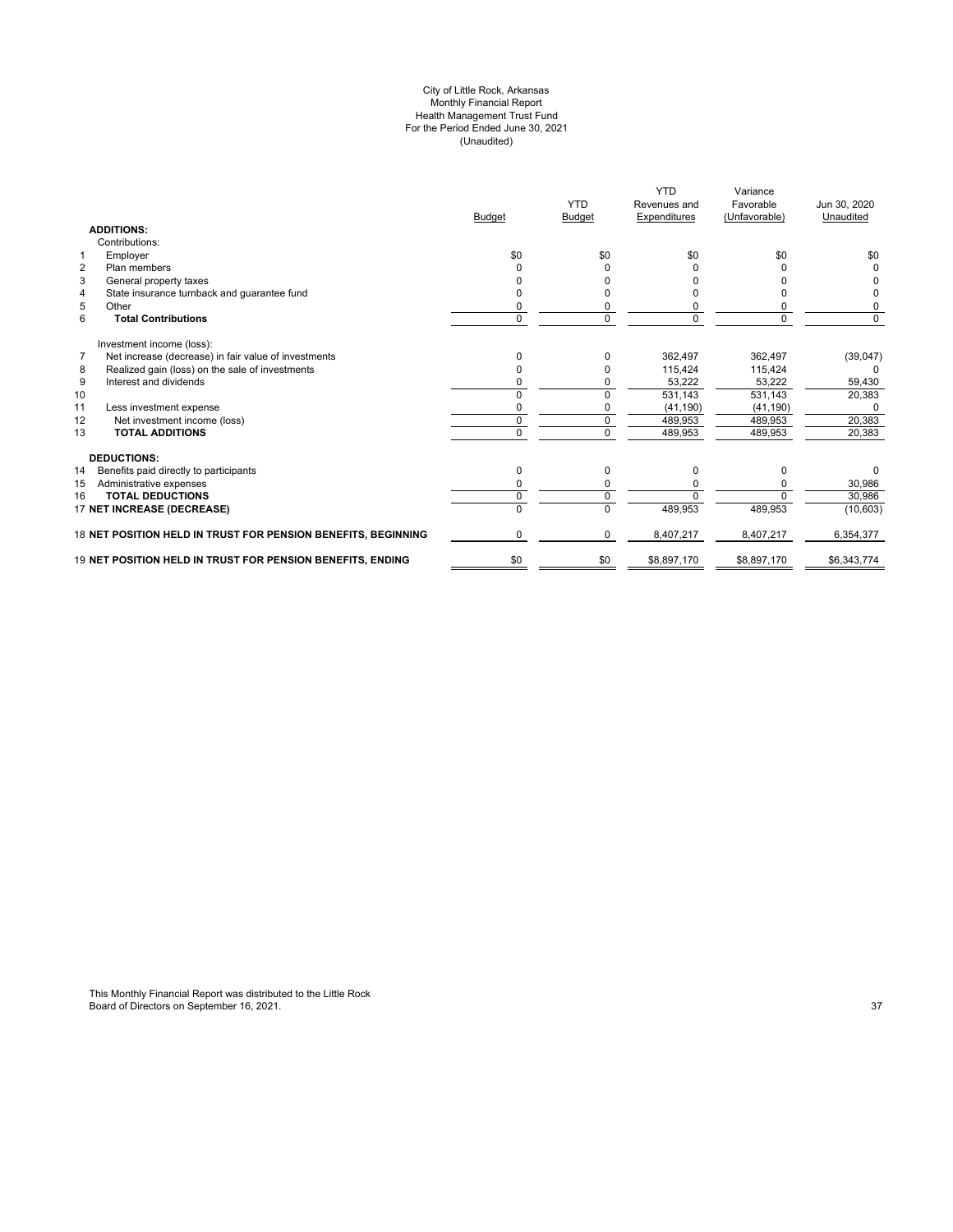#### City of Little Rock, Arkansas Monthly Financial Report Courts Trust Fund For the Period Ended June 30, 2021 (Unaudited)

|                                                               | <b>Budget</b> | <b>YTD</b><br><b>Budget</b> | <b>YTD</b><br>Revenues and<br>Expenditures | Variance<br>Favorable<br>(Unfavorable) | Jun 30, 2020<br>Unaudited |
|---------------------------------------------------------------|---------------|-----------------------------|--------------------------------------------|----------------------------------------|---------------------------|
| <b>ADDITIONS:</b>                                             |               |                             |                                            |                                        |                           |
| Contributions:                                                |               |                             |                                            |                                        |                           |
| Employer<br>1                                                 | \$0           | \$0                         | \$0                                        | \$0                                    | \$0                       |
| $\overline{2}$<br>Plan members                                | ŋ             |                             |                                            |                                        | 0                         |
| 3<br>Other                                                    | ŋ             | <sup>0</sup>                | 1,327,063                                  | 1,327,063                              | 0                         |
| <b>Total Contributions</b><br>$\overline{4}$                  | $\Omega$      | $\Omega$                    | 1,327,063                                  | 1,327,063                              | $\Omega$                  |
| Investment income (loss):                                     |               |                             |                                            |                                        |                           |
| 5<br>Net increase (decrease) in fair value of investments     | n             | n                           |                                            |                                        |                           |
| Realized gain (loss) on the sale of investments<br>6          |               |                             |                                            |                                        |                           |
| Interest and dividends<br>$\overline{7}$                      | ŋ             |                             | 1,477                                      | 1,477                                  | 0                         |
| 8                                                             |               |                             | 1,477                                      | 1,477                                  | $\Omega$                  |
| 9<br>Less investment expense                                  |               |                             |                                            |                                        | 0                         |
| Net investment income (loss)<br>10                            | U             | 0                           | 1,477                                      | 1,477                                  | $\overline{0}$            |
| <b>TOTAL ADDITIONS</b><br>11                                  | U             | $\Omega$                    | 1,328,540                                  | 1,328,540                              | $\mathbf 0$               |
| <b>DEDUCTIONS:</b>                                            |               |                             |                                            |                                        |                           |
| Benefits paid directly to participants<br>12                  | O             | $\Omega$                    | U                                          |                                        |                           |
| Distributions to other governments<br>13                      |               |                             | 1,328,540                                  | (1,328,540)                            | 0                         |
| 14<br>Administrative expenses                                 |               |                             |                                            |                                        | 0                         |
| 15<br>Other                                                   |               |                             |                                            |                                        | $\overline{0}$            |
| <b>TOTAL DEDUCTIONS</b><br>16                                 |               | 0                           | 1,328,540                                  | (1,328,540)                            | 0                         |
| 17 NET INCREASE (DECREASE)                                    |               |                             | U                                          |                                        | $\Omega$                  |
| 18 NET POSITION HELD IN TRUST FOR PENSION BENEFITS, BEGINNING | 0             | $\Omega$                    | $\Omega$                                   | $\Omega$                               | 0                         |
| 19 NET POSITION HELD IN TRUST FOR PENSION BENEFITS, ENDING    | \$0           | \$0                         | \$0                                        | \$0                                    | \$0                       |
|                                                               |               |                             |                                            |                                        |                           |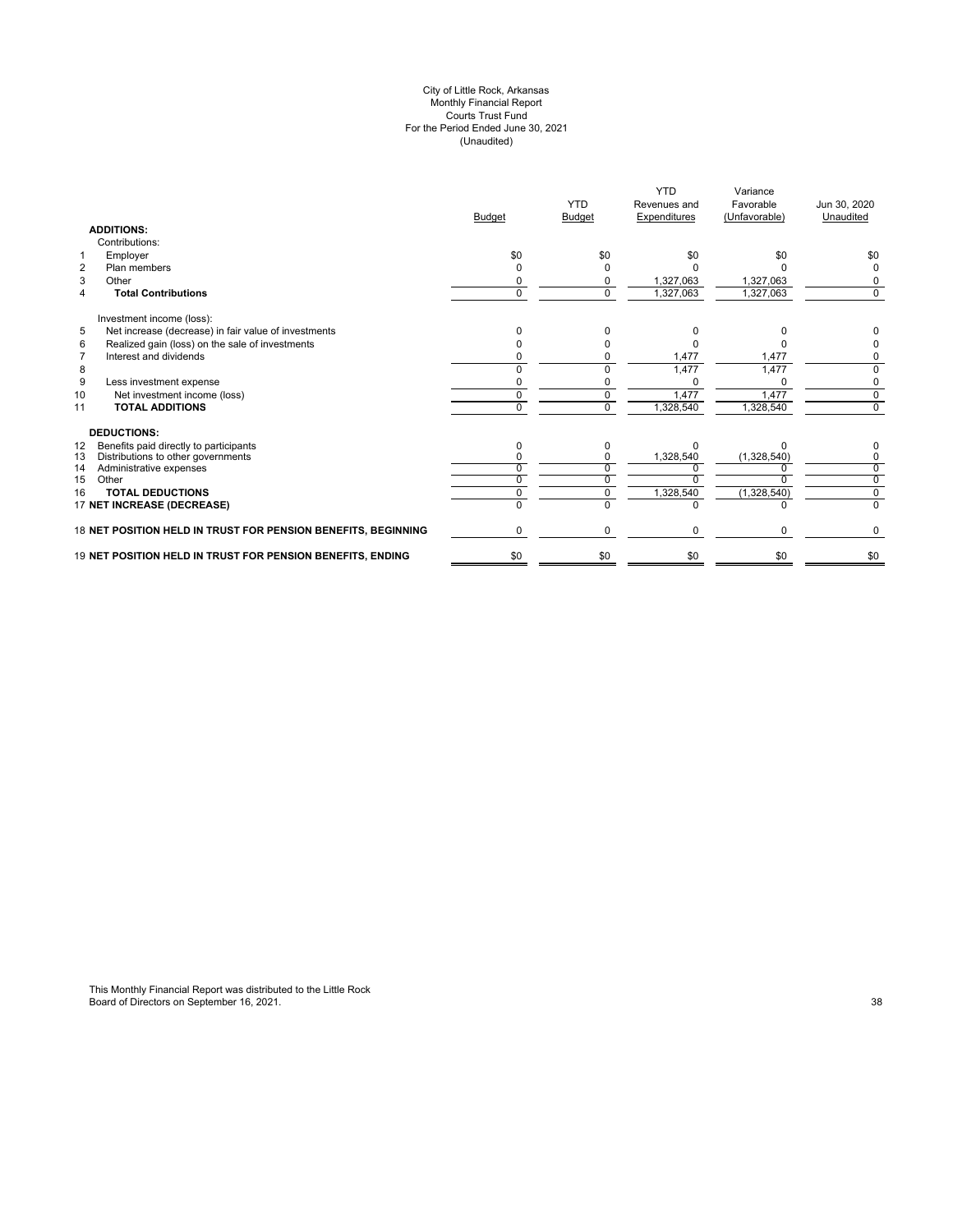# Accounts Payable, Bonds Payable and Other Payables For the Period Ended June 30, 2021

| Fund                                                | Accounts<br>Payable | Wages and Benefits<br>Payable | Other<br>Payables | Deferred<br>Revenues | Deferred<br>Inflows | Revenue Bonds<br>Payable | <b>Total Payables</b><br>Total | Encumbrances |
|-----------------------------------------------------|---------------------|-------------------------------|-------------------|----------------------|---------------------|--------------------------|--------------------------------|--------------|
| 100 General                                         | \$270.848           | \$9,726,811                   | \$3,887,006       | \$34,151,635         |                     |                          | \$48,036,301                   | \$1,360,881  |
| 108 General - Special Projects                      | 21,100              |                               |                   | 546,050              |                     |                          | 567,150                        | 2,250,779    |
| 110 Seized Money                                    |                     |                               | 477,837           |                      |                     |                          | 477,837                        | 23,375       |
| 140 Franchise Fee Collection                        |                     |                               |                   |                      |                     |                          | $\Omega$                       | $\Omega$     |
| 200 Street                                          |                     |                               |                   | 6,619,701            |                     |                          | 6,619,701                      | 120,593      |
| 205 Street - Special Projects                       |                     |                               |                   |                      |                     |                          | $\Omega$                       | 1,020,593    |
| 210 Special Projects                                |                     |                               |                   | 1,577                |                     |                          | 1,577                          | 410,419      |
| 220 911                                             |                     |                               |                   |                      |                     |                          | $\Omega$                       | 3,956        |
| 230 CDBG                                            |                     |                               |                   |                      |                     |                          | $\Omega$                       | 849,897      |
| <b>240 HIPP</b>                                     |                     |                               |                   |                      |                     |                          | $\Omega$                       | 124,515      |
| 250 NHSP                                            |                     |                               |                   |                      |                     |                          | $\Omega$                       | 7,651        |
| 270 Grants                                          | 228,900             |                               |                   | 2.264.221            |                     |                          | 2,493,121                      | 3,763,860    |
| 271 Amerrican Rescue Plan Act                       |                     |                               |                   | 18,856,701           |                     |                          | 18,856,701                     | $\Omega$     |
| 324 2015 Library Improvement Bonds                  |                     |                               |                   |                      |                     |                          | 0                              | $\Omega$     |
| 325 Short Term Financing Capital Improvements       |                     |                               |                   |                      |                     |                          | $\Omega$                       | 1,185,417    |
| 326 2012-2021 Capital Project Fund                  |                     |                               |                   |                      |                     |                          | 0                              | 9,565,514    |
| 330 2013 Capital Improvement Bond                   |                     |                               |                   |                      |                     |                          | $\Omega$                       | $\Omega$     |
| 331 2018 Capital Improvement Bond                   | 400,208             |                               |                   |                      |                     |                          | 400,208                        | 10,505,344   |
| 352 TIF - Port Authority                            |                     |                               |                   | 152,689              |                     |                          | 152,689                        | $\Omega$     |
| 370 2018 Hotel Gross Receipts Tax                   |                     |                               |                   |                      |                     |                          | $\Omega$                       |              |
| 524 2015 Library Improvement Bonds Debt Service     |                     |                               |                   | 4,151,962            |                     |                          | 4,151,962                      |              |
| 530 2013 Improvement Bonds Debt Service Fund        |                     |                               |                   | 13,822,889           |                     |                          | 13,822,889                     | $\Omega$     |
| 540 2017 Capital Improvement Refunding Revenue Bond |                     |                               |                   |                      |                     |                          | $\Omega$                       | $\sqrt{2}$   |
| 551 TIF #1 2014 Cap Improvement Bond Debt Service   |                     |                               |                   | 959,098              |                     |                          | 959,098                        |              |
| 560 2017 Library Refunding Bond Fund                |                     |                               |                   | 4,151,962            |                     |                          | 4,151,962                      |              |
| 570 2018 Hotel Gross Receipts Tax Debt Service      |                     |                               |                   |                      |                     |                          | $\Omega$                       |              |
| 600 Fleet                                           |                     | 523,138                       |                   |                      | 211,265             |                          | 734,403                        | $\Omega$     |
| 601 Vehicle Storage Facility                        | 2,851               | 119,025                       |                   | 115,766              | 35,210              |                          | 272,852                        | $\Omega$     |
| 603 Waste Disposal                                  | 12,372              | 708,899                       | 7,859,660         |                      | 281,688             | 325,000                  | 9,187,619                      |              |
| 612 Rivermarket Garage Fund                         | 81,420              |                               | 149,524           | 1,790                |                     | 5,660,000                | 5,892,734                      |              |
| 800 Police Pension                                  |                     |                               |                   |                      |                     |                          | $\Omega$                       | C            |
| 801 Fire Pension                                    |                     |                               |                   |                      |                     |                          | $\Omega$                       | $\sqrt{2}$   |
| 803 Non-Uniform Defined Benefit                     |                     |                               |                   |                      |                     |                          |                                | $\sqrt{2}$   |
| 804 Non-Uniform Defined Contribution                |                     |                               |                   |                      |                     |                          |                                |              |
| 805 401 (a) Pensions                                |                     |                               |                   |                      |                     |                          |                                |              |
| 806 Health Management Trust Fund                    |                     |                               |                   |                      |                     |                          |                                |              |
| 807 2014 DB Plan                                    |                     |                               |                   |                      |                     |                          | $\Omega$                       | C            |
| 850 Courts                                          | 34,419              |                               | 79,533            |                      |                     |                          | 113,953                        | $\Omega$     |
| 940 Accounts Payable Clearing Fund                  | 2,767,348           |                               |                   |                      |                     |                          | 2,767,348                      | $\mathbf 0$  |
| Totals                                              | \$3,819,466         | \$11,077,874                  | \$12,453,560      | \$85,796,040         | \$528.163           | \$5,985,000              | \$119,660,103                  | \$31,192,792 |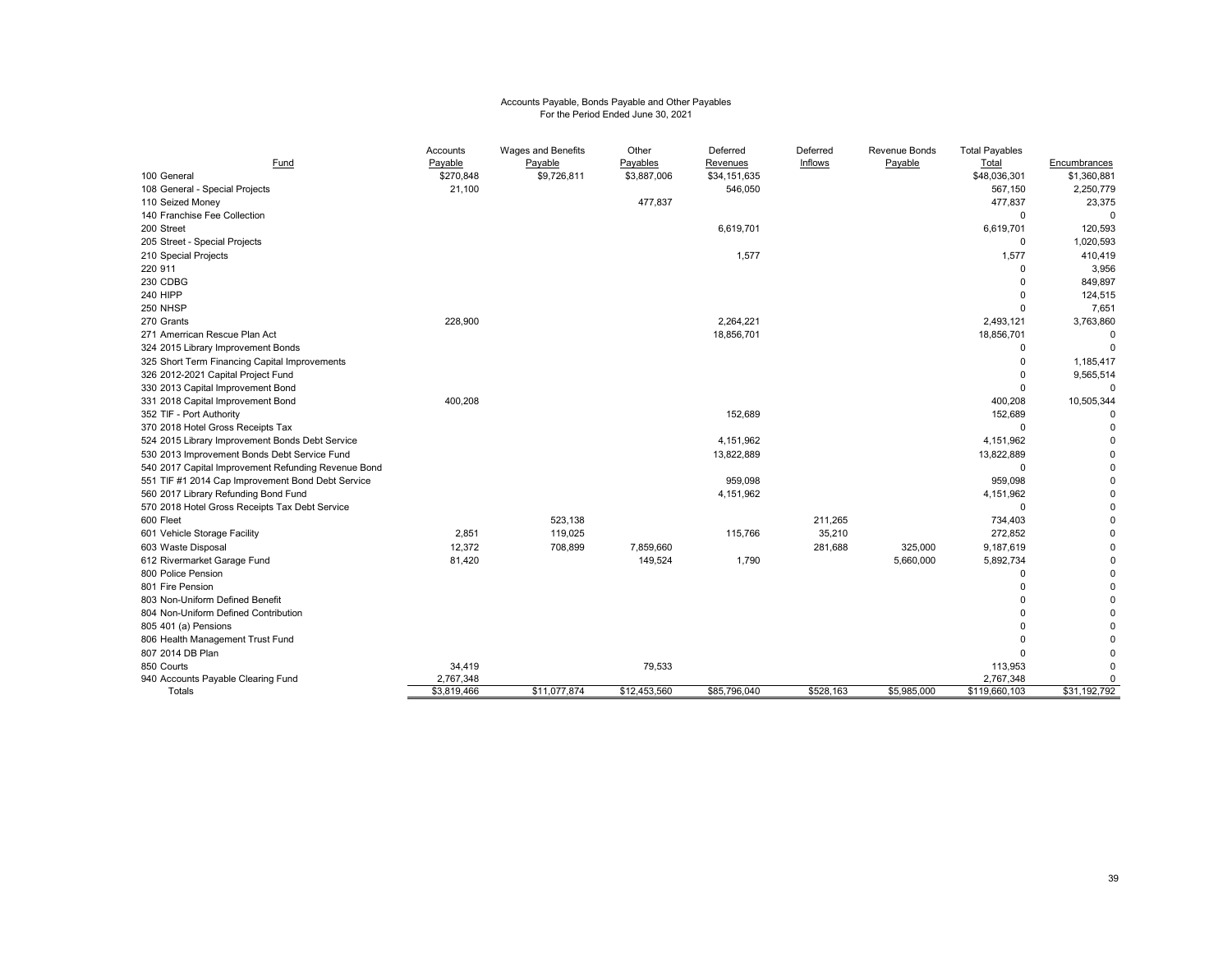#### **SUMMARY OF BOND INDEBTEDNESSFor the Period Ended June 30, 2021**

| <b>GENERAL OBLIGATION DEBT</b>                                       | <b>TRUSTEE</b>                                 | <b>ORIGINAL</b><br><b>AMOUNT</b> | <b>MATURITY</b><br><b>DATE</b> | <b>INTEREST</b><br><b>RATE</b> | <b>PRINCIPAL</b><br><b>BALANCE AT</b><br>12/31/2020 | <b>BONDS</b><br><b>ISSUED</b><br>2021 | <b>PRINCIPAL</b><br><b>PAID IN</b><br>2021 | <b>BONDS</b><br><b>RETIRED</b><br>2021 | <b>PRINCIPAL</b><br><b>BALANCE AT</b><br>6/30/2021 | <b>INTEREST</b><br><b>PAID IN</b><br>2021 |
|----------------------------------------------------------------------|------------------------------------------------|----------------------------------|--------------------------------|--------------------------------|-----------------------------------------------------|---------------------------------------|--------------------------------------------|----------------------------------------|----------------------------------------------------|-------------------------------------------|
| 2013 Limited Tax Capital Improvement                                 | First Security Bank (Paying Agent & Registrar) | \$58,105,000                     | 4/1/2033                       | 1.00% - 5.00%                  | \$1,325,000                                         | \$0                                   | \$1,325,000                                | \$0                                    | \$0                                                | \$33,125                                  |
| 2014 Tax Increment Improvement Bonds (Redevelopment District No. 1.) | Regions Bank                                   | 2,615,000                        | 3/1/2036                       | 6.00%                          | 2,035,000                                           |                                       |                                            | 550,000                                | 1,485,000                                          | 61,050                                    |
| 2015 Library Construction and Refunding Bonds                        | Regions Bank (Paying Agent & Registrar)        | 36,620,000                       | 3/1/2038                       | $2.05\% - 4.00\%$              | 26,310,000                                          |                                       | 1,335,000                                  | 2,125,000                              | 22,850,000                                         | 406,788                                   |
| 2017 Library Construction and Refunding Bonds                        | Regions Bank (Paying Agent & Registrar)        | 15,925,000                       | 3/1/2027                       | 1.50% - 5.00%                  | 9,200,000                                           |                                       | 1,655,000                                  | 2,345,000                              | 5,200,000                                          | 155,919                                   |
| 2018 Limited Tax Capital Improvement                                 | First Security Bank (Paying Agent & Registrar) | 43,475,000                       | 4/1/2028                       | 2.375% - 5.00%                 | 26,535,000                                          |                                       | 2,390,000                                  | 9,685,000                              | 14,460,000                                         | 477,500                                   |
| <b>REVENUE BONDS</b>                                                 |                                                |                                  |                                |                                |                                                     |                                       |                                            |                                        |                                                    |                                           |
| 2003 Capital Improvement and Refunding-Parking Projects              | U.S. Bank                                      | 11,855,000                       | 7/1/2028                       | 1.50% - 5.30%                  | 5,660,000                                           |                                       |                                            |                                        | 5,660,000                                          | 149,524                                   |
| 2007 Waste Disposal Revenue Bond                                     | Citizens Bank                                  | 3,400,000                        | 5/1/2022                       | 5.30% - 5.87%                  | 630,000                                             |                                       | 305,000                                    |                                        | 325,000                                            | 18,113                                    |
| 2017 Capital Improvement and Refunding Revenue Bonds                 | First Security Bank                            | 17,875,000                       | 10/1/2033                      | 2.00% - 5.00%                  | 15,180,000                                          |                                       |                                            |                                        | 15,180,000                                         | 291,450                                   |
| 2018 Hotel Gross Receipts Tax Bonds (Arts Center Bonds)              | First Security Bank (Paying Agent & Registrar) | 32,570,000                       | 12/1/2048                      | $3.00\% - 5.00\%$              | 31,590,000                                          |                                       |                                            |                                        | 31,590,000                                         | 672,197                                   |
| <b>TEMPORARY NOTE</b>                                                |                                                |                                  |                                |                                |                                                     |                                       |                                            |                                        |                                                    |                                           |
| 2016 1st Temporary Note                                              | Banc of America Public Capital Corp.           | 4,525,000                        | 6/10/2021                      | 1.54%                          | 932,734                                             |                                       | 932,734                                    |                                        |                                                    | 14,373                                    |
| 2016 2nd Temporary Note                                              | Relyance Bank                                  | 4,603,000                        | 12/22/2021                     | 1.85%                          | 954,657                                             |                                       |                                            |                                        | 954,657                                            |                                           |
| 2017 Temporary Note                                                  | Signature Public Funding                       | 5,250,000                        | 8/8/2022                       | 1.81%                          | 2,156,727                                           |                                       |                                            |                                        | 2,156,727                                          |                                           |
| 2019 Temporary Note                                                  | <b>Centennial Bank</b>                         | 5,650,000                        | 8/24/2024                      | 2.25%                          | 4,569,980                                           |                                       |                                            |                                        | 4,569,980                                          | $\Omega$                                  |
| <b>Grand Total</b>                                                   |                                                | \$242,468,000                    |                                |                                | \$127,079,098                                       | \$0                                   | \$7,942,734                                | \$14,705,000                           | \$104,431,364                                      | \$2,280,038                               |